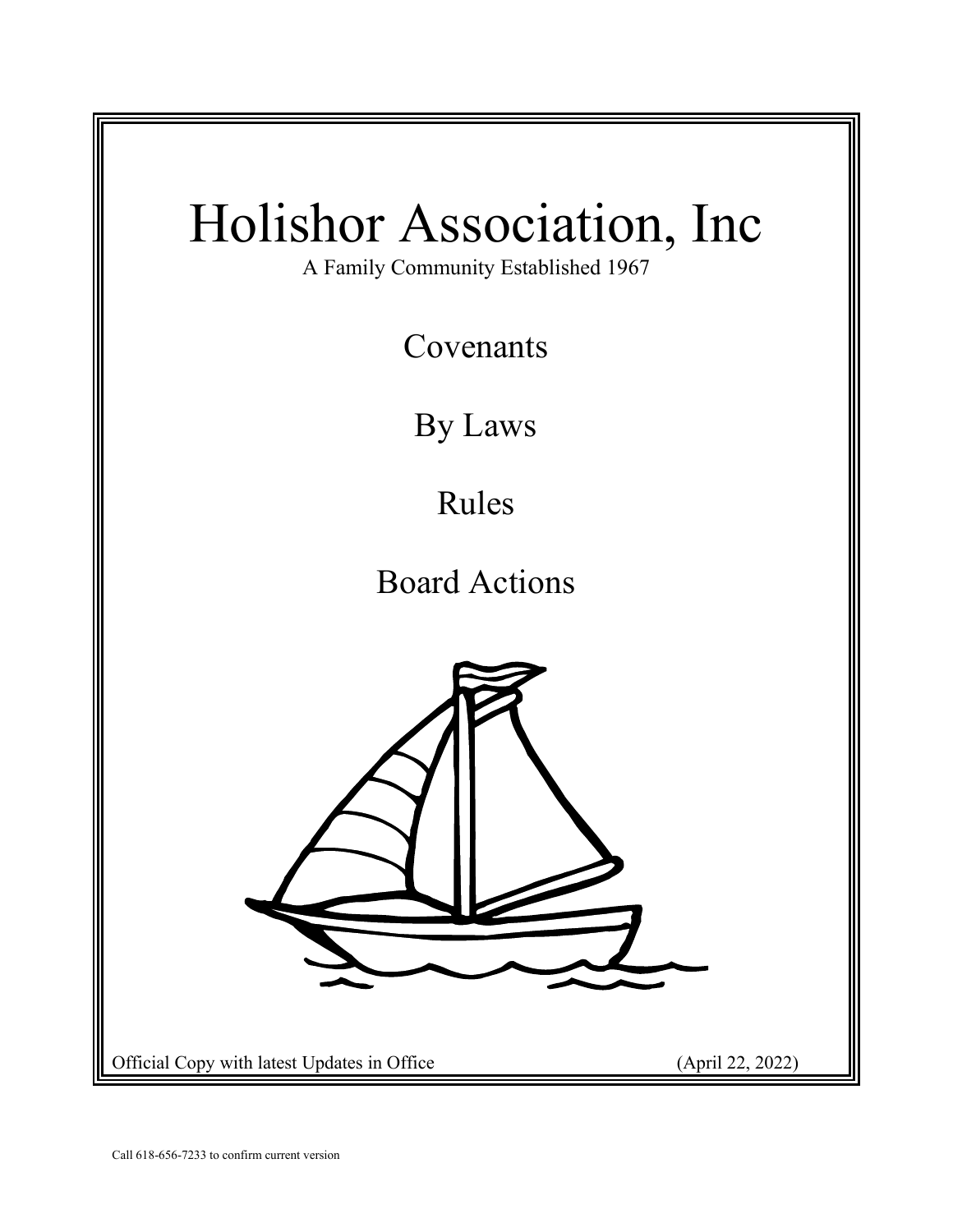# **Table of Contents**

| Part 3---By Laws           |                                                       |
|----------------------------|-------------------------------------------------------|
| <b>Article I</b>           |                                                       |
|                            |                                                       |
|                            |                                                       |
| <b>Article II</b>          |                                                       |
|                            |                                                       |
| <b>Article III</b>         |                                                       |
|                            |                                                       |
|                            | <b>Section 1 Membership</b>                           |
| А.                         |                                                       |
| В.                         |                                                       |
| C.                         |                                                       |
| D.                         |                                                       |
|                            | Section 2 Rights, Privileges, Duties & Obligations    |
| А.                         |                                                       |
| В.                         |                                                       |
| C.                         |                                                       |
| D.                         |                                                       |
| Е.                         |                                                       |
| $F_{\rm c}$                |                                                       |
|                            |                                                       |
|                            |                                                       |
| Ι.                         | Derelict Vehicles, Boats, & Unkempt Property 15       |
|                            |                                                       |
|                            | Article IV Dues, Assessments, Liens, Fees, & Interest |
|                            |                                                       |
|                            |                                                       |
|                            |                                                       |
|                            |                                                       |
|                            |                                                       |
|                            |                                                       |
|                            |                                                       |
|                            |                                                       |
|                            |                                                       |
|                            |                                                       |
|                            |                                                       |
|                            |                                                       |
|                            |                                                       |
|                            |                                                       |
|                            |                                                       |
|                            |                                                       |
|                            |                                                       |
|                            |                                                       |
| <b>Article V Directors</b> |                                                       |
|                            |                                                       |
|                            |                                                       |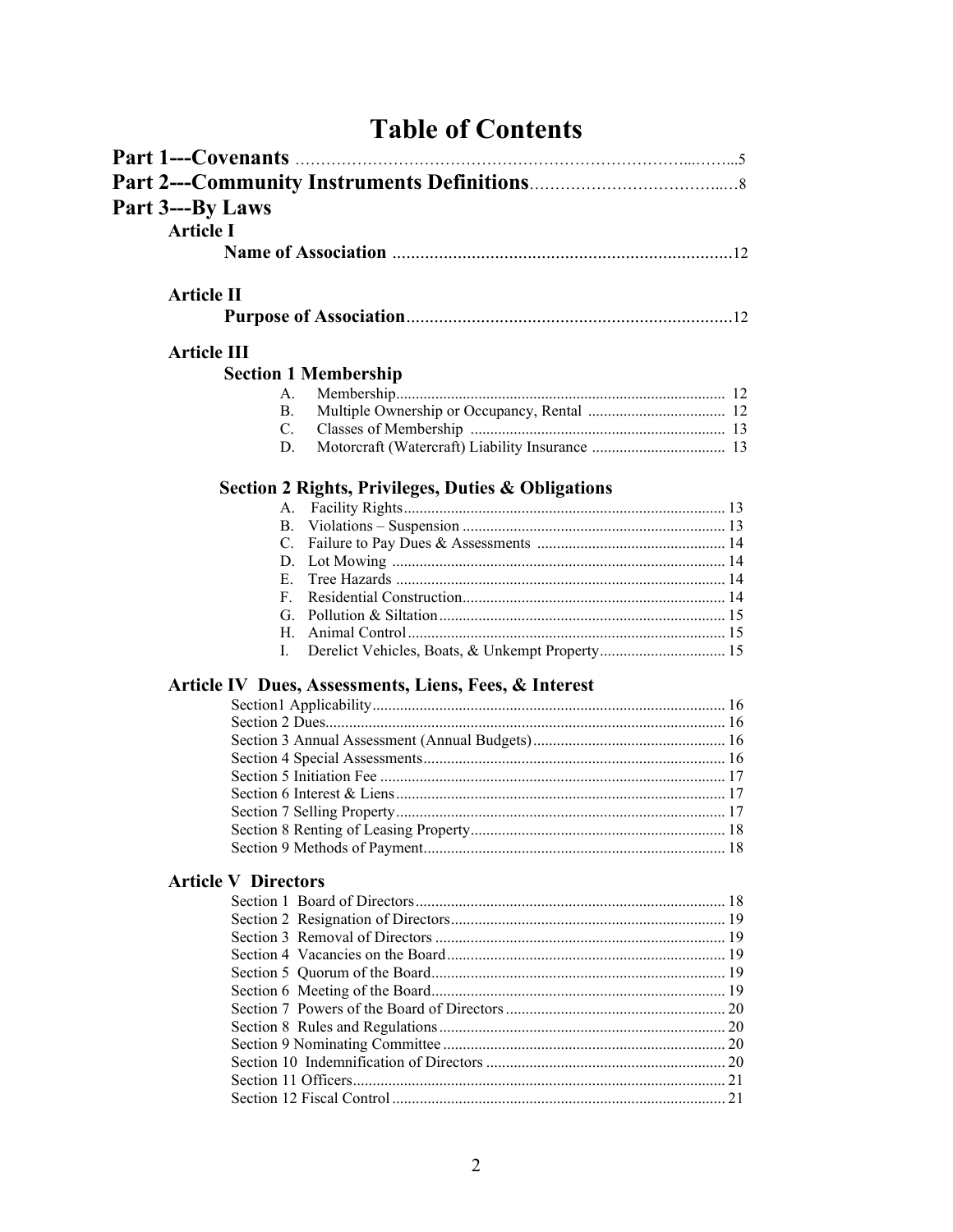|                       | <b>Article VI Annual &amp; Special Meetings</b> |  |
|-----------------------|-------------------------------------------------|--|
|                       |                                                 |  |
|                       |                                                 |  |
|                       |                                                 |  |
|                       |                                                 |  |
|                       |                                                 |  |
|                       |                                                 |  |
|                       |                                                 |  |
|                       |                                                 |  |
|                       |                                                 |  |
|                       | <b>Article VII Amendments</b>                   |  |
|                       |                                                 |  |
|                       |                                                 |  |
|                       | <b>Article VIII Lake Lowering</b>               |  |
|                       |                                                 |  |
|                       | <b>Article IX Penalties</b>                     |  |
|                       |                                                 |  |
|                       |                                                 |  |
|                       |                                                 |  |
|                       | <b>Article X Services</b>                       |  |
|                       |                                                 |  |
|                       |                                                 |  |
|                       |                                                 |  |
|                       | <b>Article XI Boating</b>                       |  |
|                       |                                                 |  |
|                       |                                                 |  |
|                       |                                                 |  |
|                       |                                                 |  |
|                       |                                                 |  |
|                       |                                                 |  |
| <b>Part 3---Rules</b> |                                                 |  |
|                       |                                                 |  |
| <b>Membership</b>     |                                                 |  |
|                       |                                                 |  |
|                       |                                                 |  |
|                       |                                                 |  |
|                       |                                                 |  |
|                       |                                                 |  |
|                       |                                                 |  |
|                       |                                                 |  |
|                       |                                                 |  |
|                       |                                                 |  |
| <b>Facilities</b>     |                                                 |  |
|                       |                                                 |  |
|                       |                                                 |  |
|                       | <b>Membership Privileges</b>                    |  |
|                       |                                                 |  |
|                       |                                                 |  |
|                       |                                                 |  |
|                       |                                                 |  |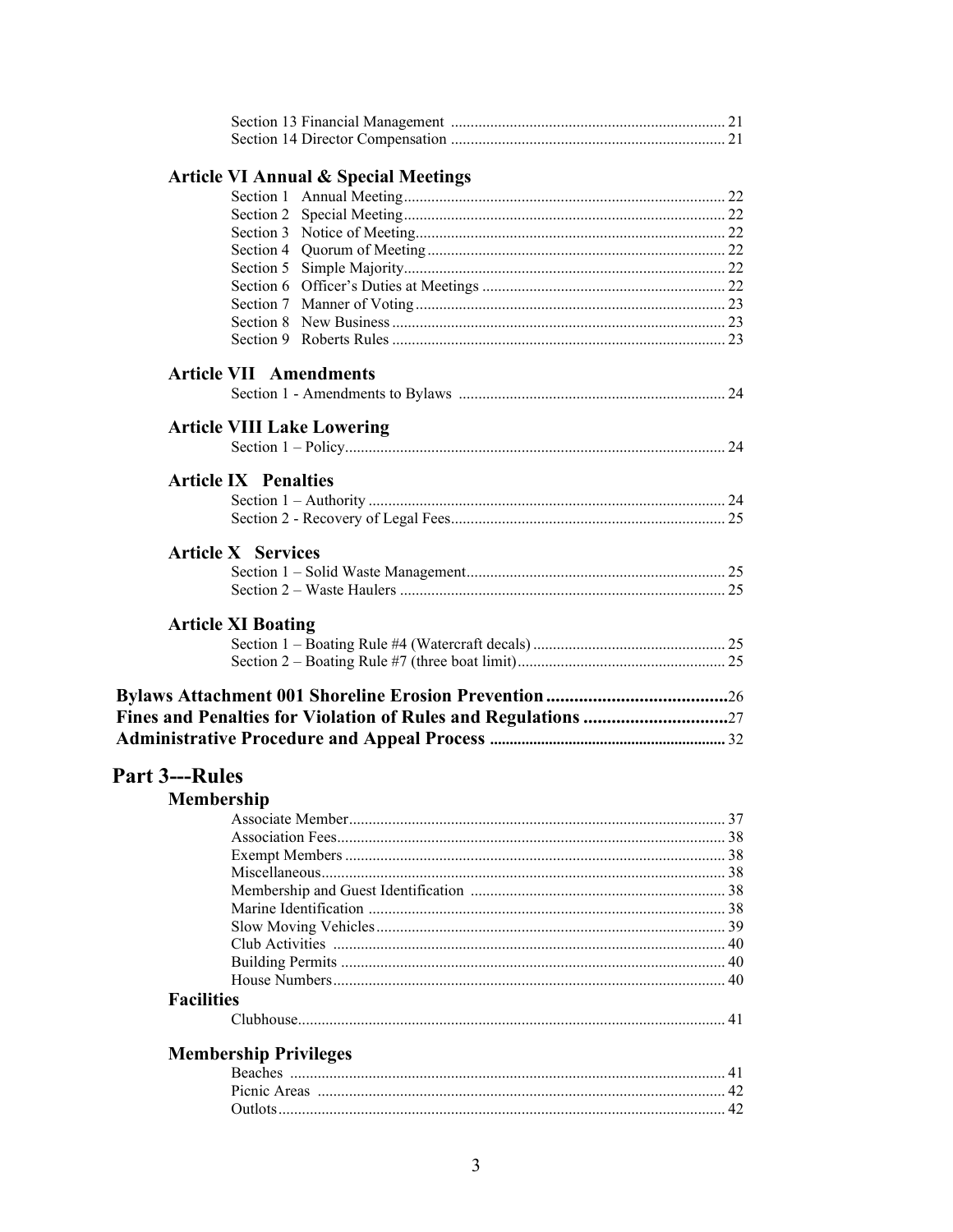# Lake

# **Property**

# **Miscellaneous**

# Administrative

# **Holishor Personnel**

# **Part 4-Board Actions**

|--|--|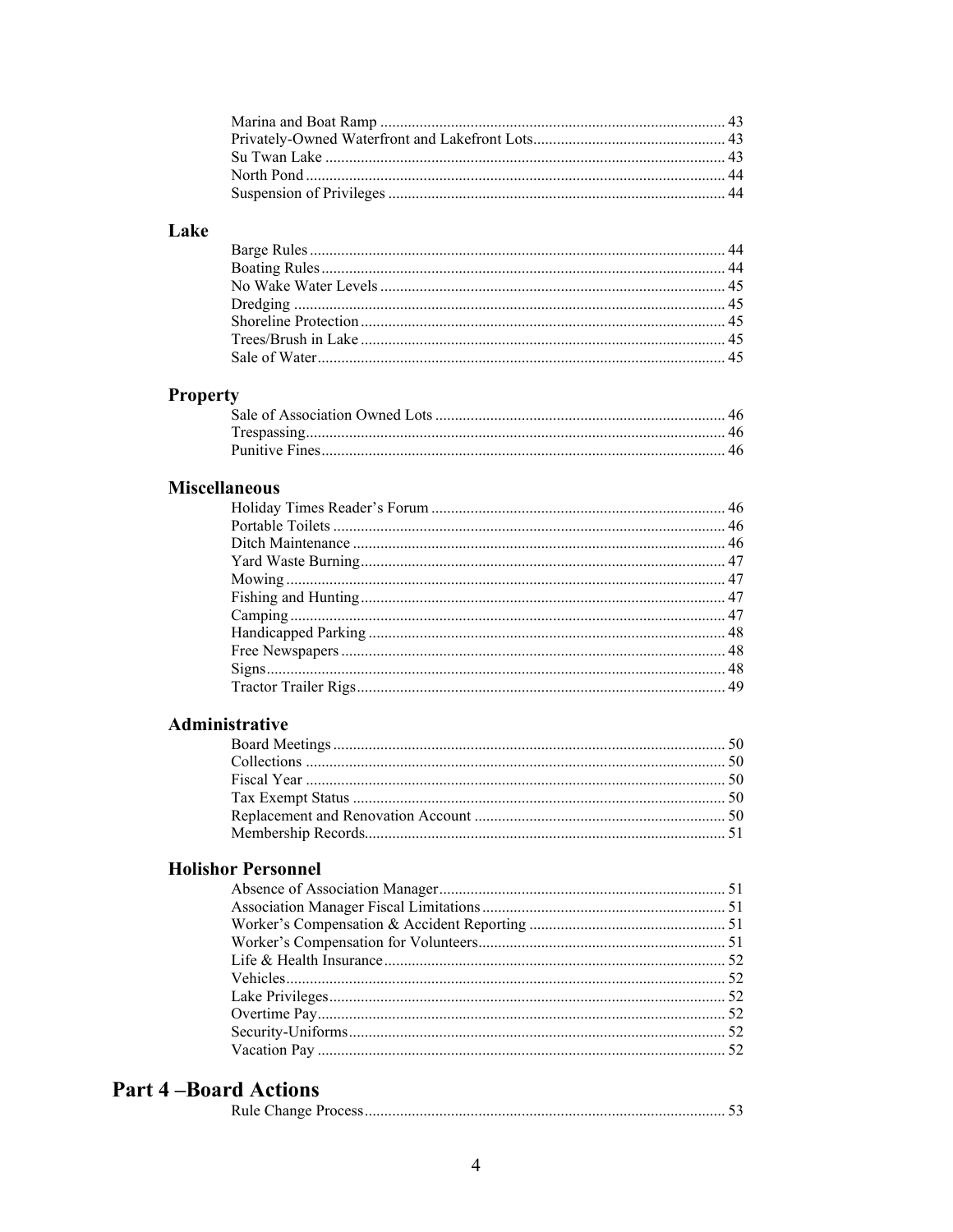# **Covenants**

# **PART I**

Restrictions which run with the land and are recorded in the Recorder's Office of Madison County, Illinois, These restrictions are binding on all present and future purchasers of property at Holiday Shores.

All of the restrictions, conditions, covenants or agreements contained herein shall continue until January 1, 1975. The same may thereafter, and from time to time be changed, altered, amended or revoked in whole or in part by the owners of the lots in the subdivision whenever the owners of at least two-thirds of the said, so agree in writing.

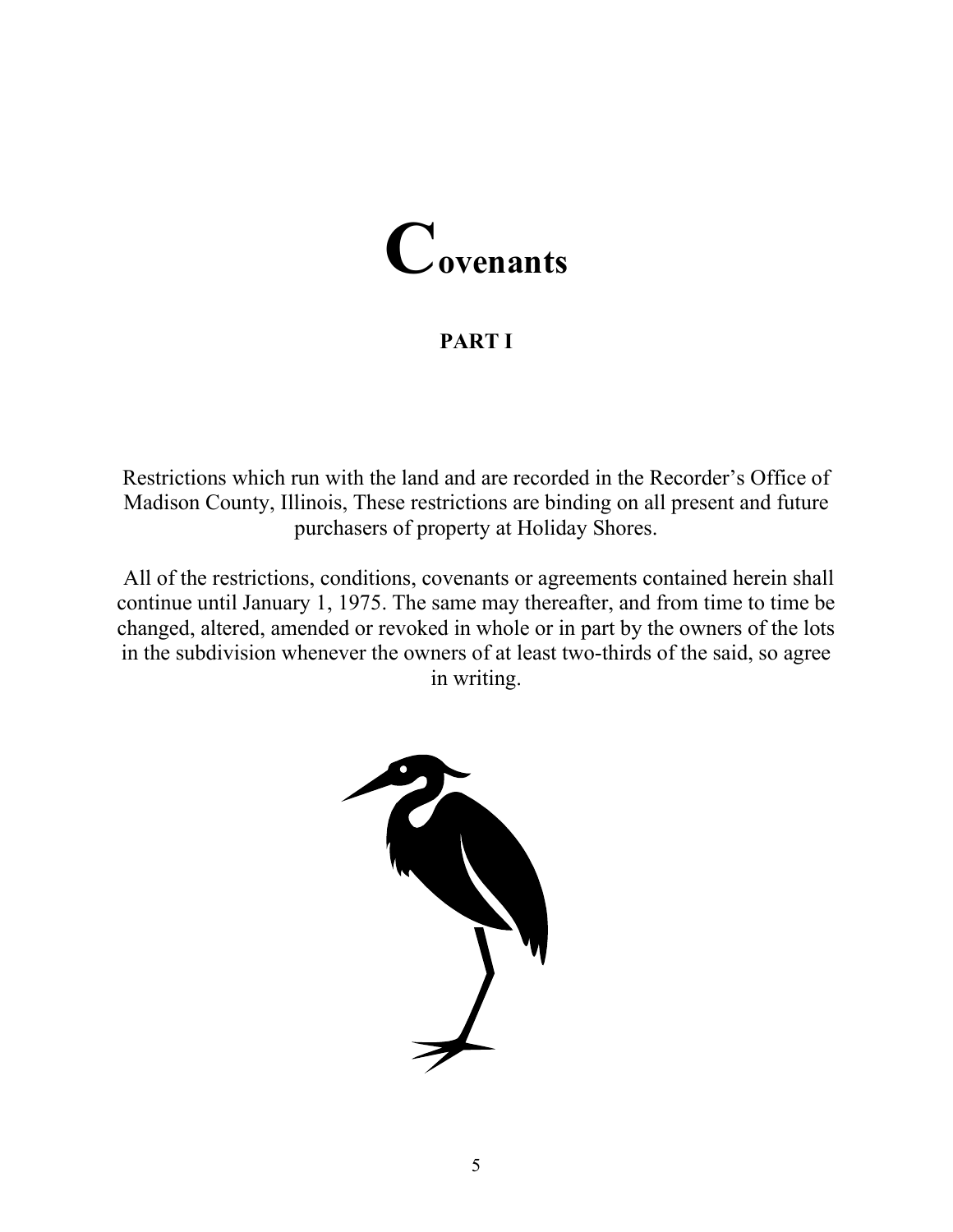#### **HOLISHOR ASSOCIATION, INC. COVENANTS (RESTRICTIONS)**

Holishor Association, Inc. is a strictly private "Membership Association". It has been formed in the interest of and for the protection, promotion and improvement of Holiday Shores.

#### **RESTRICTIONS**

The following are restrictions which appear on the sales contract signed by the original purchasers of property from Holiday Shores Inc. These restrictions run with the land and are recorded in the Recorder's Office, Madison County, Illinois. These restrictions are binding on all present and future purchasers of property at Holiday Shores. These restrictions and rules are to be used in conjunction with the Holishor Association, Inc. Bylaws.

1. Said lots shall be used exclusively for residential purposes except those lots designated as business or commercial areas on the plats aforementioned; provided, however, "Home Occupations" are permitted on said lots in compliance with the standards, limitations, rules and regulations adopted by the Holishor Board. No lots may be subdivided.

2. Not more than one single family dwelling house may be erected or constructed on one lot and provided further that no building may be erected prior to the erection of a dwelling house. No accessory or temporary building shall be used or occupied as living quarters. Minimum residence living space on ground or first floor, exclusive of porch space shall be as indicated in the Holishor Bylaws. All building plans are subject to approval of Holishor and must comply with building code of the appropriate governmental entity. No porch or projection of any building shall extend nearer than thirty (30) feet from the rear line of any lot; nor within fifty (50) feet from the normal high-water line of Holiday Lake without written permission of Holishor. All conditions must comply with the Zoning Ordinance of appropriate governmental entity.

3. No waste shall be permitted to enter Holiday Lake.

4. No noxious or offensive trade or activity shall be permitted on any lot nor shall anything be done thereon which shall be or become an annoyance or nuisance to the neighborhood. No animals or fowl shall be kept or maintained on said lots except customary household pets in reasonable numbers.

5. No signs of any kind shall be displayed on any lot except those expressly permitted by the Bylaws.

6. No boat docks, floats or other structures extending into the lake shall be constructed or placed into or on the lake without prior written approval of Holishor. Use of the lake is limited to members of Holishor Association, Inc., and such use shall be in compliance with the Bylaws, rules and regulations of Holishor Association, Inc.

7. Holishor, for itself, its successors, assigns, and licensees reserves a fifteen (15) foot wide easement along both sides of all road rights-of-way and ten (10) foot wide easement along the side and rear lines of each and every lot, except for that portion of any lot which abuts the shore of Holiday Lake; with the right of ingress and egress thereon for the purpose of installing and maintaining utility lines, gas and water mains, sewer lines and drainage ditches and appurtenances thereto; together with the right to trim, cut or remove any trees or brush necessary and the right to locate guy wires, braces and anchors when necessary. Except where an owner of two or more adjoining lots constructs a building which will cross over or through a common lot line, said common lot line shall not be subject to the aforementioned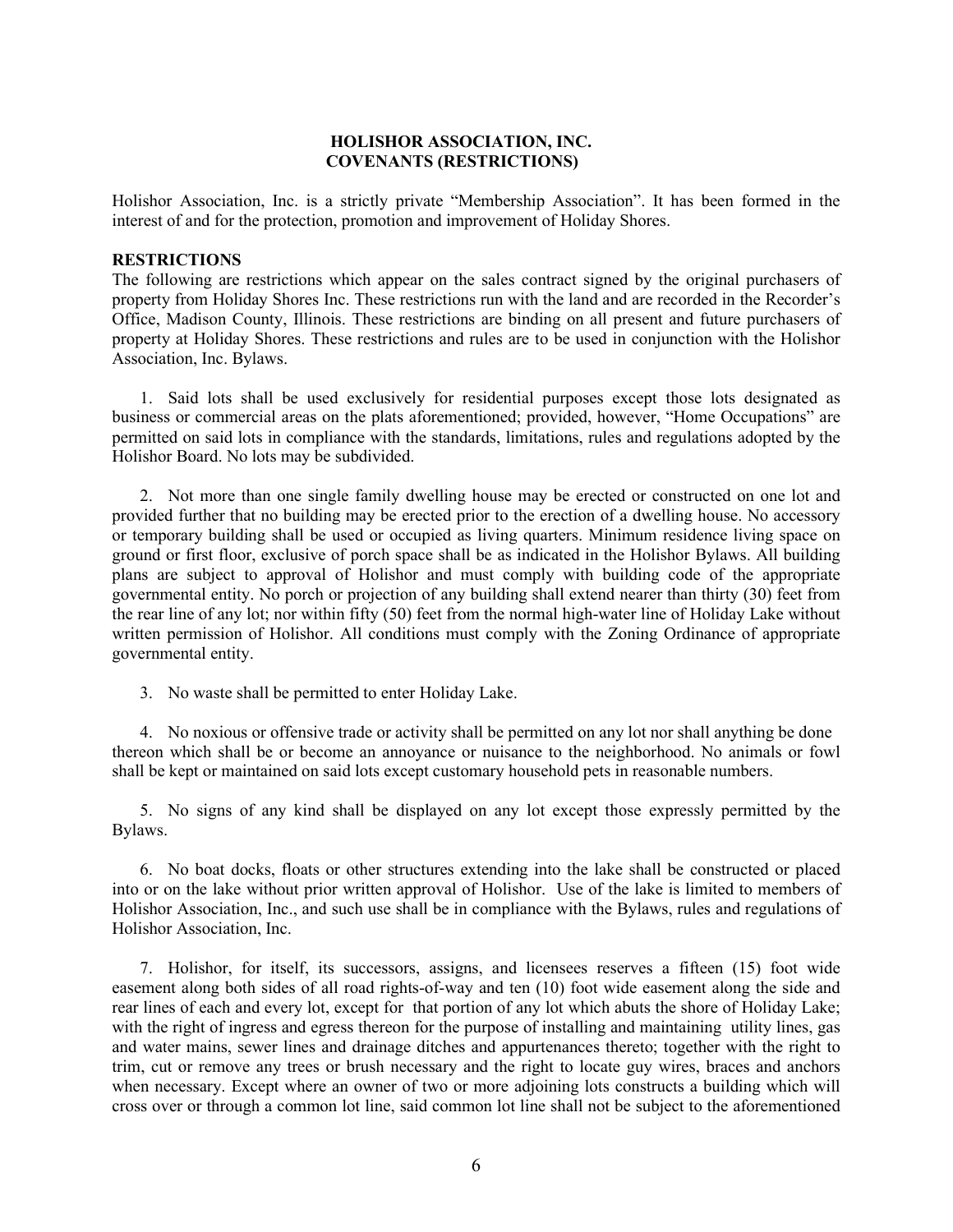ten-foot easement. Holiday Shores, Inc., for itself, its successors, assigns and licensee also reserves the right to cause or permit drainage of surface waters over and/or through said lots. The owners of said lots shall have no cause of action against Holiday Shores Inc., its successors, assigns or licensees either at law or in equity excepting in cases of willful negligence, by reason of any damage caused said lots in installing, operating or maintaining above mentioned installations.

8. Holiday Shores, Inc., for itself, its successors, assigns and licensee also reserves the right to cause or permit drainage of surface waters over and/or through said lots. The owners of said lots shall have no cause of action against Holiday Shores Inc., its successors, assigns or licensees either at law or in equity excepting in cases of willful negligence, by reason of any damage caused said lots in installing, operating or maintaining above mentioned installations.

9. These restrictions shall be considered as covenants running with the land, and shall bind the purchasers, their heirs, executors, administrators and assigns, and if any of them shall violate or attempt to violate any of the covenants or restrictions herein contained, it shall be lawful for any person or persons owning any such lots in the subdivision to prosecute and proceedings at law or in equity against the person or persons violating or attempting to violate any such covenant or restrictions and either to prevent him or them from so doing, or recover damages for such violation.

All of the restrictions, conditions, covenants or agreements contained herein may from time to time be changed, altered, amended or revoked in whole or in part by the owners of the lots on the Property whenever the owners of at least two-thirds of the said lots so agree in writing. Provided, however, that no changes shall be made which might violate the purpose set forth in Restriction 1.

Any invalidation of any of these covenants and restrictions shall in no way affect any other of the provisions thereof which shall thereafter remain in full force and effect. Restriction 1 contained herein shall continue for a period of 99 years from the date of the recording of these restrictions in the Recorders Office of Madison County, Illinois.

10. Classes if membership in Holishor shall be defined by the Bylaws.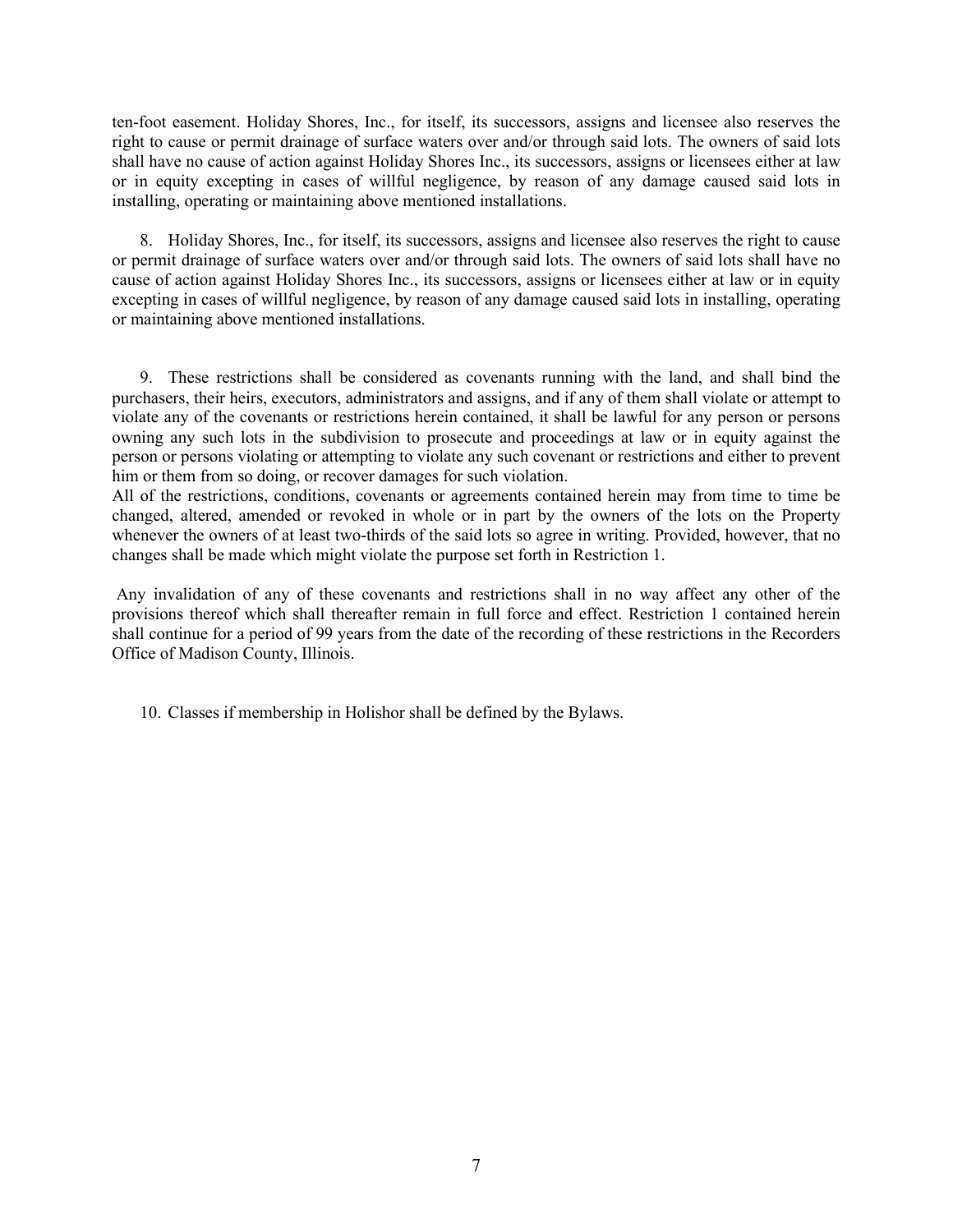# Community Instruments Definitions **Part II**

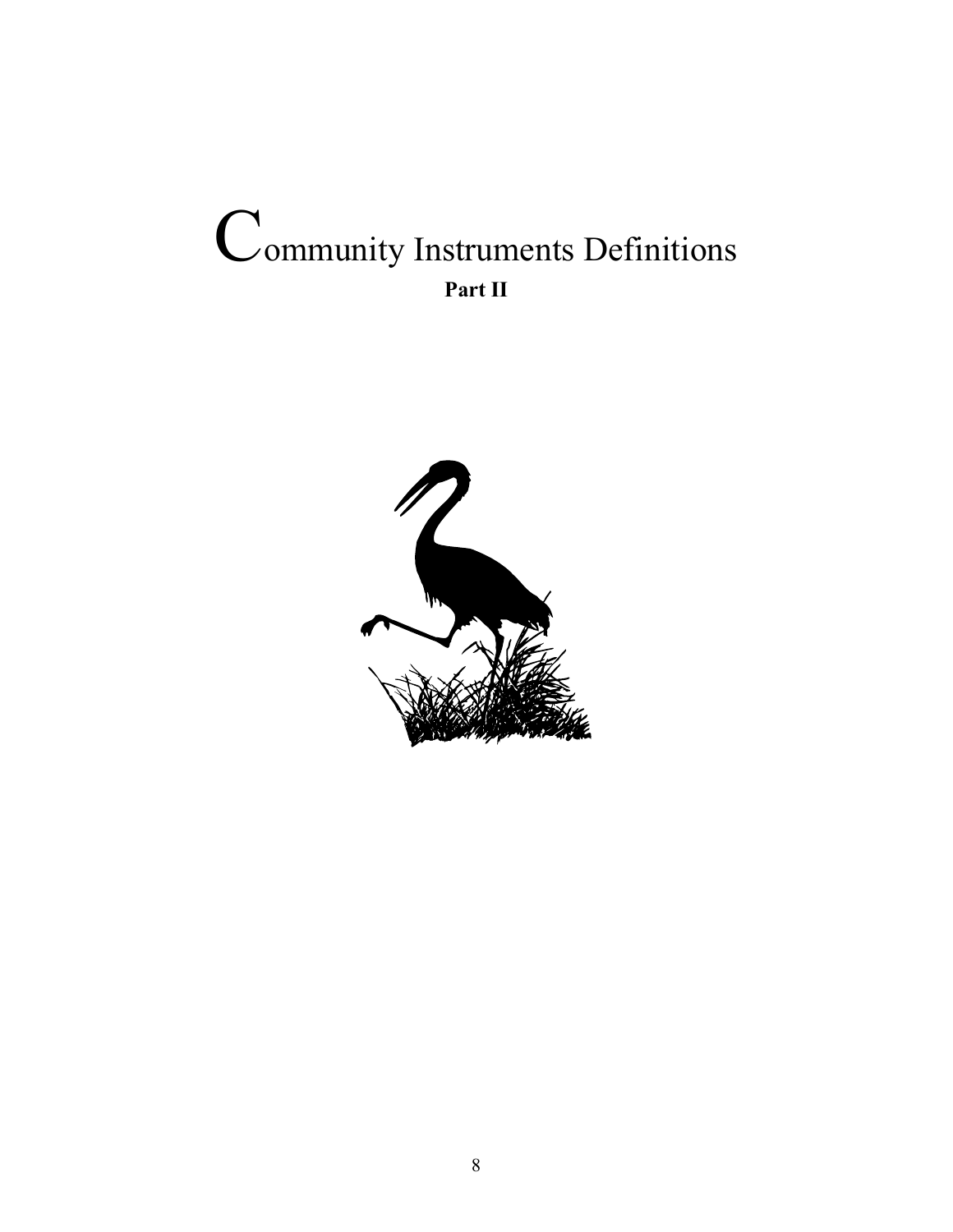**Section 1**. The following words when used in the Covenants and Restrictions, Bylaws, Rules and Regulations (unless, the context shall prohibit) shall have the following meanings:

**"Association"** shall mean and refer to a common interest community known as Holishor Association, Inc, a nonprofit corporation organized and existing under the laws of Illinois, its successors and assigns.

**"Board member"** or "member of the board" means a member of the board of directors duly elected by the membership or appointed per the Bylaws.

**"Board of directors"** or "Holishor Board" means, for a common interest community that has been incorporated as an Illinois not-for-profit corporation, the group of people elected by the membership or appointed per the Bylaws of a common interest community as the governing body to exercise for the membership of Holishor all powers, duties, and authority vested in the board of directors under the Community instruments.

**"Common Area"** shall mean all real property owned by the Association for the common use and enjoyment of the Owners.

**"Common expenses"** means the proposed or actual expenses affecting the Association, including reserves, if any, lawfully assessed by Holishor.

**"Community instruments"** means all documents and authorized amendments thereto recorded by the common interest community association, including, but not limited to, the declaration, covenants, restrictions, Bylaws, plat of survey, and rules and regulations.

**"Common interest community"** means real estate other than a condominium or cooperative with respect to which any person by virtue of his or her ownership of a partial interest or a lot therein is obligated to pay for the common expenses of common areas described in the Community instruments which are administered by the association.

**"Declaration"** means any duly recorded instruments, however designated, that have created a common interest community and any duly recorded amendments to those instruments.

**"Dwelling"** shall mean any building located on a Lot and intended for the housing of a single family.

**"Lessee"** The person renting property under a written lease from the owner (lessor). He or she is the tenant and the lessor is the owner.

**"Lessor"** The owner of real property who rents it to a lessee pursuant to a written lease. Thus, he or she is the landlord and the lessee is the tenant.

**"Lot"** shall mean and refer to any marked piece of land shown upon any recorded subdivision maps of Holiday Shores.

**"Member"** shall mean and refer to all those persons entitled to membership as provided in the Community instruments.

**"Member in Good Standing"** shall refer to members that are in compliance with all Community instruments of the Association.

**"Membership"** means the collective group of members as defined by the community instruments.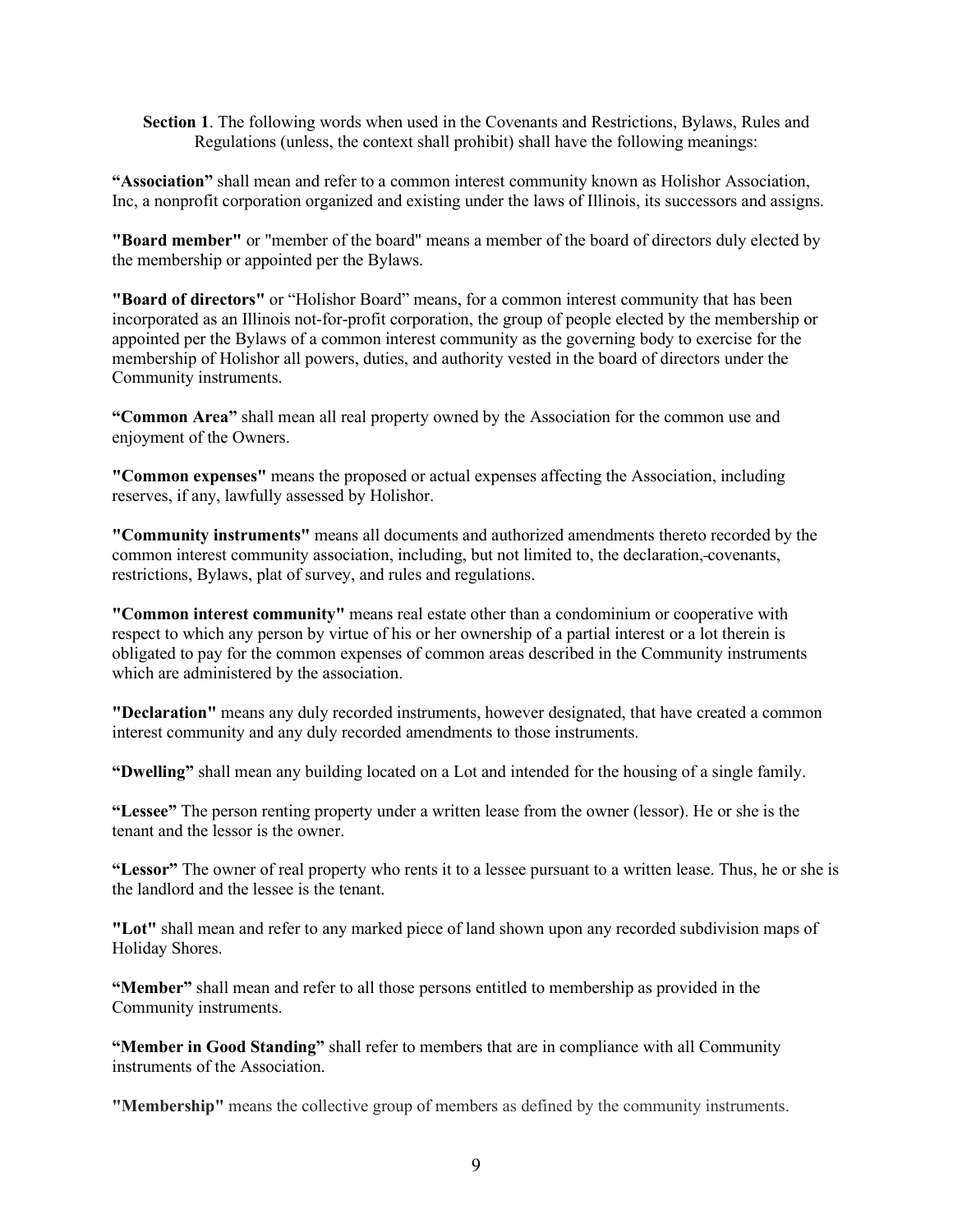**"Owner"** means the person or persons whose estates or interests, individually or collectively, aggregate fee simple absolute ownership of a lot.

**"Parcel"** means the lot or lots or tract or tracts of land described in the Community instruments as part of a common interest community.

**"Person"** means a natural individual, corporation, partnership, trustee, or other legal entity capable of holding title to real property.

**"Plat"** means a plat or plats of survey of the parcel and of all lots in the common interest community, which may consist of a three-dimensional horizontal and vertical delineation of all such lots, structures, easements, and common areas on the property.

**"Property"** means all the land and space comprising the parcel, all improvements and structures erected, constructed or contained therein or thereon, including any building and all easements, rights, and appurtenances belonging thereto, and all fixtures and equipment intended for the mutual use, benefit, or enjoyment of the membership, under the authority or control of a common interest community association.

**"Purchaser"** means any person or persons who purchase a lot in a bona fide transaction for value.

**"Record"** means to record in the office of the recorder of the county wherein the property is located.

**"Reserves"** means those sums which are separately maintained by the common interest community association for purposes specified by the Community instruments of the common interest community association.

**"Simple Majority"** as it relates to the Annual Meeting shall be the one whose number of votes is greater than half of the numbers of memberships and proxy votes in attendance.

**"Unimproved Lot"** shall mean and refer to any lot owned, either by a member or Holishor, but has no dwelling built upon it.

*(Added 5-21-11)*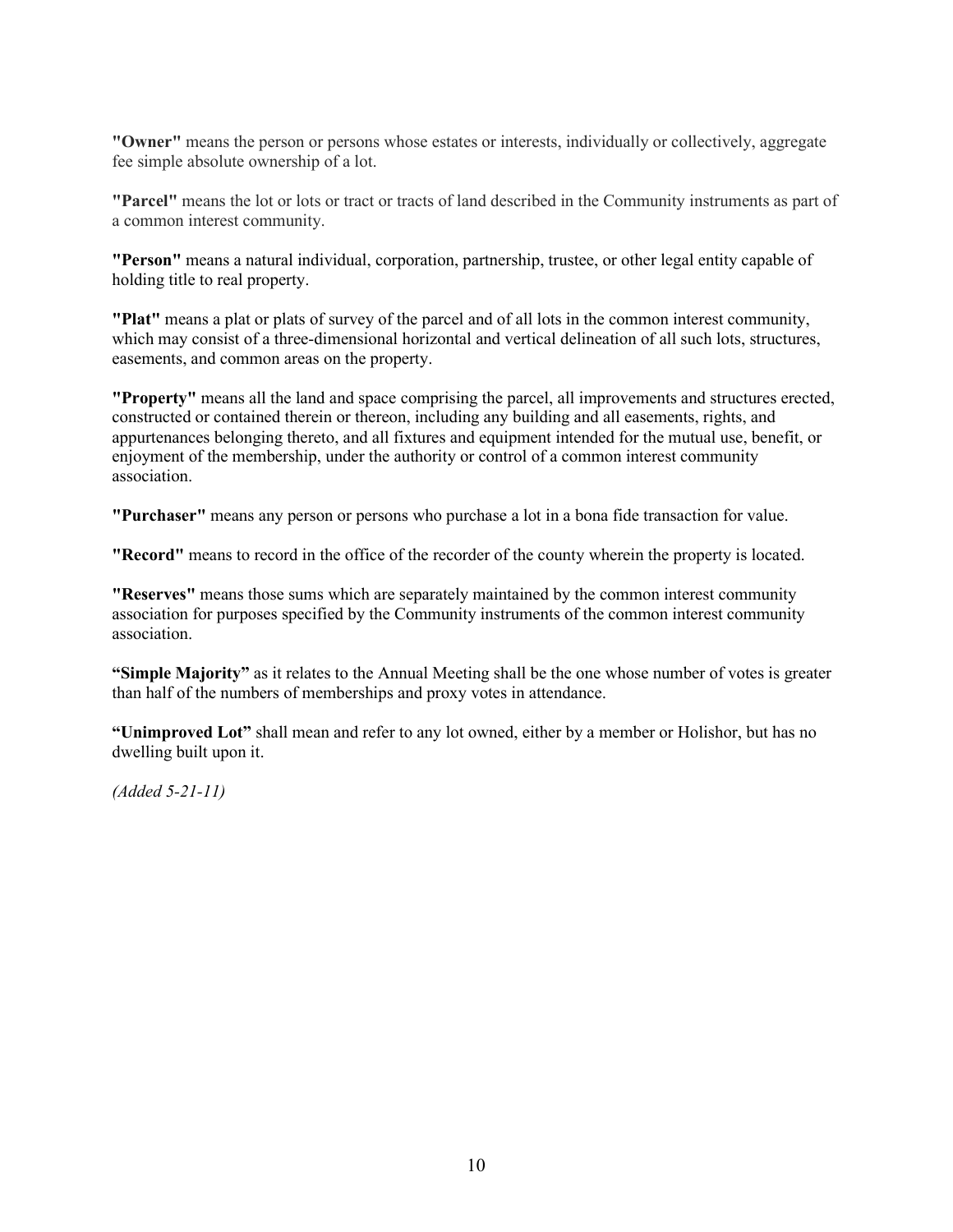

**Part III**

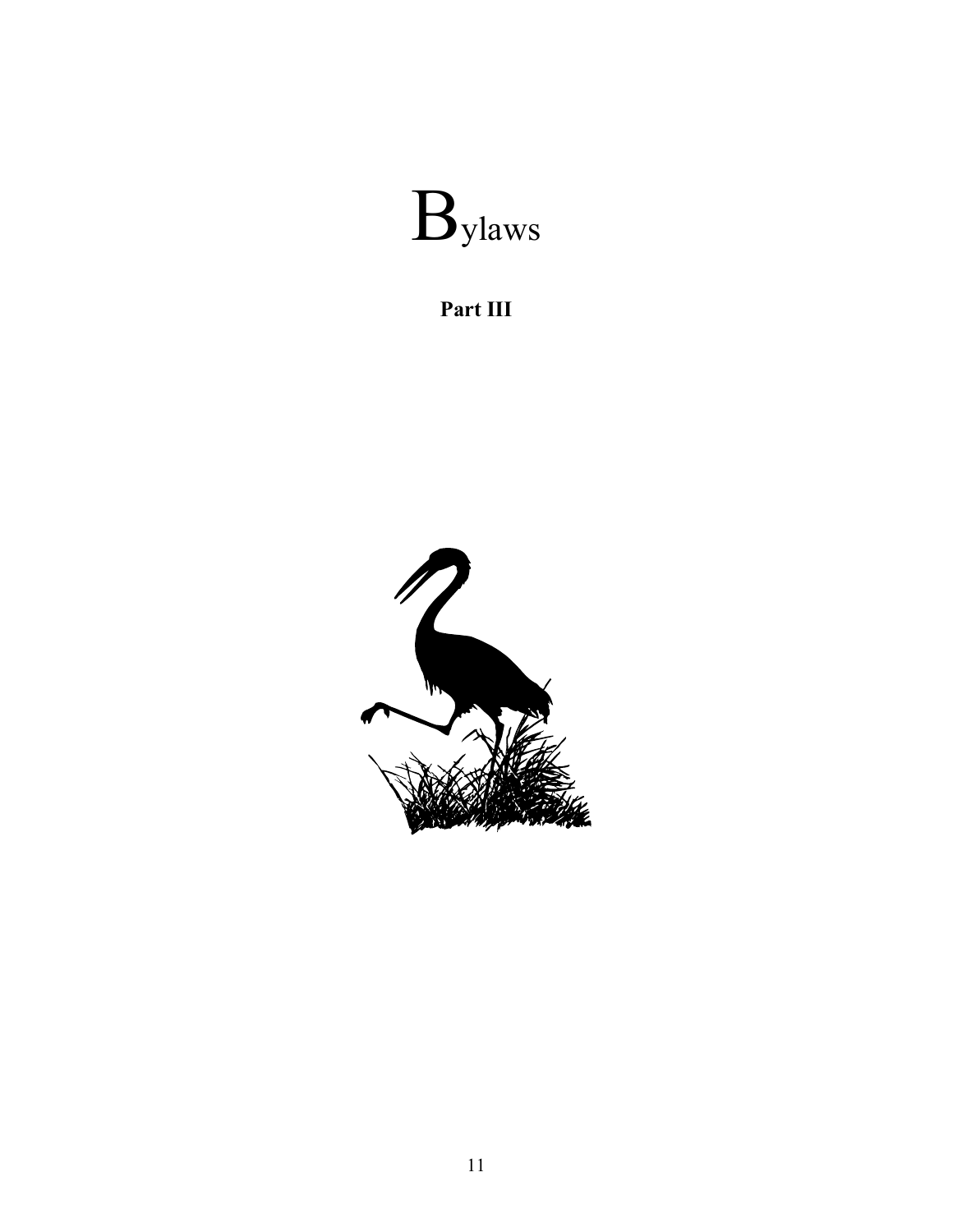#### **BYLAWS OF HOLISHOR ASSOCIATION, INC.**

# **ARTICLE I – NAME**

#### **Section 1 – Name:**

The name of the corporation is Holishor Association, Inc. a not-for-profit corporation, organized under the laws of the state of Illinois, hereinafter called the "Association".

#### **ARTICLE II – PURPOSE**

#### **Section 1 – Purpose:**

The purposes for which the corporation is organized are: for social and athletic purposes and activities, including construction, maintenance, and operation of beaches, bath houses, athletic facilities and playgrounds, streets and water wells and water systems, and underground pipes and lakes. In addition, this corporation is organized for the administration and operation of property owned by a property owners association. All of this for the convenience, enjoyment and benefit of the association members and their guests, the membership of said association being the owners of the residential real estate near, adjacent to or served by said facilities. (*9-24-94)*

#### **ARTICLE III – MEMBERSHIP**

#### **Section 1 – Membership:**

**A. Members:** All persons, corporations or legal entities who have assumed custody of one or more lots, tracts or dwellings located in the Holiday Shores Development, as shown on several plats recorded in the Recorder's Office of Madison County, Illinois. Assuming custody shall pertain to property owners, renters, lessors, lessees, or occupiers, and they shall be obligated to abide by the Bylaws of Holishor Association, Inc., in accordance with the Covenants and Restrictions deemed to run with the land, as set forth in the agreement between Holiday Shores, Inc. and Holishor Association, Inc., dated May 1, 1970 and recorded in the Recorder's Office of Madison County, Illinois. In the event of any person, corporation or legal entity no longer having custody of one or more lots, tracts or dwellings located in the Holiday Shores Development, all right, title and interest of such member in and to the Association and its assets shall be extinguished without any action by the Association or such member. *(9-24-94)*

#### **B. Multiple Ownership or Occupancy, Rental:**

In the event the title to one or more lots or tracts within Holiday Shores is held in the name of a corporation, land trust or other organization or legal entity, only one membership shall be conferred upon such owner. In the event that title to or custody of one or more tracts within Holiday Shores is held by two (or more) persons, only one membership shall be conferred upon such owners, any two of which may be members. When three or more persons or entities constitute co-title holders, the majority of such owners shall elect the two who shall thereafter be members. No more than two members shall be associated to any one membership. In the event that a dwelling located within Holiday Shores is rented **or leased** by one or more persons who do not own property within Holiday Shores, such tenants shall be entitled to one membership. In the case of multiple tenants, a majority of such tenants shall indicate to the Association which tenant shall be the member. A membership conferred by virtue of rental **or lease** without ownership of property within Holiday Shores shall not entitle the member to hold office or vote at the annual or special meetings of the membership of Holishor Association, Inc. Notwithstanding the foregoing, tenant members shall be allowed to serve as members of the Social Committee, the Ski Club, the Garden Club, the Fishing Committee, and such other clubs or committees as the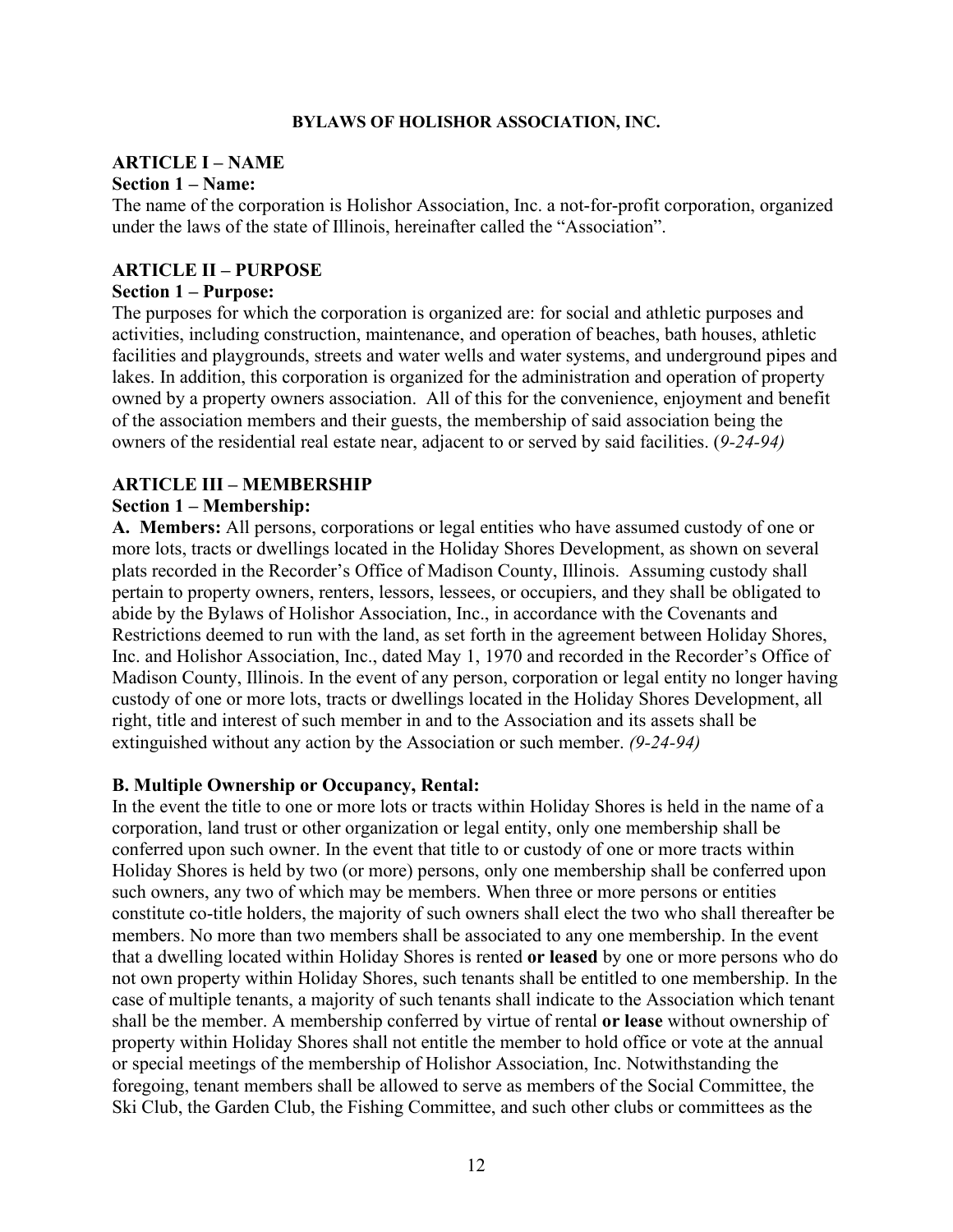Board of Directors may from time to time provide. In no event shall there be allowed the contemporaneous existence of more than two memberships based upon ownership of a lot or tract or ownership occupancy or rental **or lease** of a single residence within Holiday Shores.

No membership in the Association shall be founded solely upon the rental **or lease** of one or more unimproved lots or tracts within Holiday Shores. In the event a residence not previously rented **or leased** within Holiday Shores shall have resulted in multiple membership, upon the renting or leasing of such residence, the prior members shall elect and designate and inform Holishor Association, Inc. of the single continuing member, such that the rented premises shall have a single owner member and a single tenant member. *(5-17-86, 5-20-06, 5-19-07, retroactive 12-31-06, revised 5-21-11)*

**C. Classes of Membership:** The Board of Directors shall have the right to create other classes of membership and to provide for the rights, privileges and obligations of membership in such classes; provided that voting rights shall not be granted to any such membership created in the future, nor shall the Board, except as provided in these Bylaws, restrict or curtail the voting rights of members defined by these Bylaws and by the Covenants in the agreement of May 1, 1970. *(5-16-87)*

**D. Motorcraft Liability Insurance:** Any motorized watercraft operated on Holiday Lake shall have in full force and effect a policy of liability insurance with minimum limits of Three-Hundred-Thousand (\$300,000) Dollars. No marine decal shall be issued by Holishor Association, Inc. for any motorized watercraft until proof of said insurance for that watercraft is provided*. (5- 20-89)* 

# **Section 2 – Rights, Privileges, Duties & Obligations:**

**A. Facility Rights:** Subject to such reasonable rules and regulations as may be adopted pursuant to these Bylaws, only members in good standing (those whose privileges have not been suspended) shall have the right and privilege to the use of Holiday Lake, the boat ramp, and areas owned and controlled by the Association. Members shall be responsible for compliance with such rules and regulations by their families and guests. *(9-24-94)*

**B. Violations – Suspension:** The Board of Directors shall have the right and authority to temporarily suspend the membership of any member for violation of these Bylaws, the Covenants and Restrictions of the Association, or the Rules and Regulations governing the use of the facilities and areas controlled by the Association by such member or guests until such time when the member has cured his default and is again in compliance. No one can be denied ingress or egress to their property for any reason. Written notice of such suspension shall be given to such member stating the cause of such suspension and the period of time of any suspension and the effective date of such suspension. Such notice shall be addressed to such member and delivered by United States First Class Mail, to the address shown on the records of the Association, postage prepaid. Unless such member shall request a hearing as herein provided within ten (10) days after the date of such notice, such suspension shall be effective as stated in such notice. Upon written request of such member, delivered to the Secretary of the Association within ten (10) days of the date of the notice of the suspension the Board of Directors shall afford such member the opportunity of a hearing, such hearing to be held within thirty (30) days after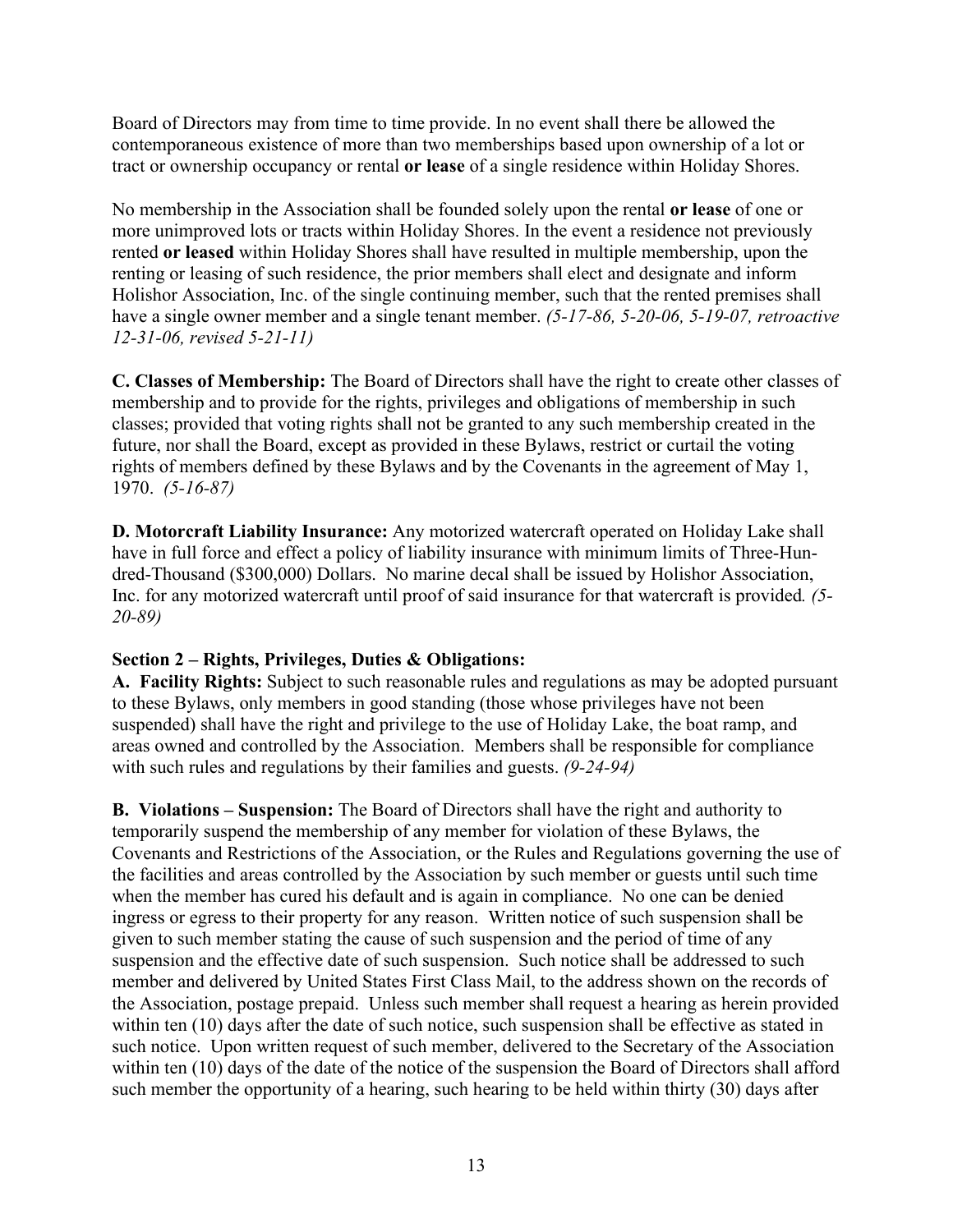the request at a time, date and place to be determined by the Board of Directors. Notice of such hearing shall be given to the member requesting the same at least ten (10) days prior thereto. Such hearing shall be informal in nature and shall be conducted in accordance with rules adopted by the Board of Directors, which rules shall provide for the fair and orderly presentation of the facts and argument or inferences deducible there from. The President of the Board of Directors shall preside, and the Board of Directors, or the member requesting such hearing, may cause a transcript of proceedings therein to be taken. Such meeting may be adjourned from time to time for reasonable cause, and at the conclusion thereof, the Board of Directors shall have the power to rescind, modify, or affirm the notice of suspension previously given and shall announce its decision within ten (10) days after the conclusion of such hearing and suspended words in the same manner as provided for the notice of suspension. *(9-24-94)* 

**C. Failure to Pay Dues and Assessments:** The failure of any member to pay annual dues, assessments, fees or other charges as required by these Bylaws shall cause an immediate suspension of such member's rights and privileges.

Any identification cards and/or decals, shall not be issued until all dues, assessments, fees, or other charges as required have been paid. *(5-16-81, 5-19-12)*

**D. Lot Mowing:** Property owners shall maintain their lot(s) up to and including the area between the lot line and the hard surface of the road. In the event any property shall attain excessive weeds, brush or other growth exceeding an average of 10 inches in height, the Association shall have the right, without notice, to mow the same at the expense of the owner. The expense of mowing shall be billed to the owner and shall be due and payable promptly upon receipt of such billing by the owner. Failure to pay said billing shall result in the Association filing liens. Lien fees and interest charges shall be levied as provided under Article IV, Section 6. (5-19-12)

**E. Tree Hazards:** Trees and tree limbs which are in such condition as to constitute a danger to persons using the lake, and dead trees and dead limbs, wherever situated which constitute a potential hazard, may be declared to be a hazard by the Board of Directors. The owner or owners of property upon which any such trees or tree limbs exist shall be given notice by certified mail, addressed to the owner at his last known address, that the Board of Directors has adopted a resolution declaring the condition of such trees to be a hazard, specifying the trees or tree limbs so determined to constitute the same. Unless the owner or owners shall within thirty (30) days from the date of such notice, remove such trees or tree limbs, the Association shall have the right to cause the same to be removed at the expense of the owner. Payment of the cost of such removal shall be due promptly upon receipt of billing and failure to pay said billing shall result in the Association filing liens. Lien fees and interest charges shall be levied as provided under Article IV, Section 5.

**F. Residential Construction:** All residences constructed within Holiday Shores Subdivision shall be subject to the rules as outlined in the Holishor Association Building and Architectural Requirements. These rules will be established and maintained by the Holiday Shores Board of Directors. The Board of Directors will also have the right to establish penalties and fines in order to enforce said rules. These will be in addition to but not limited by those established in Article IX. *(5-15-04)*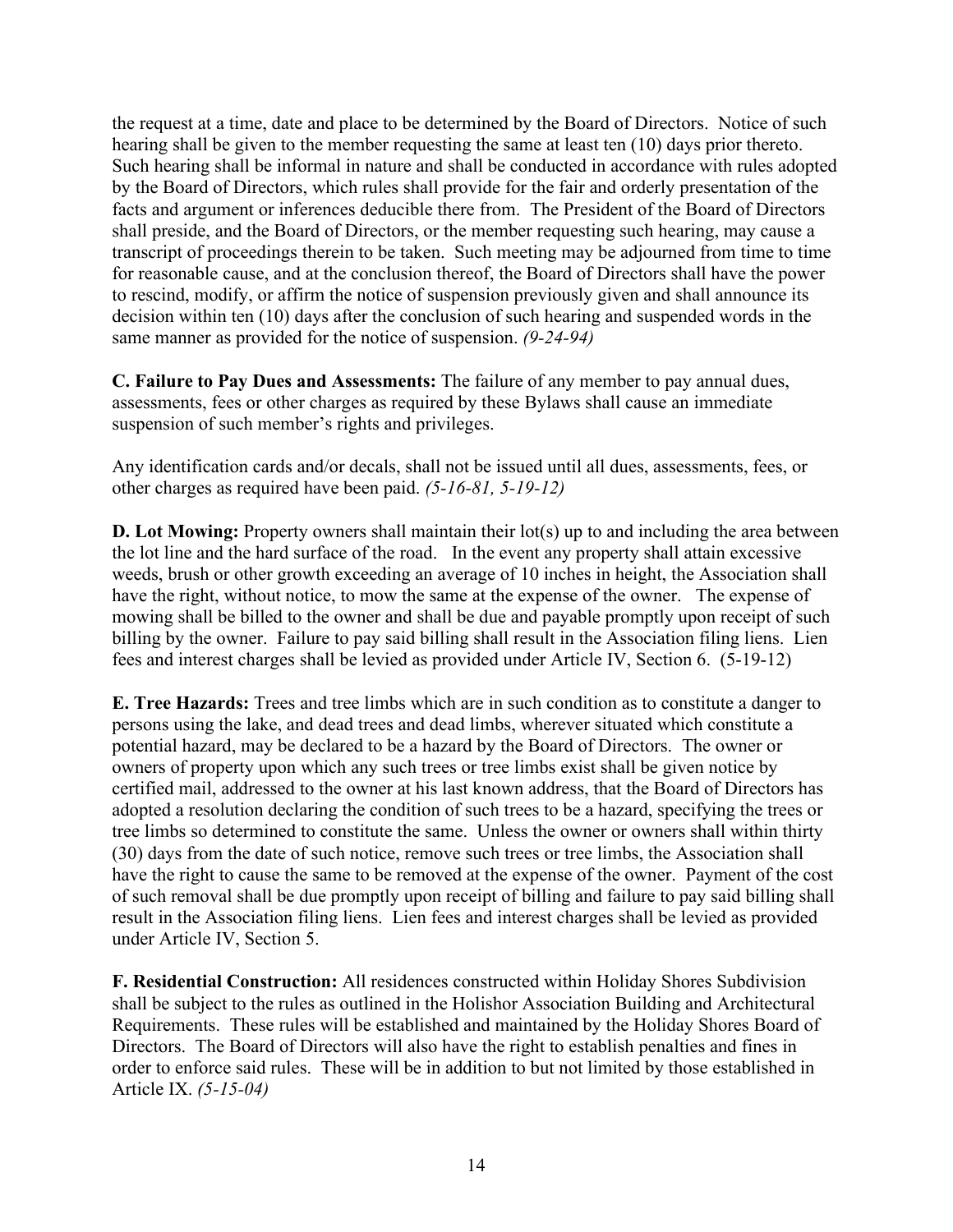All building plans are subject to approval of Holishor Association, Inc., or its successors or assigns and must comply with the Madison County, Illinois, Building Code. This provision shall not affect in any way existing Covenants, Restrictions or Bylaws which apply to lots within Holiday Shores sold or contracted to be sold, on or before May 16,1981. *(5-21-94).*

**G. Pollution and Siltation:** All members owning property in the Holiday Shores Development shall be responsible for protecting Holiday Lake against pollution and siltation from their property. *(11-16-82)*

**H. Animal Control:** Holishor Association, Inc. shall have the authority to issue citations to the owners 1) of any animal running loose off its owner's property without visible restraints and without a human companion **and 2) of any animal, which, by causing frequent or long continued noise, shall disturb the comfort or repose of any ordinary person in keeping with Madison County Ordinance "Attachment A, Chapter 53".** Penalties may be imposed in accordance with ARTICLE IX of these bylaws. *(5-15-10)*

# **I. Maintenance of Property:**

# **1. Vehicles/Watercraft:**

Members shall not keep derelict vehicles in view of other members and the general public. Derelict vehicles shall be defined as any means of conveyance or transport that do not bear a current set of license plates, as required by Illinois law; or are not in such condition that they may be legally operated on public streets or waterways.

# **2. Structures:**

Ref: Holishor Association Building & Architectural Requirements, Home and Lot Maintenance and Appearance.

# **3. General Aesthetics:**

Members shall ensure their property is neat and orderly. The keeping of an unkempt or unsightly property or neglecting to maintain one's property may result in corrective guidance and/or punitive measures by Holishor Association. Unkempt or unsightly properties shall be those lots whereby goods or materials of any kind are stored or are allowed to collect in view of other members and the general public in such a manner as to appear uncared-for, cluttered or messy. Unsightly properties may also include those with overgrown or neglected landscaping and gardens.

Landscaping, gardens, and any other ornamental devices shall be in good taste so as not to be offensive to the community in general.

Penalties may be imposed in accordance with ARTICLE IX of the bylaws. A copy of this bylaw shall be given to all members of the Association. (5-21-94, 5-18-13)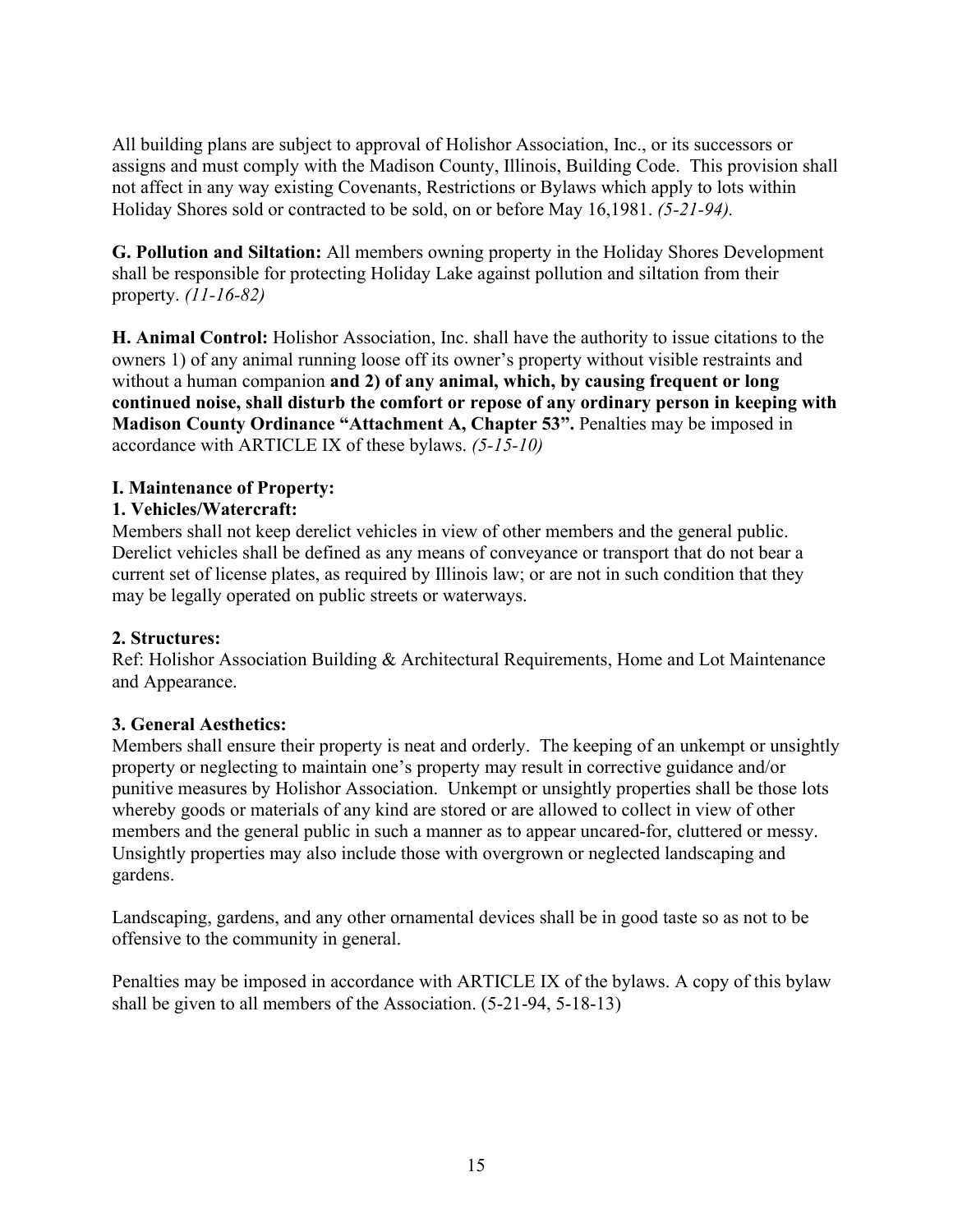#### **ARTICLE IV – DUES, ASSESSMENTS, LIENS, FEES AND INTEREST Section 1 – Applicability:**

The dues, assessments, fees, liens and interest as defined in this article shall apply to all members of the Association except as expressly stated in the transfer agreements between Holiday Shores, Inc. and the Association dated May 1, 1970, and recorded in the Recorder's Office of Madison County, Illinois. The Association shall bill each member thirty (30) days prior to due date.

#### **Section 2 – Dues:**

Annual dues shall be in the amount of fifty dollars (\$50.00). Dues shall be assessed on a membership (not a lot) basis. Dues are payable January  $1<sup>st</sup>$  of each year and delinquent May  $2<sup>nd</sup>$ of each year.

# **Section 3 – Annual Assessment:**

A. The Board of Directors shall prepare an annual budget to be presented to the membership at the annual meeting. Annual assessments shall be charged to each membership of the Association. In the event a member owns more than one improved property, which is occupied, whether the same is rented, occupied rent-free, such member shall pay an annual assessment for each such improved lot. Ownership of two or more vacant and unimproved lots shall not increase the number of annual assessments owed by the member. Annual assessments due from tenant members shall be the joint responsibility of the tenant-member and owner-member of such rental property and in the event of nonpayment by the tenant member, the same may be collected from the owning member by the Association in the same manner as collection of annual assessments generally. In the event that an annual budget is not adopted at an annual meeting, a special meeting shall be called, and a revised budget shall be submitted to the members for approval. The budget shall be mailed to all members with the call letter for the meeting. Approval of the budget by a majority of the membership voting on this issue at the annual or special meeting shall set the annual assessment amount for that budget year. *(5-21-88, 5-20-06, 5-21-11, 5-18- 19)*

B. The Board of Directors shall review the budget on a quarterly basis, whereupon they may approve adjustments to reflect actual income and expenses. The Board of Directors shall not permit deficit spending except in an emergency. (5-21-88, 5-21-11, 5-18-13)

C. The Board of Directors may also adjust the member-approved budget for the following year based on unforeseen financial considerations associated with the current fiscal year and/or economic conditions. Any such change shall not authorize an increase in annual member assessments for that period. (5-18-13)

# **Section 4 – Special Assessments:**

A supplemental budget may also be presented at an annual meeting or special meeting by the Board of Directors for consideration by the membership. The supplemental budget will be presented on a line item basis with a short explanation. The membership will vote on each line item. Approval by a majority of the membership voting on a line item shall cause the cost of the line item to be prorated as a special assessment among the membership. *(5-21-88, 5-21-11, 5-18-19)*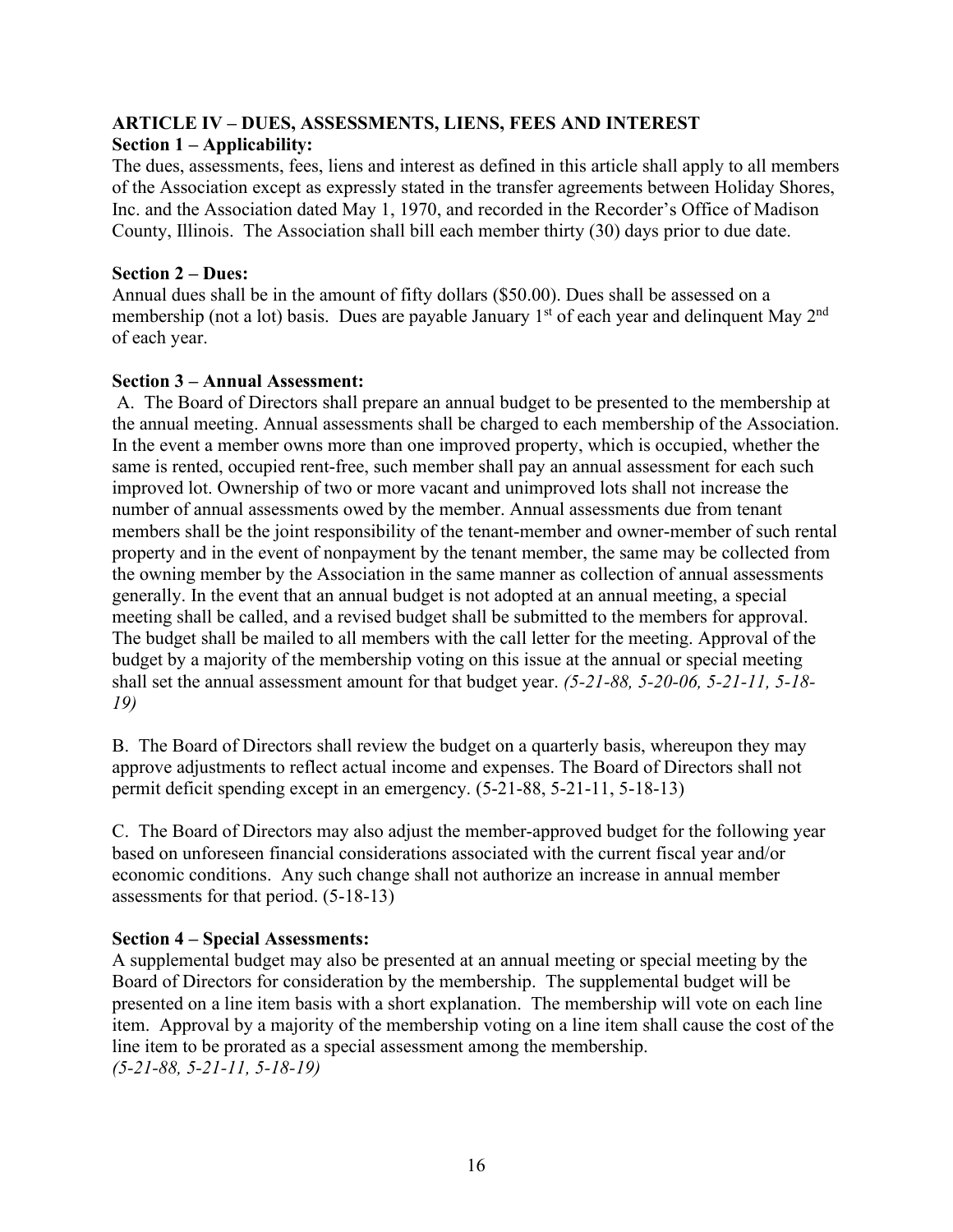#### **Section 5 – Initiation Fee:**

Effective January 1, 2007, an initiation fee shall be assessed to all new members of the Association. This one-time fee shall be equal to one times the regular assessment in place at the time the new member acquires property. A new member shall be defined as a person or persons acquiring property, improved or unimproved, within Holiday Shores who is not already a member by virtue of property ownership. This initiation fee shall not be transferable, applies only to property owners, and is not to be assessed to tenant memberships. This initiation fee must be paid in full to the Holishor Association at the time of real estate closing. This fee is in addition to the first year dues and assessments. The rights of membership will not be afforded the prospective member(s) until this initiation fee is paid. In the event that a member in good standing, (at the time of the sale), sells their property, said individual(s) is no longer a member of the Holishor Association effective immediately upon closing of the property. If this individual then purchases property in Holiday Shores and closes on said property within 60 days of the closing date of their previous property Holishor will waive the initiation fee. *(5-20-06 revised 5- 21-11)*

#### **Section 6 – Interest and Liens:**

The Association shall have a lien for unpaid dues, assessments, fees and other charges upon each lot owned by a member at the expiration of one hundred twenty (120) days from the due date and shall have the right to file a notice of lien in the office of the Recorder of Madison County, Illinois, which notices shall state the name of the lot owner and the amount due. All dues, assessments, fees and other charges are the personal obligations of the respective members for which they shall remain legally liable so long as they are members, in good standing or otherwise, and regardless of their possible change of interest with regard to the lot or tract in Holiday Shores which they originally owned, occupied or contracted to purchase. All dues, assessments, fees and other charges shall bear interest at the highest legal interest rate per annum from the due date thereof until paid. The Association shall have such further rights and remedies to collect such dues, assessments, fees, and other charges as may be available in law and equity. In the event that liens are placed against real property of land owners or members of the Association, or non-member property owners of land within the boundaries of said Holiday Shores, all court costs, filing fees and reasonable attorney fees shall be paid by those from whom the collection was taken. In the event that legal proceedings deemed necessary by the Association for the collection of unpaid dues, assessments, fees, and other charges are instituted, the delinquent member shall be responsible for all court costs, filing fees and reasonable attorney fees incurred in such action in addition to the amount of the delinquencies due the Association*. (5-17-86)*

#### **Section 7 – Selling Property:**

When a current member sells property within the subdivision, the following will apply: the current member's (seller) dues and assessments must be current in accordance with Article IV, Sections 1, 2, 3, 4 and 8 up to and including the date of sale. There will be no refund of dues and assessments already paid. *(9-24-94)*

New members (purchaser) shall pay \$50.00 dues. The new member (purchaser) shall pay, in addition, any assessments in accordance with Article IV, Section 8 on a pro rata basis. Pro rata charges will be computed on a monthly basis and will include the month of purchase. The pro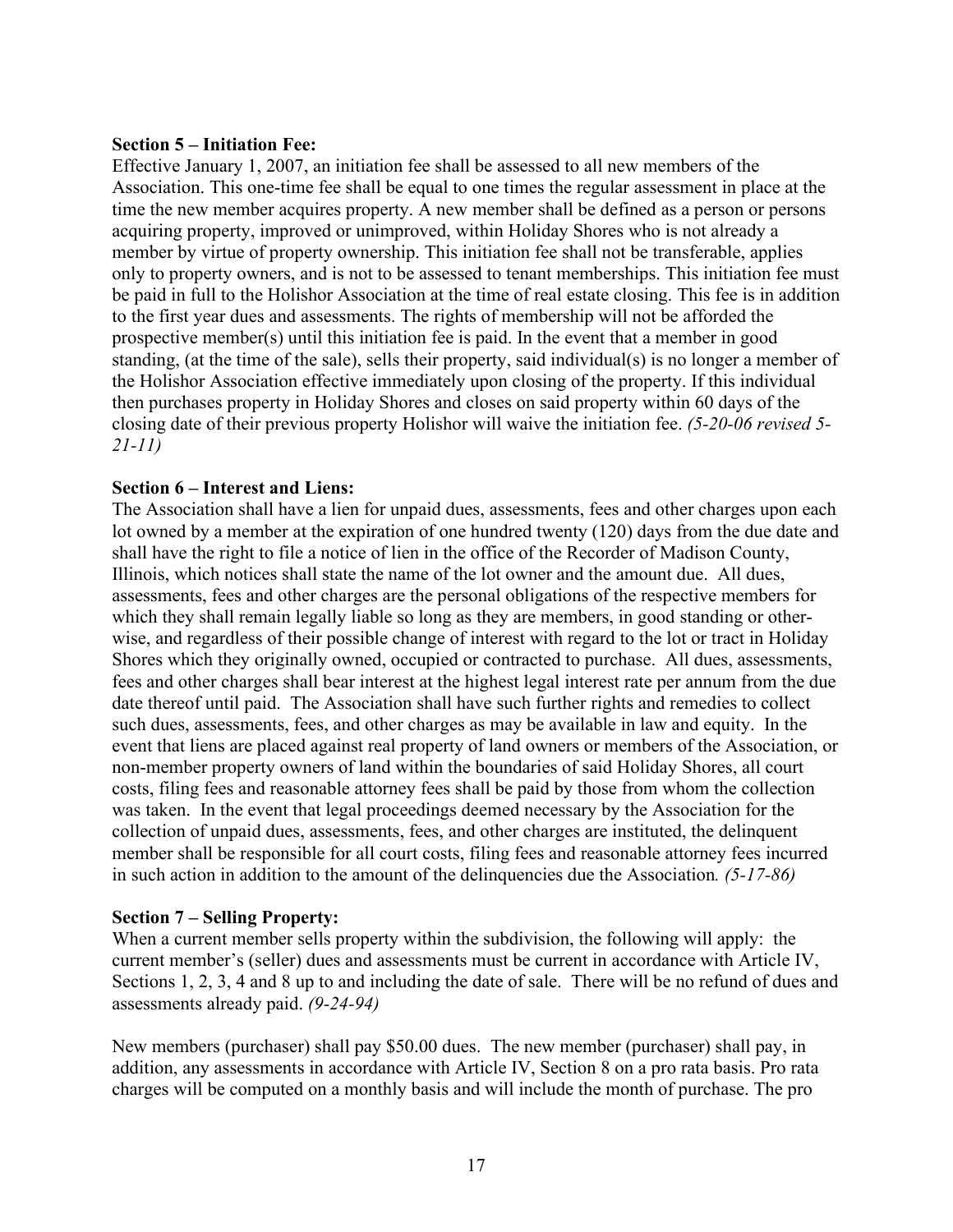rata assessment system shall apply to all members in accordance with Article III, Section 1, Subsection A and B. *(9-24-94)*

A contract seller or lessor and his or her buyer or lessee shall be jointly and severally liable for any dues, assessments or other charges incurred by either, from and after the date of any such contract sale or lease. *(5-16-87) (5- 21-88)*

#### **Section 8 – Renting or Leasing Property:**

Members shall not lease/rent unimproved lots.

Any member desiring to rent or lease his or her dwelling in Holiday Shores Subdivision shall provide a prospective lessee/tenant with a copy of the Bylaws of Holishor Association, Inc. along with its attendant Rules and Regulations and a written lease which has incorporated into its terms lessee's/tenant's agreement to be bound by and to abide by all bylaws, rules and regulations of Holishor Association, Inc. Further, including the prepayment of annual membership charges and a pro rata share of assessments in accordance with Article IV, Section 8, the member as lessor/landlord shall present a copy of the Bylaws of Holishor Association, Inc. and attendant Rules and Regulations.

Renter's/Lessee shall not be entitled to voting rights. Owners shall remain a voting member of the Association and continue to pay dues and assessments. On demand, the owner shall indemnify the Association for any damages to the Association property caused by the renter/lessee and for all dues and assessments, fines, lien fees, attorney fees and court costs charged against and not paid by the renter.

At the expiration of the rental/lease term, the renters/lessee shall not receive a refund of any prepaid dues and assessments. Membership shall not be transferable. *(9-24-94 revised 5-21-11)*

#### **Section 9 – Methods of Payments:**

The full annual assessment will be due and payable each year on January 1. It may be paid in three installments. One-third (1/3) of the annual assessment shall be due and payable on or before January  $1<sup>st</sup>$  of each year. The remaining two-thirds (2/3) shall be due and payable in equal installments of March  $1<sup>st</sup>$ , and May  $1<sup>st</sup>$  of each year. Payments shall be delinquent 10 days after the due date. *(5-17-03)*

The recent purchaser, as a new member, shall pay the assessment on a pro rata basis for the balance of the year based on the date that custody of the property was assumed. Pro rata charges will be computed on a monthly basis and will include the month of purchase.

Members selling property will be charged the full annual assessment. No refunds or pro rata charges will be granted to members selling property. *(5-21-88) (9-24-94 ) (5-17-03)*

# **ARTICLE V – DIRECTORS**

#### **Section 1 – Board of Directors:**

The property and business of the Association shall be managed by its Board of Directors consisting of seven (7) directors, all of whom shall be members in good standing, at least twenty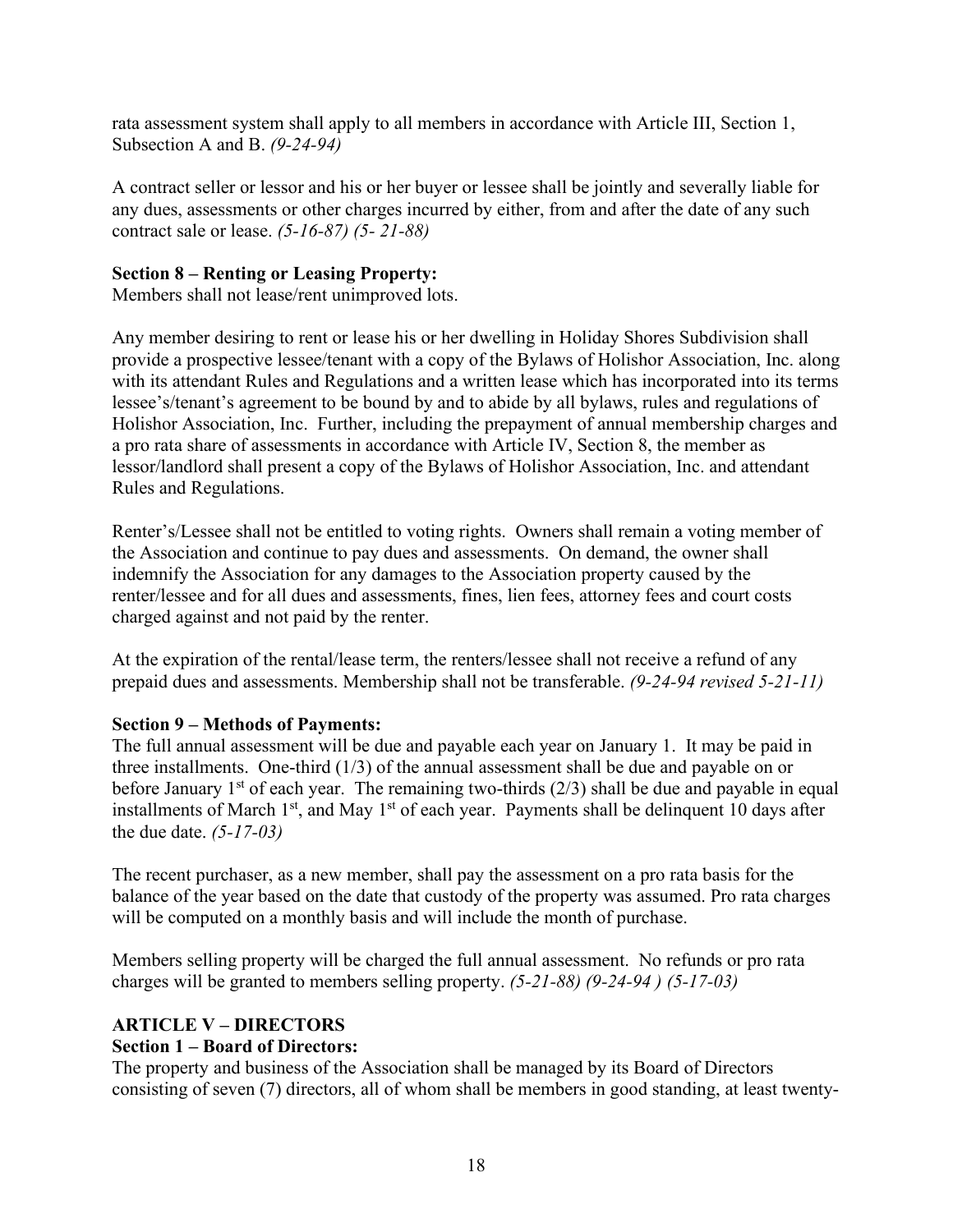one (21) years of age. In the case of multiple memberships by virtue of co-ownership of property in the association, only one of such members may serve as Director at any given time. Each director shall serve for a period of three (3) years. At each annual meeting, members in good standing shall elect the number of Directors equal to the number of Directors whose terms then expire. No person may serve as a Director and at the same time have any business or economic relationship with the Association, whether as an employee, vendor, contractor, or otherwise. Such economic relationship shall include the spouse, co-resident, or dependent of the Director.(5-21-05)

#### **Section 2 – Resignation of Directors:**

Any director may resign his office at any time by so stating in writing to the Secretary of the Association. The failure of any director to attend three (3) consecutive regular meetings of the Board, without prior approval from the President or a majority of the Board, shall constitute a resignation by such director. Suspension of rights and privileges of any directors for failure to pay annual dues, assessments, fees, interest, liens and other charges in accordance with these bylaws shall constitute a resignation by such director. *(5- 21-88)*

#### **Section 3 – Removal of Directors:**

Any director may be removed from office for or without cause by the affirmative vote of twothirds (2/3) majority of the members present and voting on that question at any annual meeting of the members or at any special meeting of the members called for that purpose. Any call for the removal of a director at an annual meeting of the members shall be considered "new business" and shall be stated, proposed and filed as provided in Article VI, Section 8.

#### **Section 4 – Vacancies on the Board:**

Any vacancy on the Board of Directors, whether caused by resignation, removal from office or otherwise, shall be filled within thirty (30) days by the Board from the roster of eligible members. Any person so appointed shall serve until the next election of directors, when the membership shall elect a director to serve the unexpired portion of the term of the person originally elected to such vacated office.

#### **Section 5 – Quorum of the Board:**

A majority of the members of the Board of Directors then acting, but in no event less than four acting at a meeting duly assembled, shall constitute a quorum for the transaction of business, and a majority vote of such quorum shall constitute the act of the Board of Directors.

#### **Section 6 – Meetings of the Board:**

Regular meetings of the Board shall be held on the second  $(2^{nd})$  and fourth  $(4^{th})$  Wednesdays of each month without notice. The only exception to this will be the months of November and December where only one meeting will take place on the second  $(2<sup>nd</sup>)$  Wednesday. Special meetings of the Board may be held upon call of the President, Vice-President, or a majority of the directors upon two (2) days notice given to each director. Any director may waive any such notice at any time before or after any special meeting, whether or not such director was present at such meeting. A meeting of the Board shall be held, without notice, immediately following the adjournment of each annual meeting of the members. All regular or special meetings will be open to the membership, except that the Board may adjourn to executive session for discussion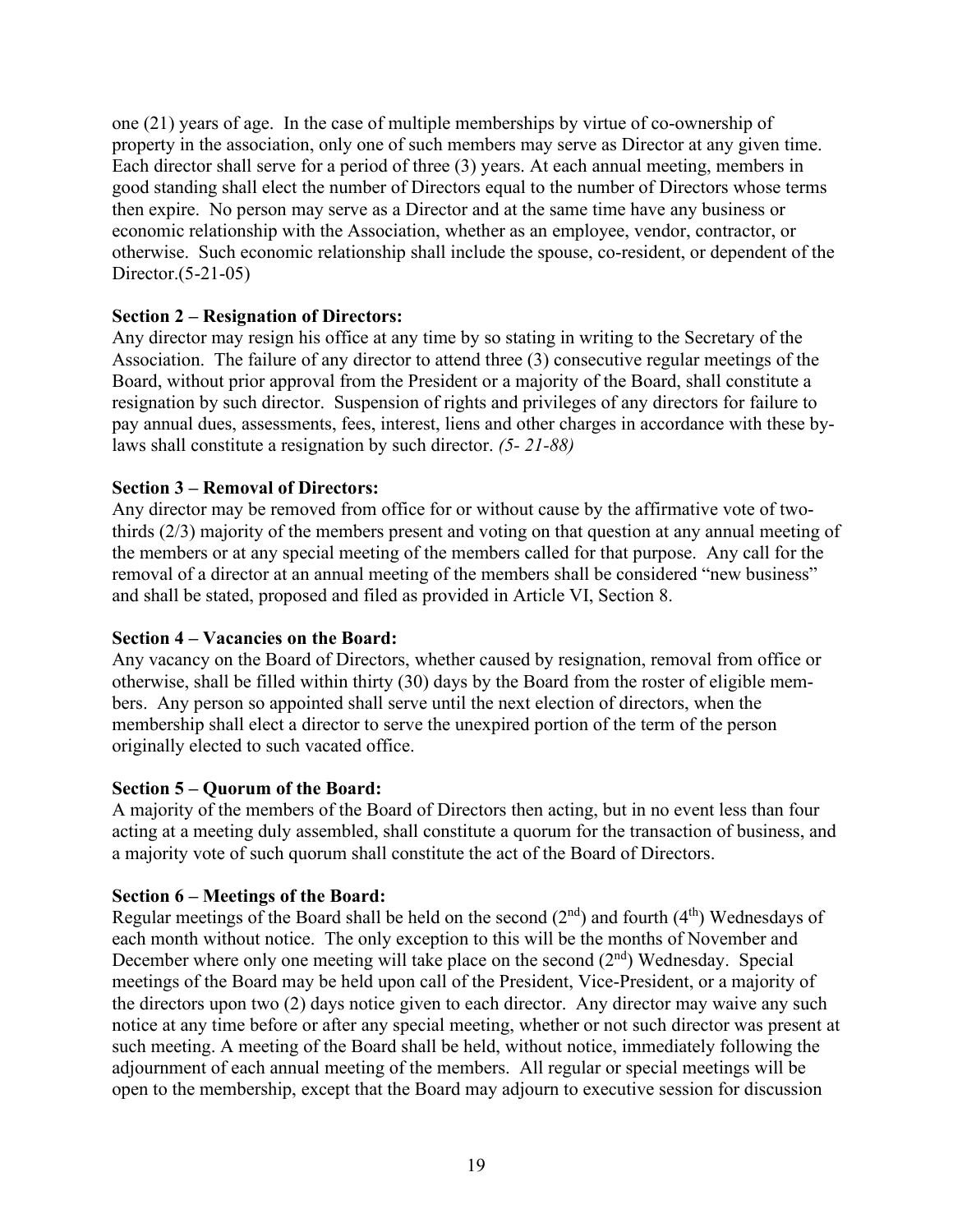of (1) Holishor Association personnel matters, (2) removal or discipline of Board members, (3) purchase of sale of Association property, (4) to discuss litigation when an action against or on behalf of the Association has been filed and is pending in a court or administrative tribunal, or when the Board of Directors finds that such action is probable or imminent, or (5) to discuss violations of Association rules and regulations by a member. Nothing herein shall be construed to mean that the Board shall be precluded from discussing Association business at informal conferences of some or all of them at times other than official meeting dates. *(5- 21-88)(5-21-05)*

# **Section 7 – Powers of the Board of Directors:**

The Board of Directors shall be empowered to conduct the business and manage the property of the Association in such manner as allowed by law, except as otherwise limited in these Bylaws. Any substantial new construction or substantial disposition or acquisition of Association owned real property shall be presented to the membership for prior approval. *(9-24-94)* **Substantial as used herein is defined as more than five percent of the total of the annual operating budget and reserve accounts.** *(5-19-07)*

# **Section 8 – Rules and Regulations:**

The Board of Directors shall adopt and administer rules and regulations for the use of areas and facilities owned or controlled by the Association and shall cause such rules and regulations to be distributed or published in such form as shall reasonably inform the members thereof.

# **Section 9 – Nominating Committee:**

A nominating committee shall be appointed by The Board of Directors at least one hundred twenty (120) days prior to the annual meeting of the membership. The nominating committee shall present a slate of not less than one (1) qualified member for each vacancy on the Board of Directors. Names of additional qualified members who wish to run for vacancies on the Board shall be placed upon the ballot if submitted in writing, signed by the candidate, and received by the Board of Directors forty (40) days or more prior to the date of the annual meeting.

# **Section 10 – Indemnification of Directors:**

The Association shall indemnify and hold harmless each person who shall serve at any time hereafter as a director or officer of the Association from and against any and all claims and liabilities to which such person shall become subject by reason of his having heretofore or hereafter been a director or officer of the Association, or by reason of any action alleged to have been heretofore or hereafter taken or omitted by him as such director or officer, and shall reimburse each such person for all legal and other expenses reasonably incurred by him in connection with any such claim or liability; provided, however, that no such person shall be indemnified against, or be reimbursed for, any expense incurred in connection with any claim or liability arising out of his willful misconduct.

The right accruing to any person under the foregoing provisions of this section shall not exclude any other right to which he may be lawfully entitled. The Association, its directors, officer, employees, and agents shall be fully protected in taking any action or making any payment under this section or in refusing to do so, in reliance upon the advice of counsel.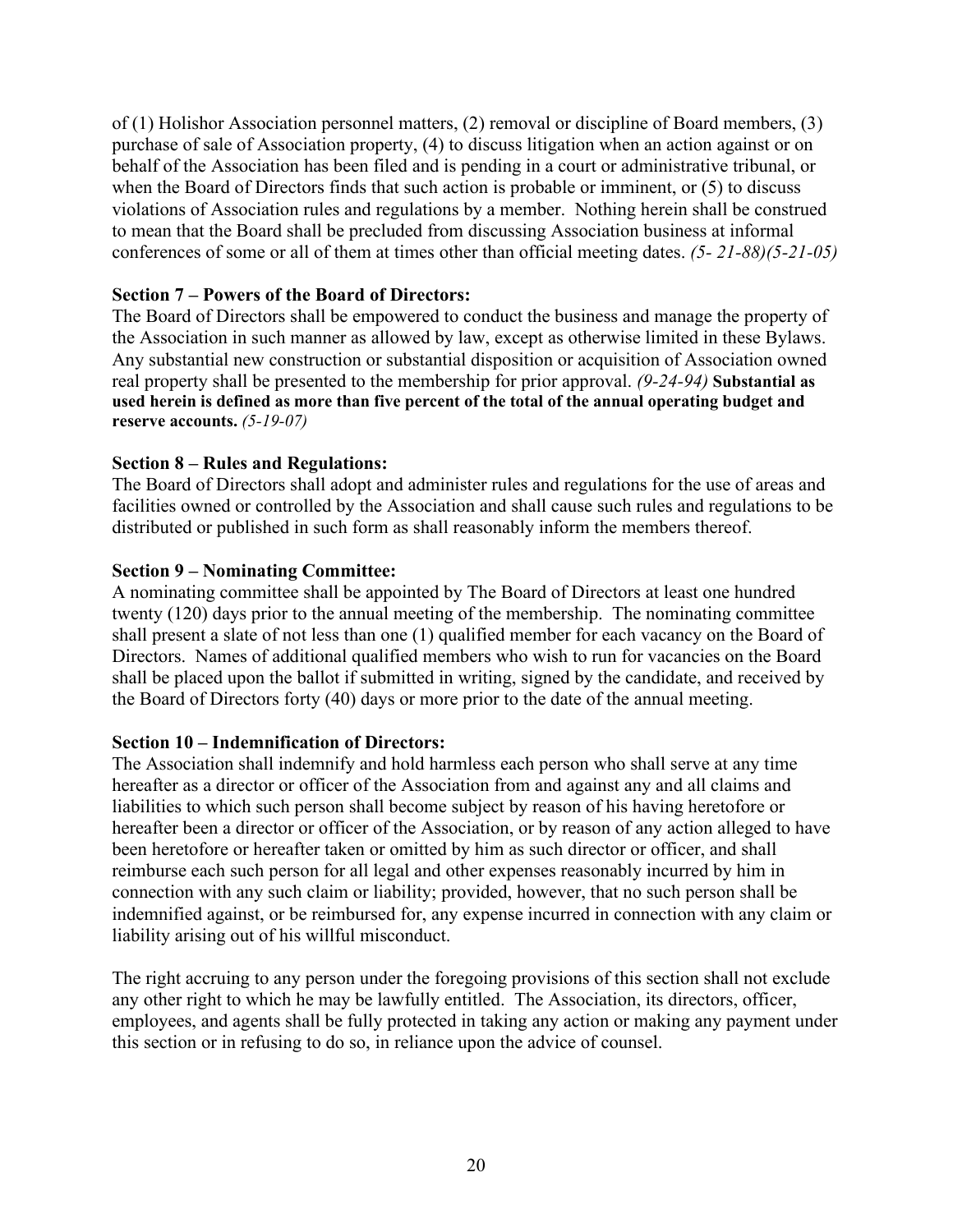#### **Section 11 – Officers:**

The Board of Directors shall elect a President, a Vice-President, a Secretary and a Treasurer from the membership of the Board, and from time to time may appoint such other officers, agents, employees and committees, as it may deem proper. The term of office of all officers shall be one (1) year and until their respective successors are elected and qualified. The officers of the Association shall have such powers and duties as generally pertain to their respective offices as well as such powers and duties as, from time to time, may be conferred by the Board of Directors. The Vice-President, Secretary and Treasurer shall, in that order, in the absence or disability of the President, Secretary or Treasurer, respectively, perform the duties of such officer and shall generally assist the President, Secretary and Treasurer.

#### **Section 12 – Fiscal Control:**

Effective January 1, 1989, the fiscal year shall begin on the  $1<sup>st</sup>$  day of January and end of the  $31<sup>st</sup>$ day of December. Books of the Association shall be audited annually by a qualified auditor, selected by the Board of Directors. All disbursements shall be made by check which shall require the signature of two (2) officers, which officers shall be those designated from time to time by resolution of the Board of Directors.

The Board of Directors shall have the authority to designate officers elected or appointed, who are members of the social committee, to sign checks pertaining to the social committee from funds in the social committee checking account. The dollar limit of these checks shall be established and maintained by the Board of Directors. All disbursements shall be made by check which shall require the signature of two (2) officers, which officers shall be those designated from time to time by resolution of the Board of Directors*.(5-15-04)*

All documents and instruments shall be signed, executed, verified and acknowledged by two (2) officers of the Association, which officers shall be those designated from time to time by resolution of the Board of Directors. Endorsements for deposit to the credit of the Association in any of its duly authorized depositories shall be made in such manner as the Board of Directors may from time to time determine. *(5-21-88)*

#### **Section 13 – Financial Management**

All investments will be FDIC (Federal Deposit Insurance Corporation) insured and /or guaranteed by the United States Government. Investments of the Association will be reviewed for compliance to the Financial Security Policy as part of the Annual Audit. This bylaw will take effect January 1, 2011. *(5-15-10)*

#### **Section 14 – Director Compensation**

As recognition for their service to the community, beginning May 2012, individuals serving on the Holishor Board of Directors shall be eligible for reimbursement of Association assessments.

To be eligible for reimbursement the director must pay their dues and assessments according to the Association Covenants, Bylaws & Rules and they must be a member in good standing at the time of the checks being cut.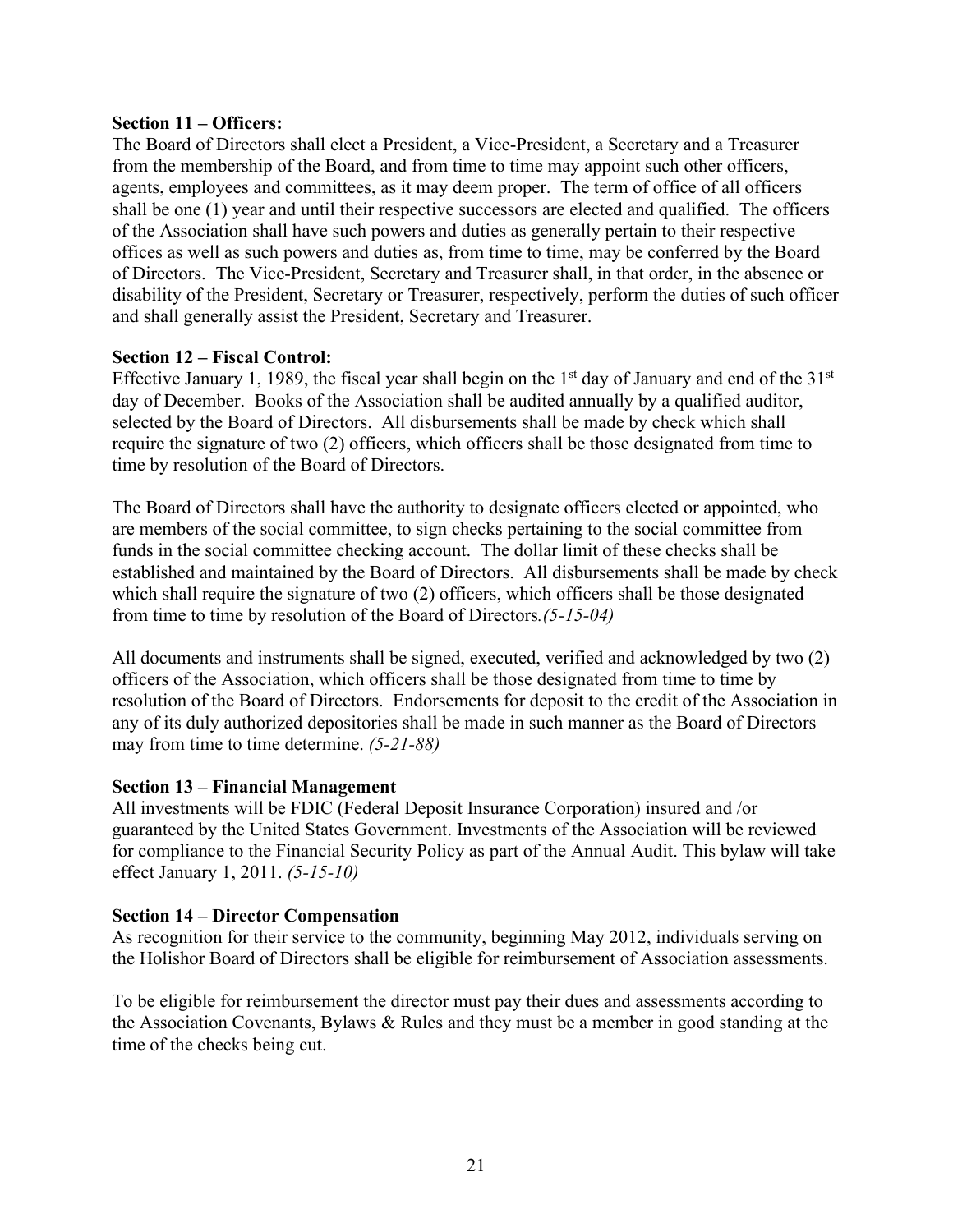Neither dues nor special assessments are eligible for reimbursement. Reimbursement will be for a single membership/lot assessment only, be made during the last week in December of year served and will be prorated based on the time of service in half month increments.

# **ARTICLE VI – ANNUAL AND SPECIAL MEETINGS**

# **Section 1 – Annual Meetings:**

The annual meeting of the members of the Association shall be held at a place in Madison County, Illinois, designated by the Board of Directors, at 10:00 a.m. on the third  $(3<sup>rd</sup>)$  Saturday of May each year, for the purpose of electing directors and for the purpose of transacting such other business as may be properly brought before it. At each annual meeting, the directors shall cause to be presented to the members a report, which shall include the financial status of the Association.

# **Section 2 – Special Meeting:**

Special meetings of the members shall be held at a place designated by the Board of Directors in Madison County, Illinois, and may be called by the President, the Board of Directors, or a minimum of 20% of the membership of the Association, all of whom must be members in good standing.Any call for a special meeting by such members shall be in writing, stating the business to be considered, signed by the members including lot numbers, calling such meeting and delivered to the Secretary of the Association. Special meetings shall address only agenda items. *(5-19-07)*

# **Section 3 – Notice of Meeting:**

Written notice of the annual and special meetings of the members, stating the place, day and hour of such meetings, and stating the business to be considered at such meetings, shall be delivered by United States First Class Mail to each member, addressed to the member at his address as it appears on the records of the corporation, postage prepaid. Such notice shall be delivered to each member entitled to vote at such meeting not less than twenty (20) days nor more than forty (40) days before the date of such meeting.

# **Section 4 – Quorum at Meetings:**

A quorum shall consist of a majority of the Board and fifty (50) members, including proxies, and absent ballots entitled to vote. *(5-21-11) (rev. 5/18/19)*

# **Section 5 – Simple Majority:**

At any meeting of the membership a simple majority of the members present and qualified to vote shall be sufficient to transact any Association business.

# **Section 6 – Officers' Duties at Meetings:**

Meetings of the members shall be presided over by the President, or if he is not present, by the Vice-President, or if neither the President nor the Vice-President is present, by a Chairman to be chosen at the meeting. The Secretary of the Association shall act as secretary of every meeting, but if the secretary is not present, the meeting shall choose any member present to act as secretary of the meeting.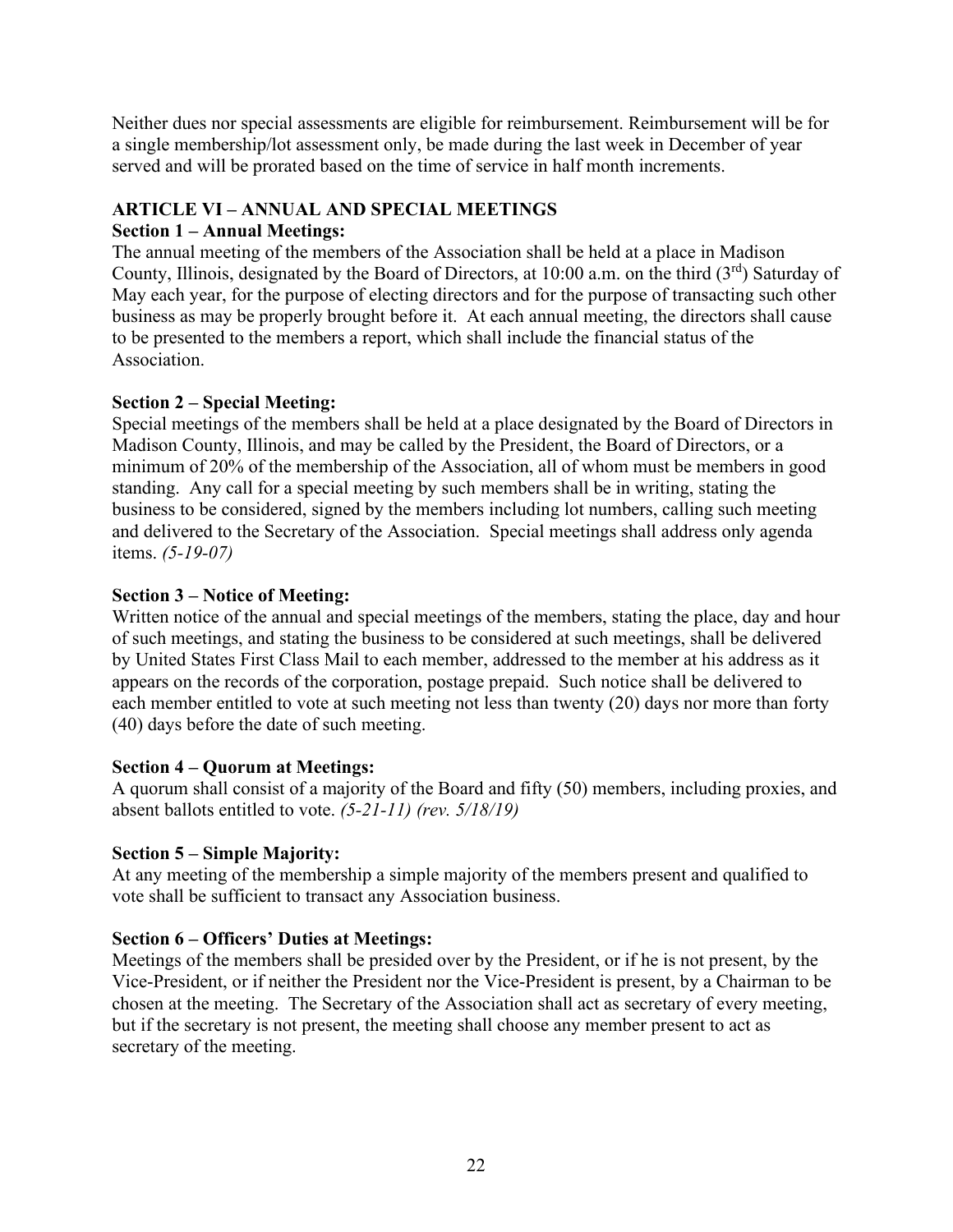#### **Section 7 – Manner of Voting:**

**A. Voting Rights:** Members as defined in Article III, Section 1, Paragraph A, shall be entitled to one (1) vote per membership, provided, however, that such right to vote has not been suspended. Only members in good standing shall have the right and privilege to attend and/or participate in any duly called meetings or a vote of the membership. Membership standing and voting eligibility shall be determined as of the day seven days prior to any annual or special meeting. (5-19-12)

#### **B. Methods of Voting:**

At all elections, voting shall be conducted in such a manner as the president may direct, except that the election of directors, voting on the adoption of an annual budget, and voting on money assessments shall be by written secret ballot, and except further that voting shall be by written secret ballot on any other matter when so determined by a majority of the qualified membership voting. Voting shall be allowed by presence at annual meeting, proxy, or absentee ballot. Absentee ballot will be accepted with Valid ID at the Holishor Office. Absentee Ballots must be individually marked and sealed in its own identifying envelope to be considered and counted towards any election results, after membership in good standing is verified. To be counted, all ballots returned must be received in the offices of Holishor Association, Inc. on the Friday prior to the annual meeting. The membership shall be entitled to vote by an association issued proxy. The proxy must be executed in writing by the member or by his or her duly authorized agent, provided, however, that the proxy bears the date of execution and signed by the member. Proxies will not be valid for more than 11 months after the date of its execution.

When the presiding officer of the meeting closes the balloting on items before the membership, the inspector of voting, who shall not be a member of the association, will be responsible for taking possession of the ballots, oversee the counting process, and certifying the results.

In the event notification of interest to serve on the Board of Directors has not been received from a sufficient number of candidates needed to fill the vacancies on the Board of Directors, prior to the forty (40) day cutoff established in the bylaws, write-in votes will be allowed. Ballots mailed with the call letter will include spaces for the number of remaining vacancies. *(5-24-07 revised 5-21-11)*

#### **Section 8 – New Business:**

Any new business to be taken up at the annual meeting shall be stated in writing and filed with the Secretary of the Association on or before forty (40) days before the date of the annual meeting, and all business so stated, proposed and filed shall be considered at the annual meeting, but no other proposal shall be acted upon at the annual meeting. Any member may make any other proposal at the annual meeting and the same may be discussed and considered, but unless stated in writing and filed with the Secretary forty (40) days before the meeting such proposal shall be laid over for action at an adjourned, special or regular meetings of the members taking place thirty (30) days or more thereafter. Any questions properly brought forth before the membership at an annual or special meeting, may be amended on the floor by the motion of a director in attendance, duly seconded and approved by the Board of Directors present, will be tabled to a new vote. The new vote will be held at a special meeting or at the next annual meeting. This by-law will become effective immediately upon approval. *(5-20-06)*

#### **Section 9 – Robert's Rules:**

All meetings shall be conducted in accordance with Robert's Rules of Order.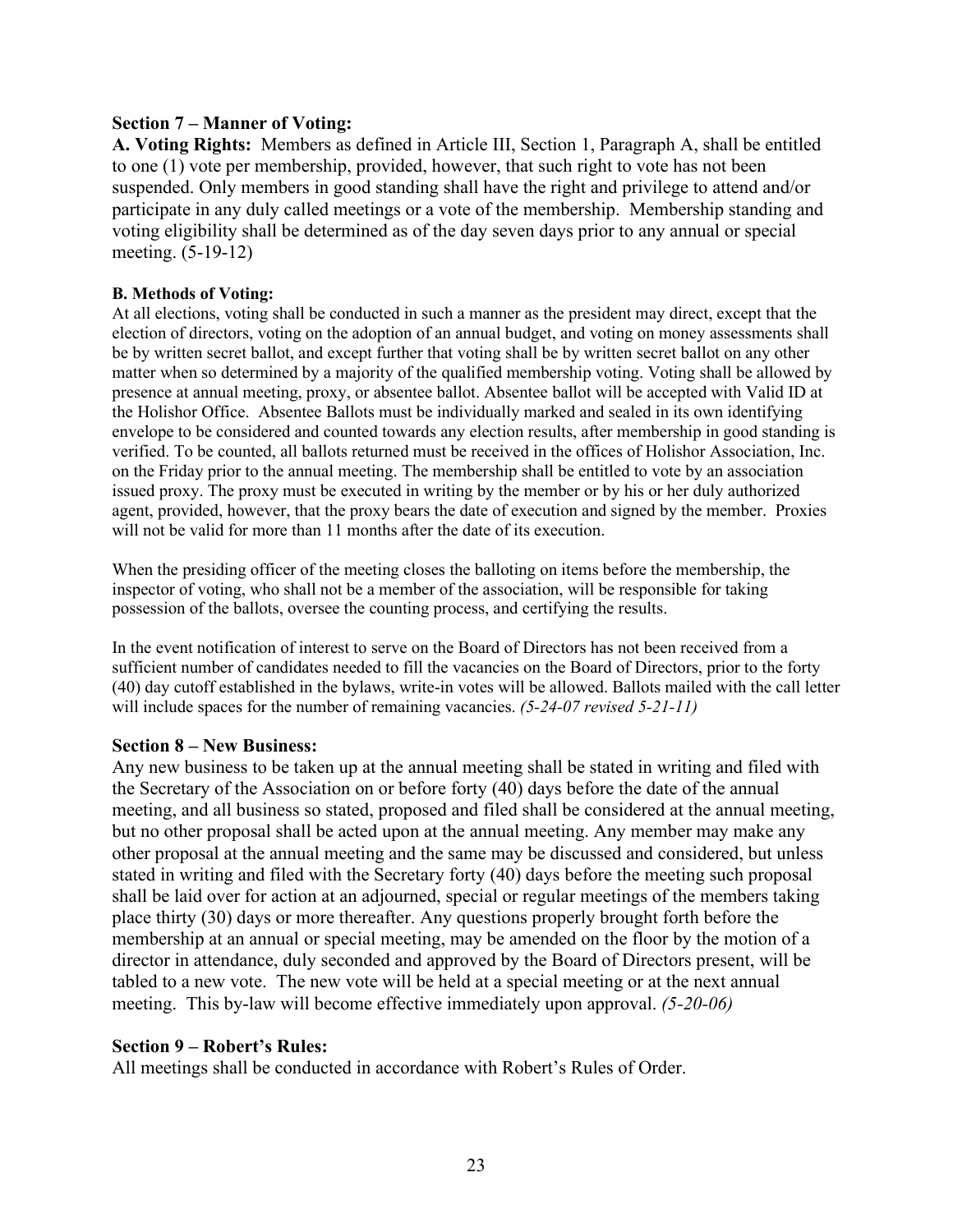#### **ARTICLE VII – AMENDMENTS Section 1 – Amendments to Bylaws:**

The administration of every property shall be governed by the community instruments, which may either be embodied in the covenants or in a separate instrument, a true copy of which shall be appended to and recorded with the covenants. No modification or amendment of the community instruments shall be valid unless the same is set forth in an amendment writing thereof and such amendment is duly recorded. Any alterations to the community instruments amendment of the declaration or bylaws shall be deemed effective upon recordation unless the amendment sets forth a different effective date. Amendments to community instruments authorized to be recorded shall be executed and recorded by the President of the Board or such other officer authorized by the common interest community association or its community instruments. The Board of Directors has the right to recommend changes, amendments to, or repeal of the bylaws. Proposed changes in a bylaw by a member(s) shall be presented to the Board of Directors at a regularly scheduled Board meeting for their review and approval. If the Board approves the change, it shall recommend the change to the membership at the annual meeting or a special meeting called for the purpose of considering said change. If the Board rejects said proposed bylaw change the same shall be submitted to the membership upon the presentation to the Board of a petition requesting that said change be submitted to the members for approval or disapproval by them; said petition to be in writing and signed by a minimum of 10% of the memberships, in good standing, or more of the Association. Said signatures shall include the lot number of the member signing. The affirmative vote of a majority of the votes cast on that question shall constitute approval and the new bylaw shall be in full force and effective immediately or on a date specified in the bylaw. Proposed changes in the bylaws shall be submitted in accordance with Article VI, Section 8, and published to the membership in accordance with Article VI, Section 3. *(5-16-87, 5/19/07, revised 5-21-11)*

# **ARTICLE VIII – LAKE LOWERING**

# **Section 1 – Policy:**

Holiday Shores Lake shall be lowered every five (5) years only, in the fall of 1990, 1995, etc. for maintenance and repair of shoreline facilities. The lake shall be lowered from 4'3" to 4'6" below full lake level. The lake lowering shall commence on September  $20<sup>th</sup>$  of each five (5) year period, and lake refilling shall proceed no later than December  $10<sup>th</sup>$  of said year.

The above schedule shall be adhered to except in the case of a bonafide emergency, as determined by a majority vote of the Board of Directors. An emergency shall be defined as a serious need for inspection, repair, or construction of Association owned facilities that cannot be accommodated within the above schedule. Requests by owners of private property to alter this schedule to permit work on privately owned property shall not be deemed an emergency. *(5-16- 87)*

# **ARTICLE IX – PENALTIES**

# **Section 1 – Authority:**

Holishor Association Inc. shall have the authority to impose penalties, including monetary fines up to \$500, for each violation of Association Rules and Regulations established and approved by its members, or, as their representatives, by the Holishor Board of Directors. The rules and regulations are those established and approved by the membership of Holishor Association, Inc.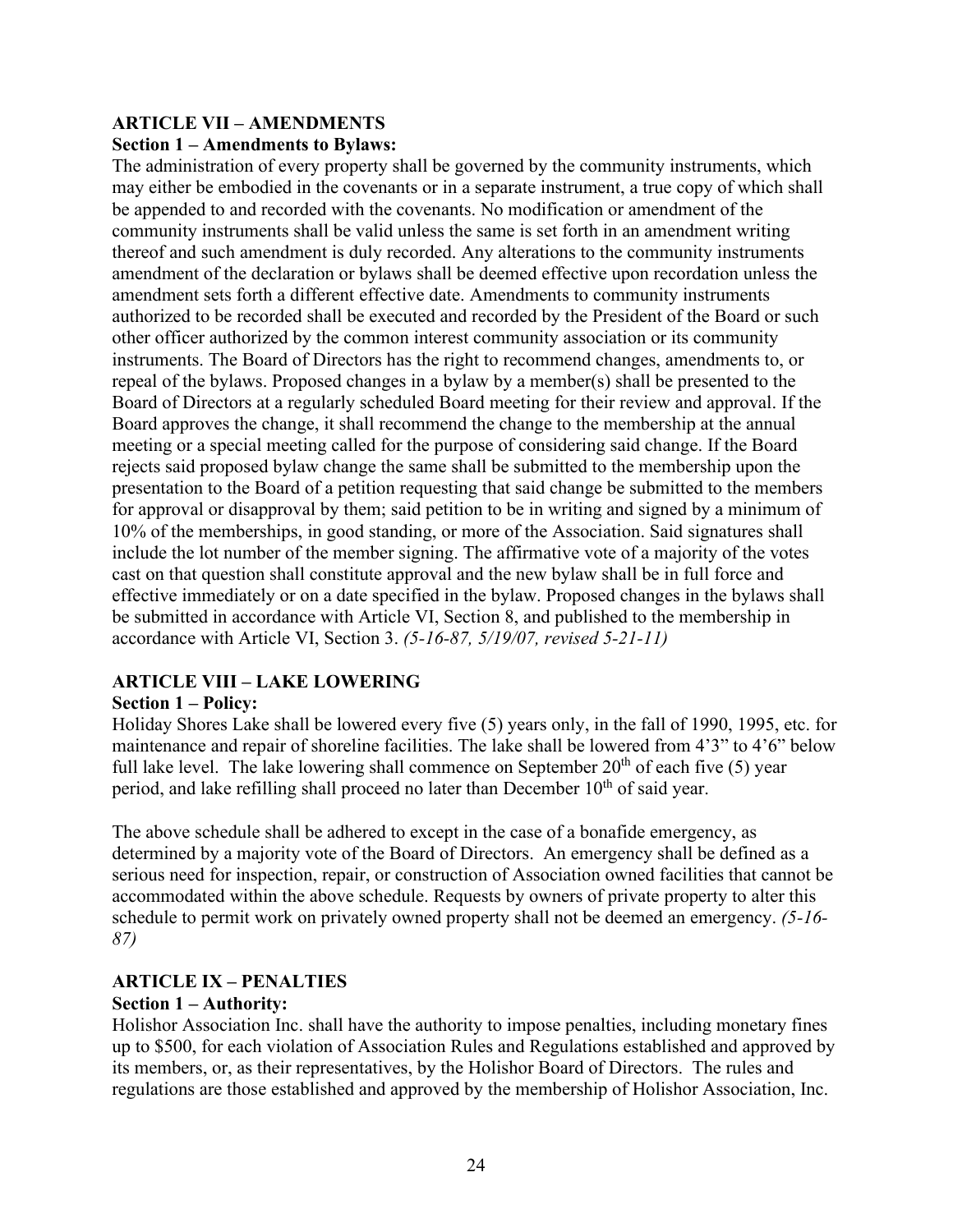at the Annual Membership Meeting at which this Bylaw is adopted, or at any subsequent Annual or Special Meetings of the Membership, or those established and administered by the Board of Directors. By reference, the written Administrative Procedure and Appeal Process for Violation of Rules and Regulations and the written Fines and Penalties for Violation of Rules and Regulations, both dated May 20, 1989, and established and approved by the Membership on that date are incorporated in and made a part of this Bylaw and shall be given to all members of the Association. (*5-20-89)(5-15-04)(7-18-20)*

# **Section 2 – Recovery of Legal Fees**

In the event it becomes necessary for the Holiday Shores Association to bring or defend any proceedings at law or in equity against or by any person violating or threatening to violate or challenging the enforceability of any provision to the Covenants, the By-Laws or Holiday Shores Association, the Rules and Regulation duly promulgated by the Holiday Shores Association or any construction permit duly issued by the Building Committee, then the Holiday Shores Association shall be entitled to recover its reasonable legal fees from such person if it prevails in any such litigation. (*5-16-2009 Annual Meeting)*

# **ARTICLE X – SERVICES**

# **Section 1 – Solid Waste Management:**

Holishor Association, Inc. shall have the authority to restrict subdivision streets to waste haulers that offer optional curbside recycling. *(5-16-92)*

# **Section 2 – Waste Haulers**

Holishor Association, Inc. Board of Directors shall have the authority to select and contract with a service company for the collection of garbage throughout the subdivision. (May 16, 1998)

# **ARTICLE XI BOATING**

# **Section 1 – Boating Rule #4 (Watercraft Decals)**

All watercraft **to be used** on Holiday and SuTwan Lakes must be registered with the Holishor Association and display a valid Holishor Association decal. Holishor Association decals shall be affixed to both the starboard (right) side and port (left) side of the craft near the stern. Lot numbers shall be affixed to both sides of the craft near the stern. Lot numbers shall be at least three (3) inches in height and a contrasting color to the craft. No watercraft will be registered if required information is not available at the time of registration (type of watercraft, length, h.p. etc).

No watercraft is permitted on Holiday Lake and SuTwan Lake without the required lot number and Holishor Association decals. *(5-15-99)*

# **Section 2 – Boating Rule #7**

No more than three (3) motor powered watercraft per membership shall be **in operation at one time on the water. "In Operation On the Water"** shall be defined as any watercraft or PWC occupied and in operation on the lake. Watercrafts on lifts, or on land, will not be considered in use. A member in good standing with the Association may request a waiver from the Holishor Association Board of Directors *(5- 19-01).*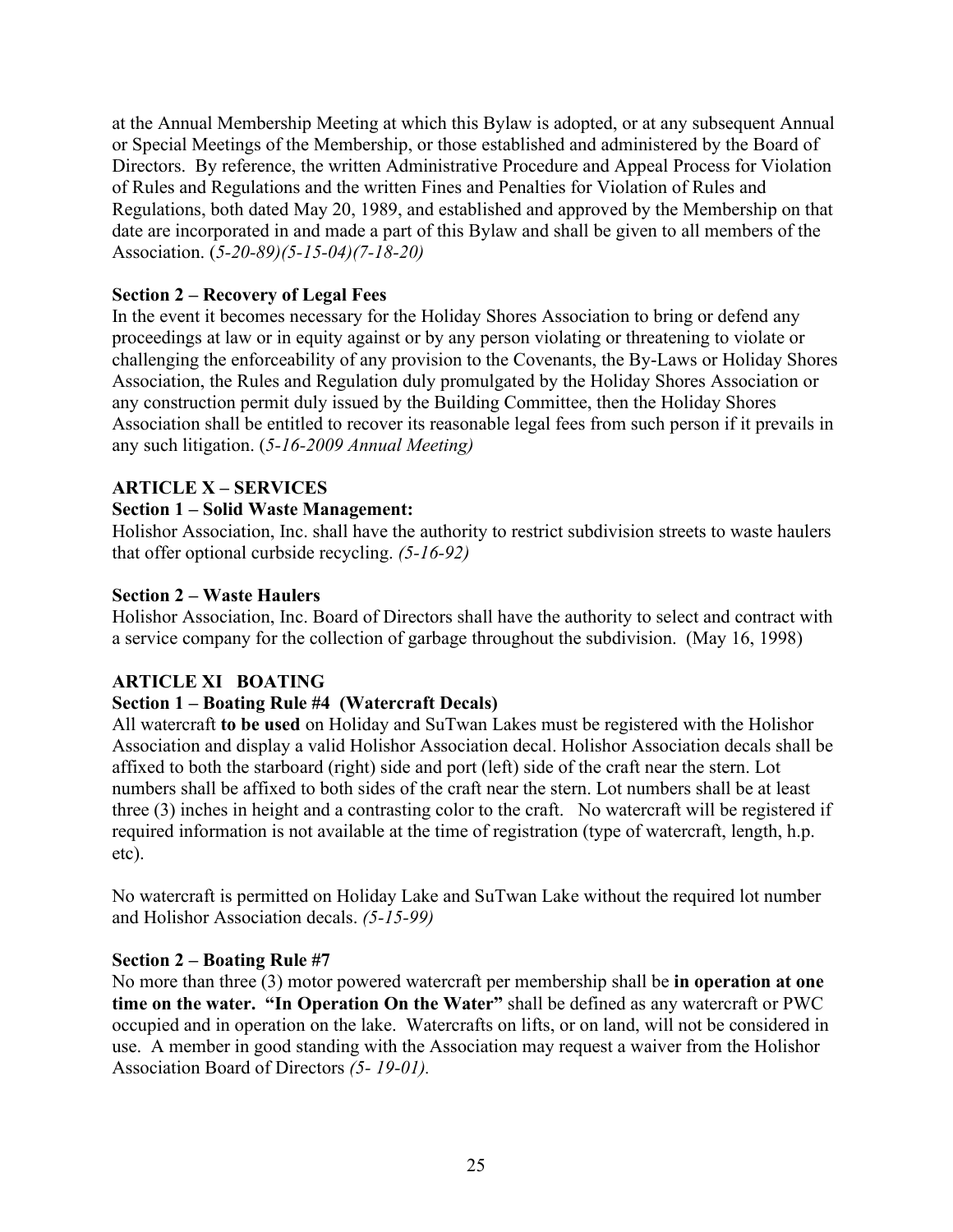#### **BYLAWS ATTACHMENT 001 SHORELINE EROSION PREVENTION – HOLIDAY SHORES LAKE**

These requirements are promulgated pursuant to the pollution and siltation restrictions of the Holishor Association Bylaws contained in Article III, Section 2, Paragraph H.

#### **EROSION CONTROL STRUCTURES**

Effective January 1, 1987, all waterfront properties on Holiday Shores Lake, (excluding SuTwan Lake), shall be equipped with an approved and maintained erosion control structure. Structures existing as of January 1, 1987, may not be deemed unapproved as to design or materials at any future date, and may only be deemed improperly maintained if said structure, all or in part, fails to prevent shoreline erosion.

Plans for new structures shall be submitted to the Building Committee for approval prior to beginning construction. The Building Committee will provide property owners with construction information upon request.

#### **DEPOSITS**

Those waterfront properties not equipped with an approved or properly maintained Erosion Control Structure as of January 1, 1987, shall deposit with the Holishor Association, as a guarantee that such a structure will be constructed or repaired, \$3.00 per running foot of unprotected shoreline beginning January 1, 1987, and repeating annually thereafter, until so equipped.

No home shall be constructed on a waterfront lot, nor any plan approved for such a home, until after an approved structure has been constructed, or until the lot owner has deposited with the Holishor Association \$300.00 as security that the structure will be built concurrently with house construction.

No other deposits will be required for Erosion Control Structures.

#### **STRUCTURE MAINTENANCE**

Where an Erosion Control Structure is not maintained, the Building Committee shall notify said property owner through 1<sup>st</sup> Class Mail, before August 1<sup>st</sup> of any year. Failure by the property owner to correct or repair the structure by the following December 31<sup>st</sup>, shall subject said property owner to the deposit, referred to in the above section "DEPOSITS", on the following day, January 1st.

#### **DEPOSIT FORFEITURE**

Property owners who fail to pay said deposits shall be subject to suspension of all rights and privileges to the use of Holiday Shores Lake and all other Association facilities and have a lien recorded against said property, until paid. All deposits paid, or unpaid and due, shall be forfeited to the Holishor Association if held and/or due over 6 months. The Board of Directors by majority vote may grant a time extension due to special circumstances. *(9-24-94)*

#### **EXEMPTIONS**

A property owner may apply to the Building Committee for an exemption to these requirements for all or part of said property, if the property is in a cove area and is nominally affected by lake action, or is a properly maintained beach-front.

#### **DISPUTES**

Questions regarding exemptions, proper materials, workmanship, and maintenance of said structures, shall be settled by a majority vote of the entire Building Committee. A property owner may appeal such decision to the Board of Directors, whose majority decision shall be final.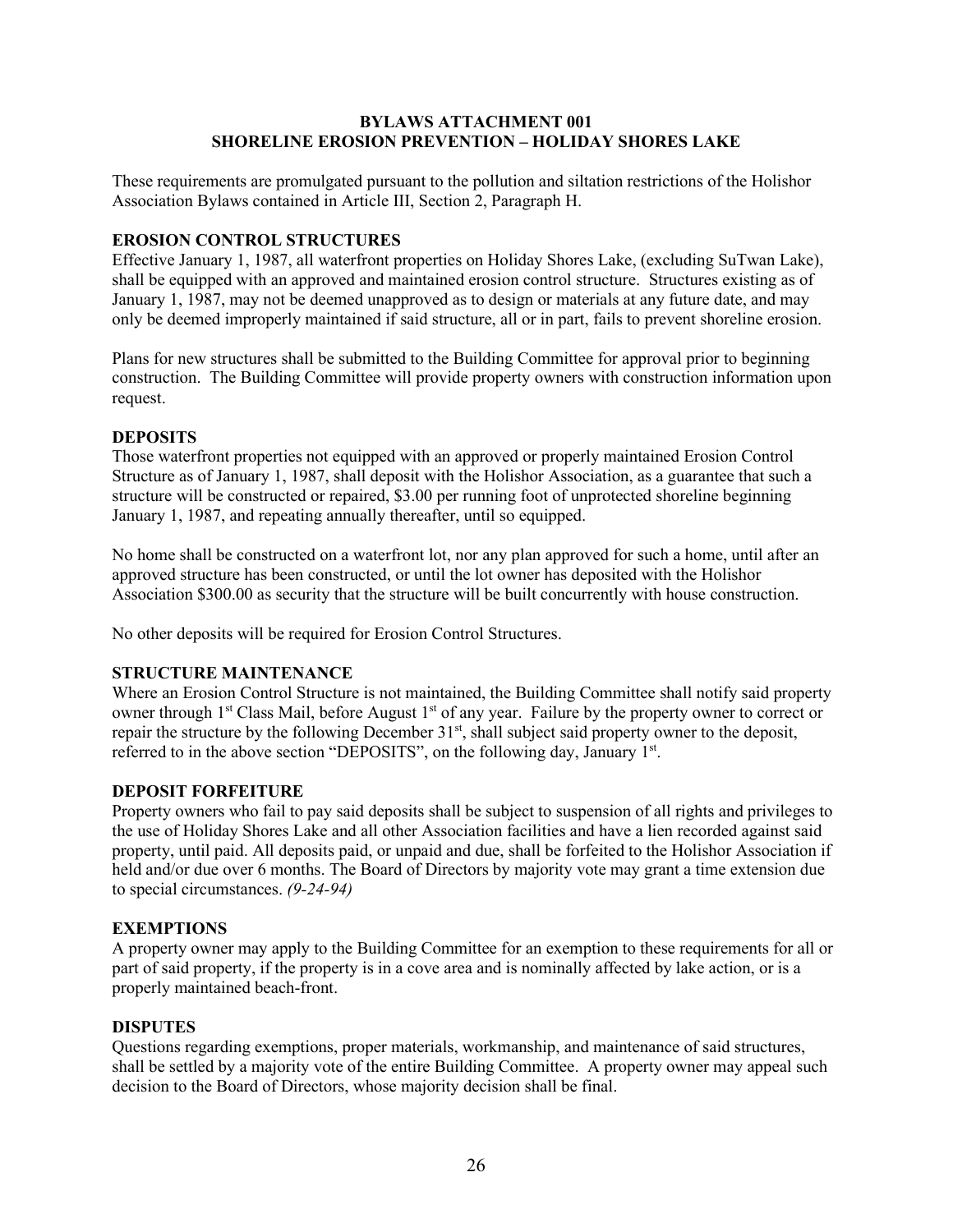#### **HOLISHOR ASSOCIATION, INC. FINES AND PENALTIES FOR VIOLATION OF RULES AND REGULATIONS**

**LEVEL 1 INFRACTION** – Violation of specific Holishor Association boating rules and regulations.

#### **Penalty** – \$50.00 *(Board of directors meeting 8 14 19)*

A violation of any one of the following rules is a Level 1 Infraction:

1. The Holishor member is responsible for the actions of any person within/on the member's watercraft at all times. Any guest operating a watercraft on Holiday Lake must be informed of and acknowledge understanding of the Boating Rules and Regulations prior to operation of any watercraft. No guest may operate a watercraft on Holiday Lake unless they are accompanied by a member or have in their possession a valid guest pass.

2. Traffic Pattern – All watercraft operated on Holiday Lake shall travel in a counterclockwise direction.

3. All watercraft operated on Holiday and SuTwan Lakes must be registered in accordance with state and federal regulations and be equipped as prescribed by state conservation laws governing Illinois.

No person may operate a motorboat on the waters of this State in a manner to exceed a noise level of 75 decibels measured as specified in the Society of Automotive Engineers in its procedure J1970 from any point on the shoreline, or from any point on the water within 20 feet of the shoreline, of the body of water on which the motorboat is being operated. 625 ILCS 45/4- 3B. (*5- 17-97)*

4. All watercraft on Holiday and SuTwan Lakes must be registered with the Holishor Association and display a valid Holishor Association marine decals. Holishor Association marine decals shall be affixed to both the starboard (right) side and port (left) side of the water craft near the stern, (effect: 1-1-95). Lot numbers shall be affixed to both sides of the craft at the near stern. Lot numbers shall be at least three (3) inches in height and a contrasting color to the craft. (See Figure  $1 - \text{Dead}$  Placement – Boating Rules & regulations).

5. The age of the operator, carrying capacities, and horsepower shall be as prescribed by state and federal laws governing boating. (See the current Illinois Boat Registration, Titling and Safety Act Digest.)

6. All motorized watercraft operated on Holiday Lake shall carry liability insurance on such watercraft with minimum limits of \$300,000.

7. No more than three (3) motor powered watercraft per membership shall be allowed on Holiday Lake without permission from the Holishor Association Board of Directors.

8. The following watercraft shall not be allowed on Holiday and SuTwan Lakes: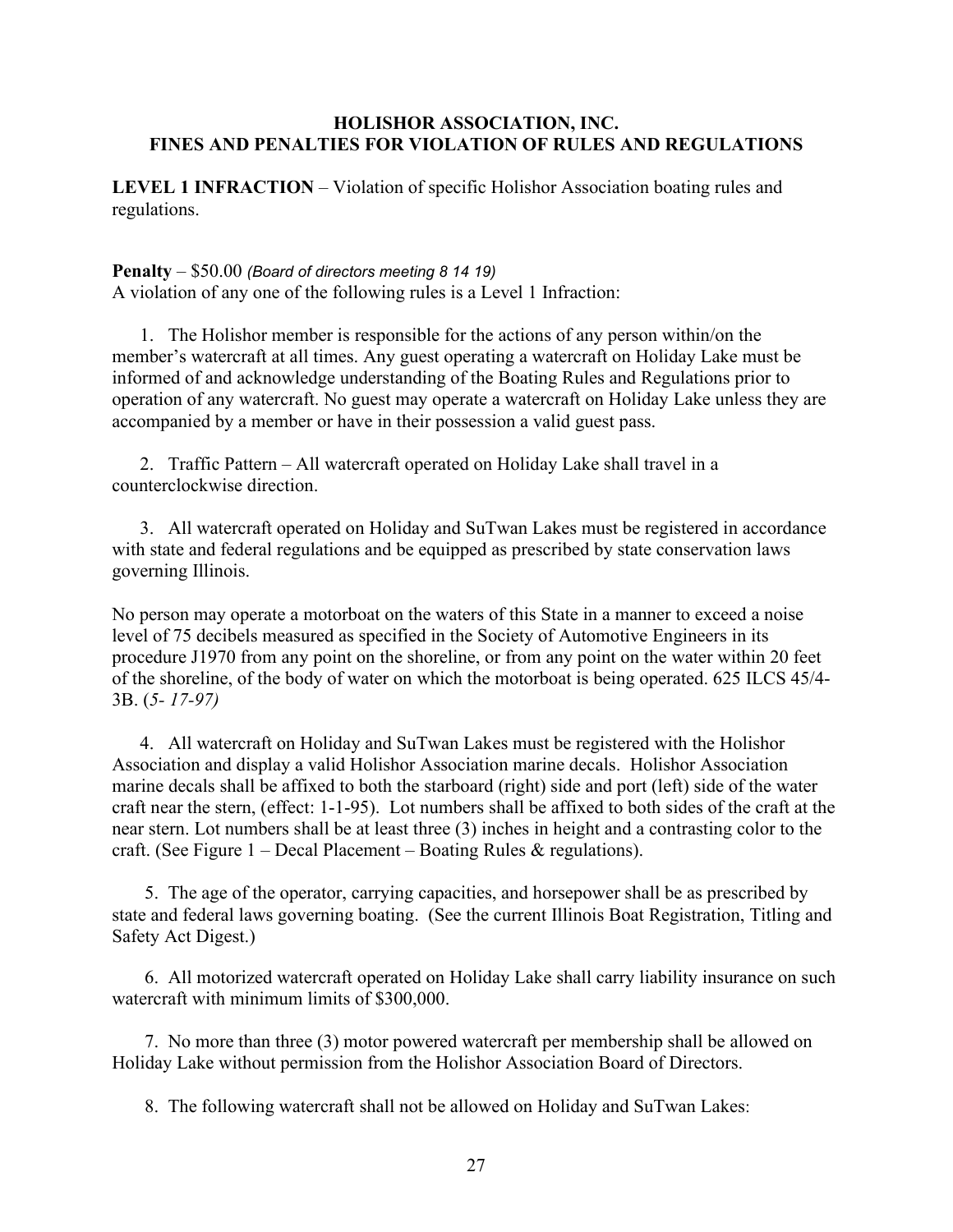- A. Watercraft with above-the-transom exhaust
- B. Drag boats or racing boats
- C. Boats with head facilities on board which are not self-contained systems.

9. Pontoon boats and sailboats operated Holiday Lake shall not exceed twenty-eight (28) feet in length. All other watercraft shall not exceed twenty-two (22) feet in length. ALL WATERCRAFT REGISTERED WITH THE HOLISHOR ASSOCIATION PRIOR TO JANUARY 1, 1989, SHALL BE CONSIDERED EXEMPT FROM THIS RULE. (5-19-12)

10. Boating Hours – Boating shall be allowed on Holiday and SuTwan Lakes twenty-four (24) hours a day. Between sunset and sunrise watercraft shall operate at "NO WAKE" speeds only.

11. Restricted Areas – No person shall operate any watercraft in a restricted area which has been designated as a "NO WAKE" area, swimming area, or an otherwise restricted area except in the prescribed manner.

# **Restricted Areas on Holiday Lake**:

- A. Marina Cove No Wake Area
- B. Fishing Arm No Wake Area
- C. Clubhouse Beach Swimming Area
- D. North End No Wake Area/Shallow Area
- E. Admiral Bay No Wake Area
- F. Wanda Cove No Wake Area
- G. Tamarach Beach No Wake/Swimming Area
- H. Cedar Cove No Wake/Swimming Area
- I. Tunnel Cove- No Wake Area
- J. Jib Cove No Wake Area
- K. South Anchor Cove- No Wake Area
- L. A distance of seventy-five (75) feet from the shoreline shall be considered a "NO WAKE" area unless otherwise posted with buoys.

12. Wake (Posted Areas) – 625 ILCS  $45/5$ -12 – A wake is defined as the movement of water created by a boat underway great enough to disturb a boat at rest, but under no circumstances shall a boat underway exceed five (5) miles per hour while in a "NO WAKE" area.

13. The use of muscular powered watercraft, canvas or sail powered watercraft less than sixteen (16) feet in length and all non-mechanical powered watercraft shall be restricted to the following areas between 12 p.m. (noon) (1200 hours) and 6:00 p.m. (1800 hours) on Saturday, Sunday and all holidays between, and including, Memorial Day and Labor Day:

- A. All coves on Holiday Lake other than designated swimming areas.
- B. A distance not to exceed seventy-five (75) feet from all shorelines unless otherwise posted with a buoy.

Muscular powered watercraft, canvas or sail powered watercraft less than sixteen (16) feet in length, and all non-mechanical powered watercraft may cross the main lake, if the sole purpose of crossing the main lake is to reach a designated "No Wake" area and crossing the main lake can be accomplished in a safe manner. (*5-16-92)*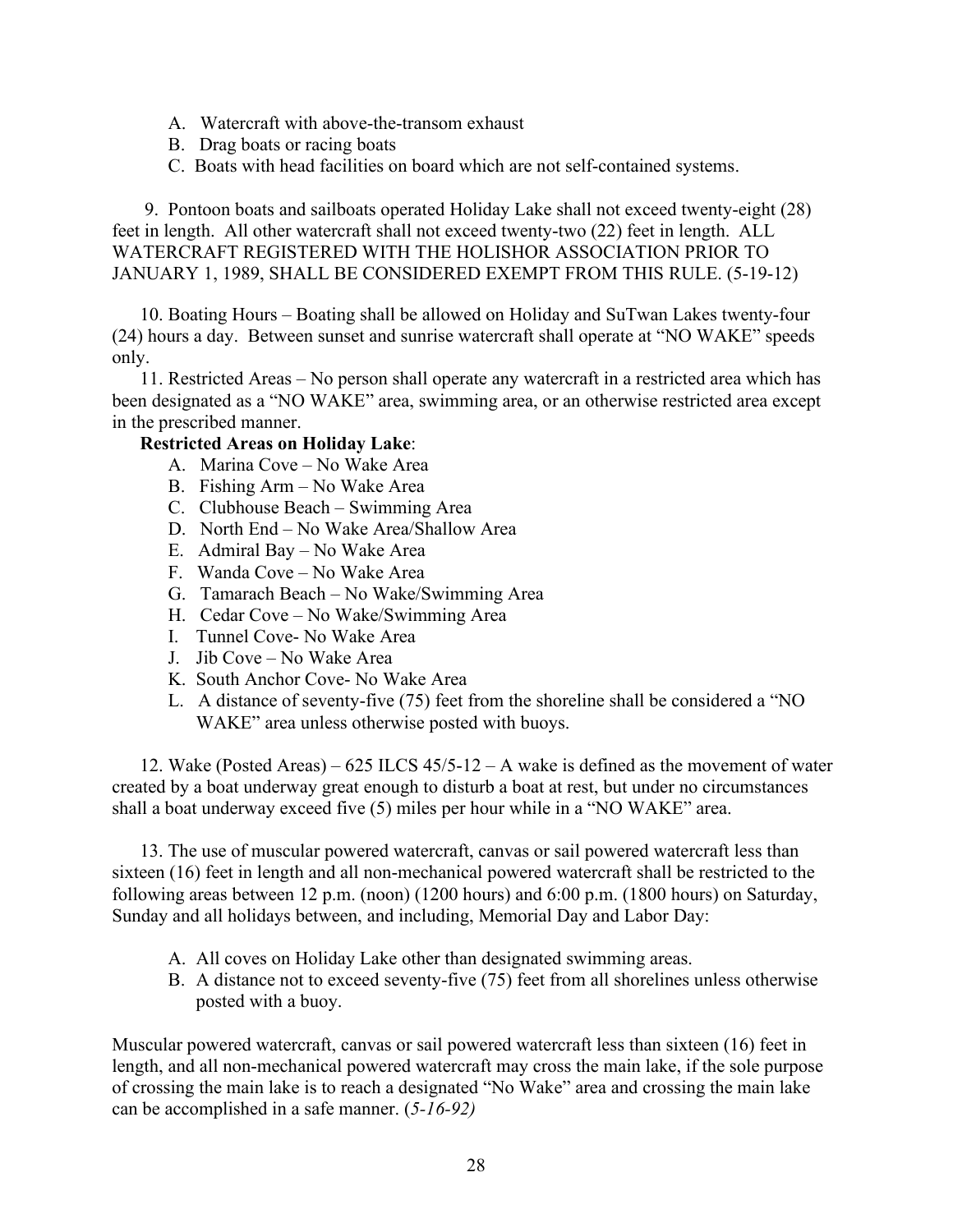- 14. Unless accompanied by a watercraft, swimmers and persons using floating devices shall be limited to:
	- A. Restricted Areas
	- B. A distance not to exceed seventy-five (75) feet from all shorelines unless otherwise posted with a buoy.

**LEVEL 2 INFRACTION** – Second Level 1 violation within one (1) year, or careless operation of a watercraft or violation of Rules 2, 3, 4, 5 and 6 listed below.

**Penalty** - \$100.00 fine *(Board of directors meeting 8 14 19)*

- 1. Definition of Careless Operation 625 ILCS 45/5-1 No person shall operate a watercraft in a careless or heedless manner so as to endanger any person or property or at a rate of speed greater than will permit him in the exercise of reasonable care to bring the watercraft to a stop within the assured clear distance ahead.
- 2. Water Skiing 625 ILCS 45/5-14, No person may operate a motorboat which has in tow or is otherwise assisting a person on water skis, aquaplane or other similar contrivance, in or upon any waterway, unless such motorboat is occupied by at least two (2) competent persons.

"Competent" means capable of assisting a skier in case of injury or accident. 625 ILCS 45/1-2.

Further, when a PWC is used as a tow vehicle to water ski:

- A. There must be a space for an observer to sit and space for the person being towed to ride should he need to be picked up.
- B. The spotter must be in a sitting position to be able to continuously observe the person being towed.

"Personal watercraft" means a vessel that uses an inboard motor powering a water jet pump as its primary source of motor power and that is designed to be operated by a person sitting, standing or kneeling on the vessel, rather than the conventional manner of sitting or standing inside the vessel, and includes vessels that are similar in appearance and operation but are powered by an outboard or propeller driver motor. 625 ILCS 45/1-2. (*5-17-97)*

- 3. Watercraft operators shall maintain a safe and reasonable distance from swimmers, downed skiers, fisherman, docks, and dangerous areas at all times.
- 4. Failure to yield right-of-way on water, prioritized as follows in descending order:

| A. Swimmers      | C. Nonpowered watercraft |
|------------------|--------------------------|
| B. Downed skiers | D. Powered watercraft    |

5. Racing of watercraft on Holiday or SuTwan Lakes shall not be permitted.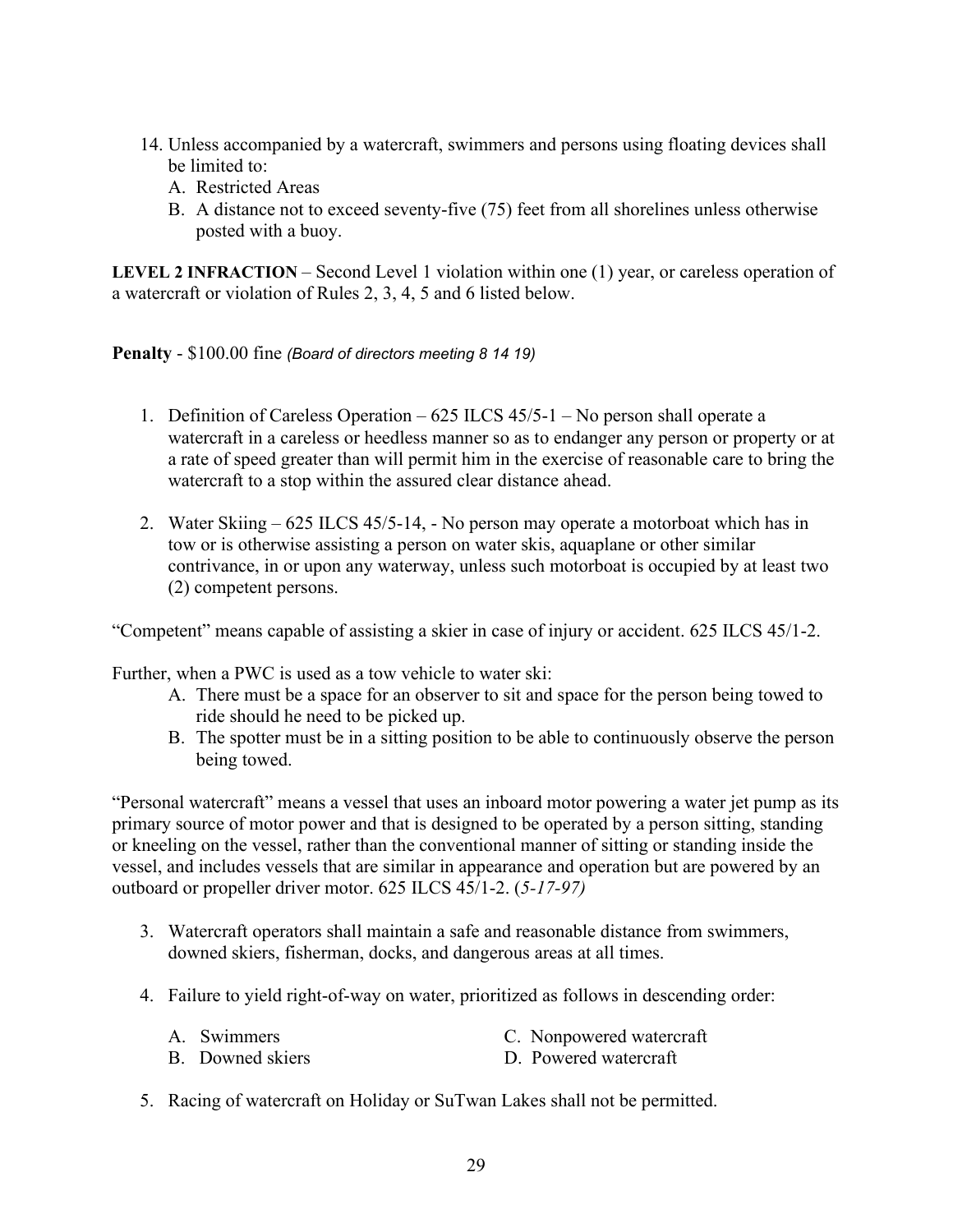- 6. Power turns (190 or 360 short radius turns under power) are allowed unless the following conditions exist.
	- A. To be unreasonably close to another vessel to cause it to stop, swerve unnecessarily or take evasive action.
	- B. To cause the occupants/riders to be thrown from the PWC. (*5-17-97)*
	- C. No power turns shall be allowed in any cove or be done in such a manner as to be a nuisance. *(5-17-97)*

**LEVEL 3 INFRACTION** – Third Level 1 violation within one (1) year, or second Level 2 violation within one (1) year, or reckless operation of watercraft.

**Penalty** - \$200 fine plus thirty (30) days suspension of membership privileges. *(Board of directors meeting 8 14 19)*

Definition of Reckless Operation – 625 ILCS 45/5-2 - No person shall operate any recreational motorboat or manipulate any water skis, aquaplane, or other similar device in such a manner as to endanger the life, limb, or property of any person. No person shall operate any recreational motorboat so as to pass another boat in such a manner as to create a hazardous wake or wash.

**LEVEL 4 INFRACTION** – Fourth Level 1 violation within one (1) year, or third Level 2 violation within one (1) year, or second Level 3 violation within one (1) year.

**Penalty** - \$200 fine plus one (1) year suspension of membership privileges. *(Board of directors meeting 8 14 19)*

# **INFRACTION – ANIMAL CONTROL**

**1st Offense** - \$25.00 fine

**2nd Offense** - \$50.00 fine, offense having occurred within one year of first offense.

**3rd Offense** - \$100.00 fine, offense having occurred within one year of first offense, plus loss of lake privileges for six (6) months from date of third offense.

**4th Offense** - \$200.00 fine, offense having occurred within one year of first offense, plus loss of lake privileges for six (6) months from date of fourth offense. *(5-18-91)*

# **INFRACTION** – **DERELICT VEHICLES, BOATS and UNKEMPT YARDS**

**1st Offense** - \$25.00 fine

**2nd Offense** - \$50.00 fine

**3rd Offense** - \$100.00 fine, offense having occurred within one year of first offense, plus loss of Association privileges for six (6) months from date of their offense

**4th Offense** - \$200 fine, offense having occurred within one year of first offense, plus loss of Association privileges for six (6) months from date of fourth offense. *(5-21-94)*

# **INFRACTION – VIOLATION OF ANY COVENANT, BYLAW OR RULE NOT PREVIOUSLY LISTED WITH ITS OWN SPECIFIC FINE STRUCTURE.**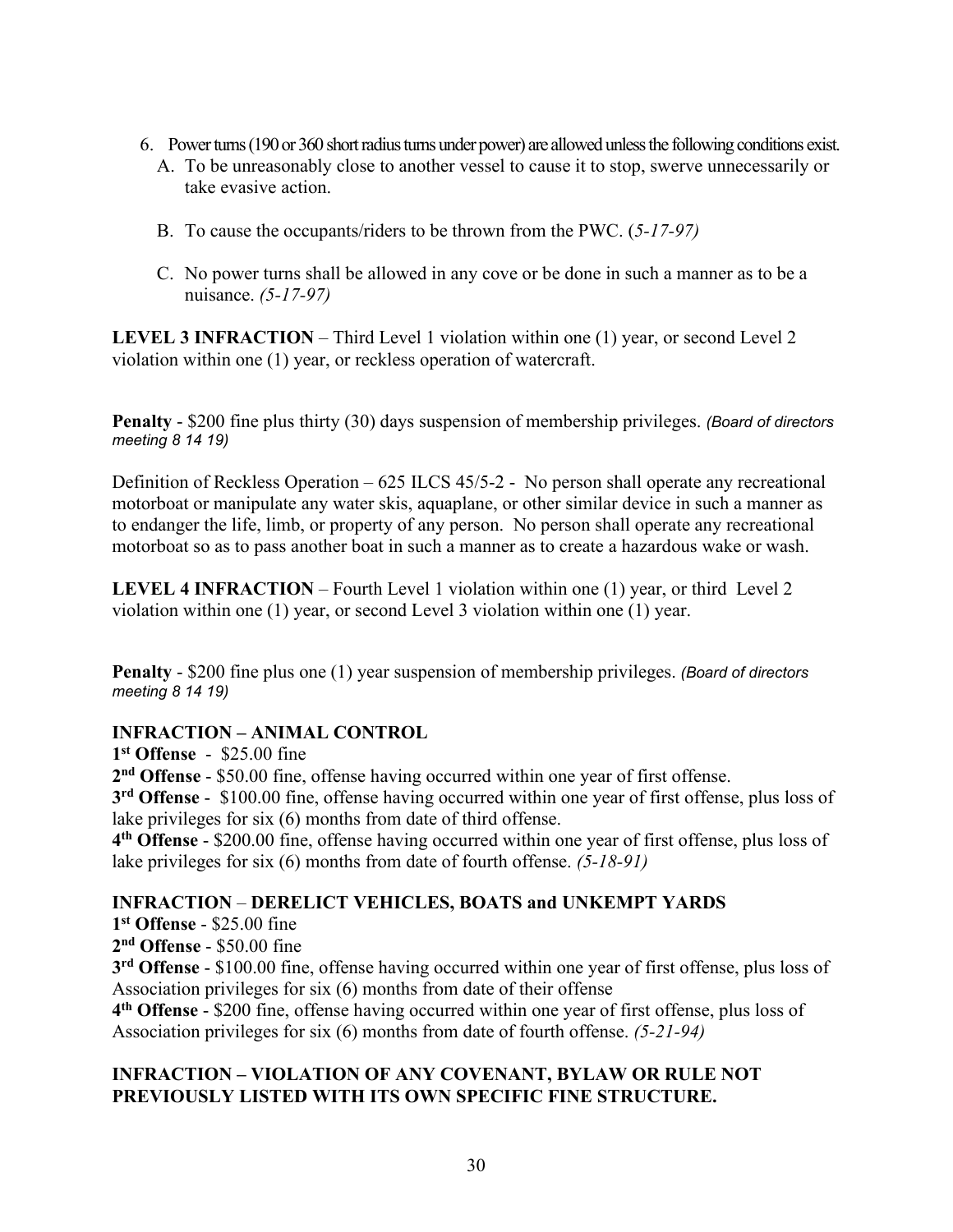Violations of the Holishor Covenants, Bylaws and Rules shall be punishable by fines up to \$200 and suspension of all privileges for up to 1 year. This shall apply to any violation not currently covered by a specific fine structure or punitive action.

- **A Level Offence** \$25 to \$50 fine (minor infractions were property or safety is not in jeopardy)
- **B Level Offence** \$50 to \$100 fine (This level is reserved for repeat offenders, offenses that pose a safety hazard or those that damage personal or association property). In the case of damage to property the violator would also be responsible for any monetary damages.
- **C Level Offense** \$100 to \$200 dollar and loss of lake/association privileges for 6 months to 1 year. This level is reserved for repeat offenders or those whose actions show wanton disregard for the personal safety of members, member's property, association employees or association property *(1-12-11)*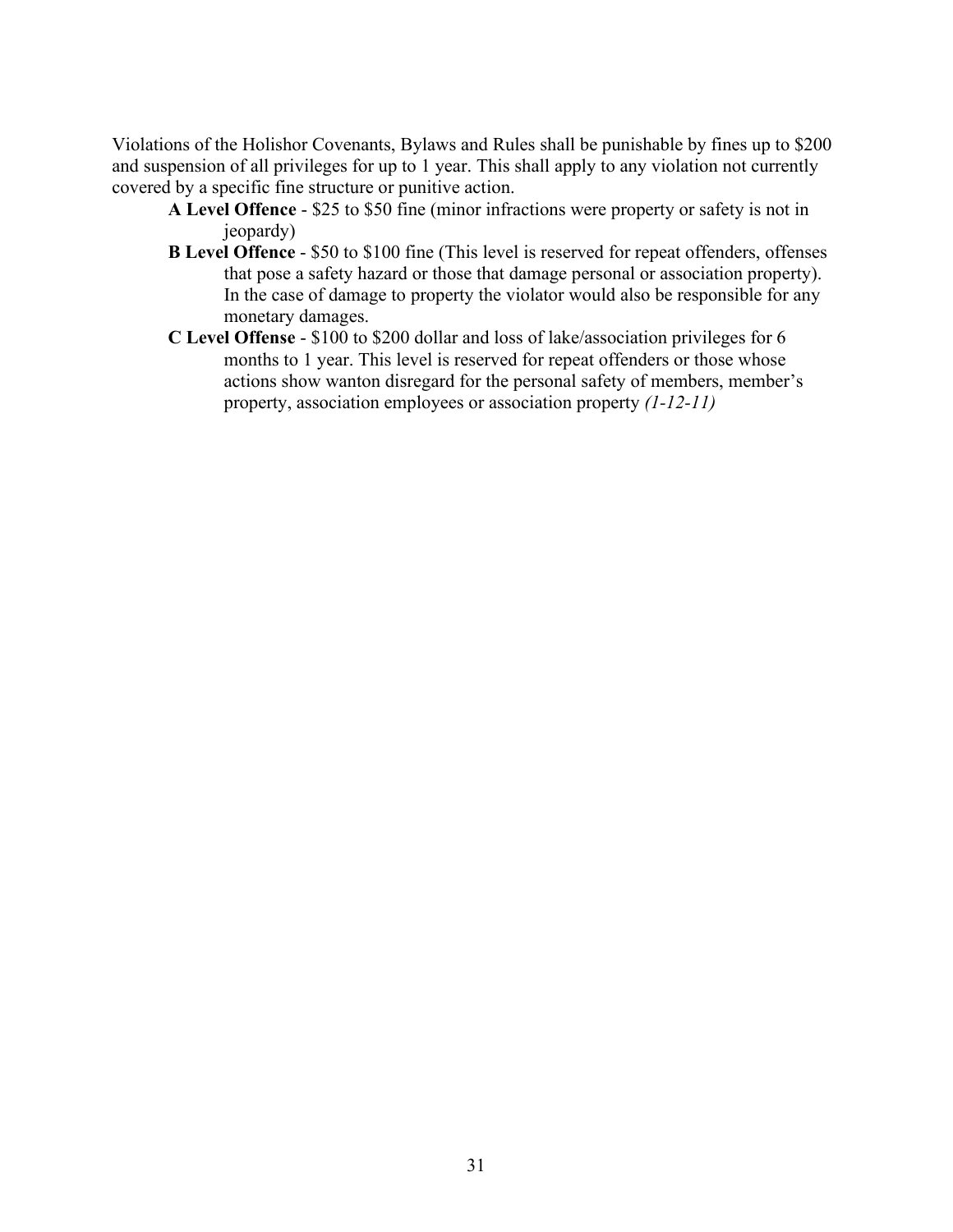#### **HOLISHOR ASSOCIATION ADMINISTRATIVE PROCEDURE AND APPEAL PROCESS FOR VIOLATION OF RULES AND REGULATIONS**

#### **CITATION ISSUANCE:**

The Association Manager, Building Inspector or a Public Safety Staff member, employed by Holishor Association, Inc. (hereinafter Association), shall have the authority to issue citations for actions taken in violation of the Rules and Regulations established and approved by Holishor Association, Inc. (5-18-13)

#### **HEARING NOTICE:**

Within five (5) business days after issuance of a citation, the Security Department shall send to the accused's last known address a notice regarding the specific nature of the offense, the standard penalty and/or fine established and information pertaining to a hearing date and time should the accused wish to dispute the offense charged. In addition, the accused shall be advised of the deadline date for response which shall not be less than ten (10) business days after the mailing date of the notice.

#### **RESPONSE TO NOTICE:**

The accused shall be obligated to contact the Association Office no later than the response deadline established in the notice. Failure to do so shall subject the accused to a finding of guilty by default, unless good cause is shown for such failure, wherein that party will be assessed the fine in the notice as established in the Rules and Regulations.

When the accused contacts the Association Office, the accused shall advise as to the plea to the charge(s). Should the accused wish to enter a plea of guilty, the accused shall be assessed the fine set out in the mailed notice and shall be advised as to the time period established for remittance of said fine.

Should the accused wish to enter a plea of not guilty, the accused shall again be advised by the Association Office of the hearing date and time set out in the mailed notice. The accused shall also be advised of his/her rights regarding the hearing. When the accused is unable to attend this hearing a continuance shall be granted, and a second hearing date shall be established.

When the accused is unable to attend the second hearing, a second continuance shall be granted. Unless there are mitigating circumstances, failure to attend the third hearing session shall result in the accused being found guilty by default. Under no circumstances will all three continuances be allowed to exceed ninety (90) days from the date that the Holishor Association citation letter was issued. *(5-21-94)*

In all cases, the testimony of the accused may be presented in written form.

# **HEARING PANEL:**

A Hearing Panel of three (3) members, which shall be a Committee of the Board of Directors of the Association (hereinafter Board) shall be appointed by the Board annually at the first Board meeting following the Annual Meeting. Two Hearing Panel members shall be members of the Board with the third panel member selected from the membership-at-large. An alternate Board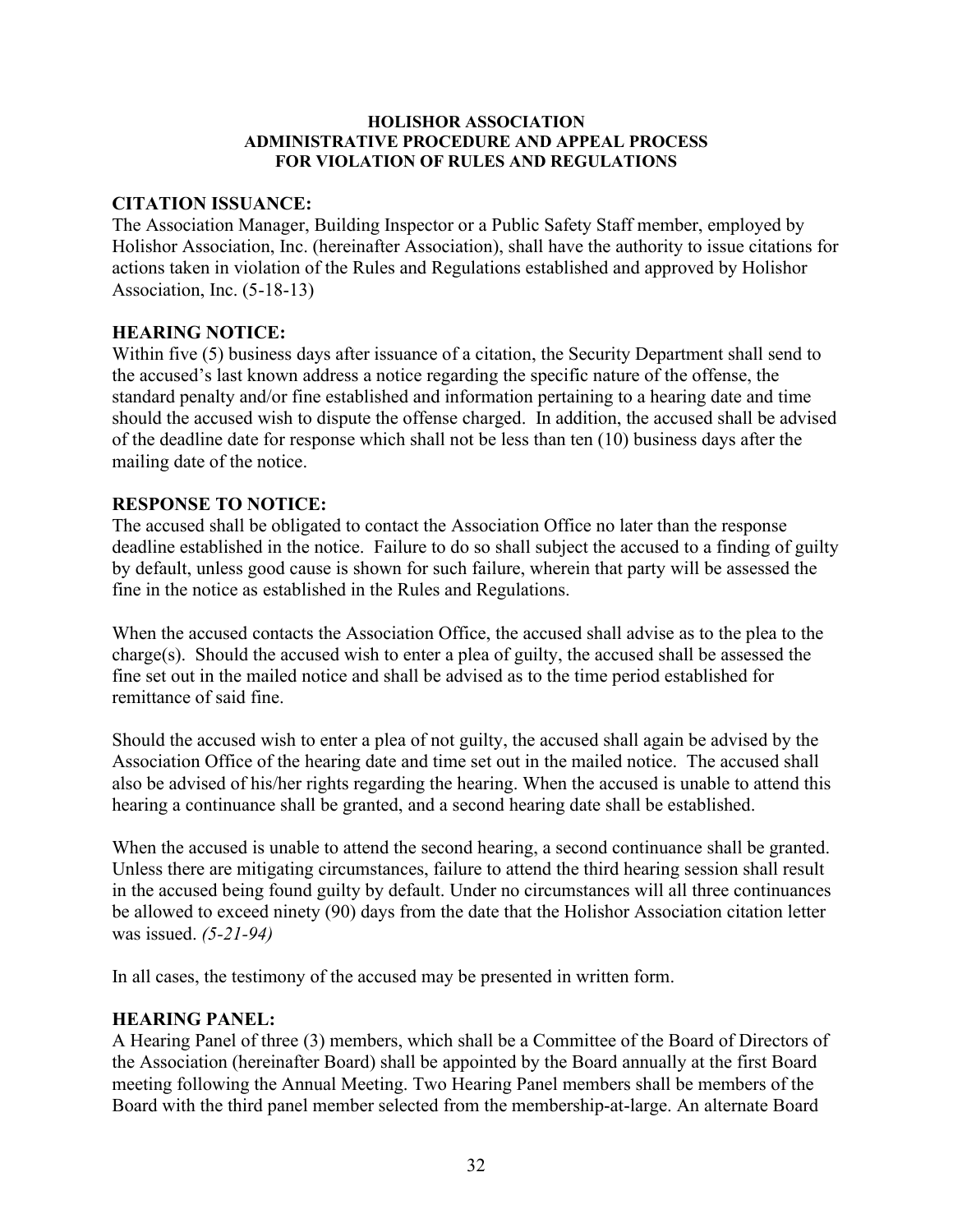member and an alternate member-at-large shall also be appointed by the Board to serve on the Hearing Panel as needed. The member-at-large and the alternate member-at-large shall:

- 1. Be a member of the Association in good standing
- 2. Not be an employee of the Association
- 3. Not be a member of the Security Committee

Any two members of the Hearing Panel can remove the third member and replace him/her with the appropriate alternate (Board member or member-at-large) to ensure a fair hearing with due process for the accused. Any member of the Hearing Panel shall also remove himself/herself when there is a conflict of interest in a given case.

The Hearing Panel shall hold regularly scheduled meetings as well as special sessions as required. The Hearing Panel will designate one of its members as the Chairperson who will preside at meetings. A Vice-Chairperson will also be designated to serve in the absence of the Chairperson.

Accused members shall be afforded all rights of due process.

# **RIGHTS OF THE ACCUSED:**

The accused shall have the following rights in regard to hearings:

- 1. The right to confront and question, in an open hearing, the officer who issued the citation
- 2. The right to counsel, to be provided by the accused
- 3. The right to call others to testify in his/her behalf
- 4. The right to a fair and impartial Hearing Panel

# **HEARINGS:**

Hearings will be attended by:

- 1. The accused
- 2. The lot owner in an incident involving a guest
- 3. The parent or legal guardian in an incident involving a juvenile
- 4. The Security Officer issuing the citation
- 5. Appropriate witnesses requested by any party

The accused shall be advised regarding specific details of the charge and shall be read the regulation which the accused was alleged to have violated.

The Hearing Panel shall hear testimony from:

- 1. The accused if he/she elects to testify
- 2. The officer
- 3. Witnesses who may be present

#### **HEARING PANEL FINDINGS:**

At the conclusion of all testimony and questioning, the Hearing Panel shall have an opportunity to discuss the case in closed session and shall deliver one of the following findings: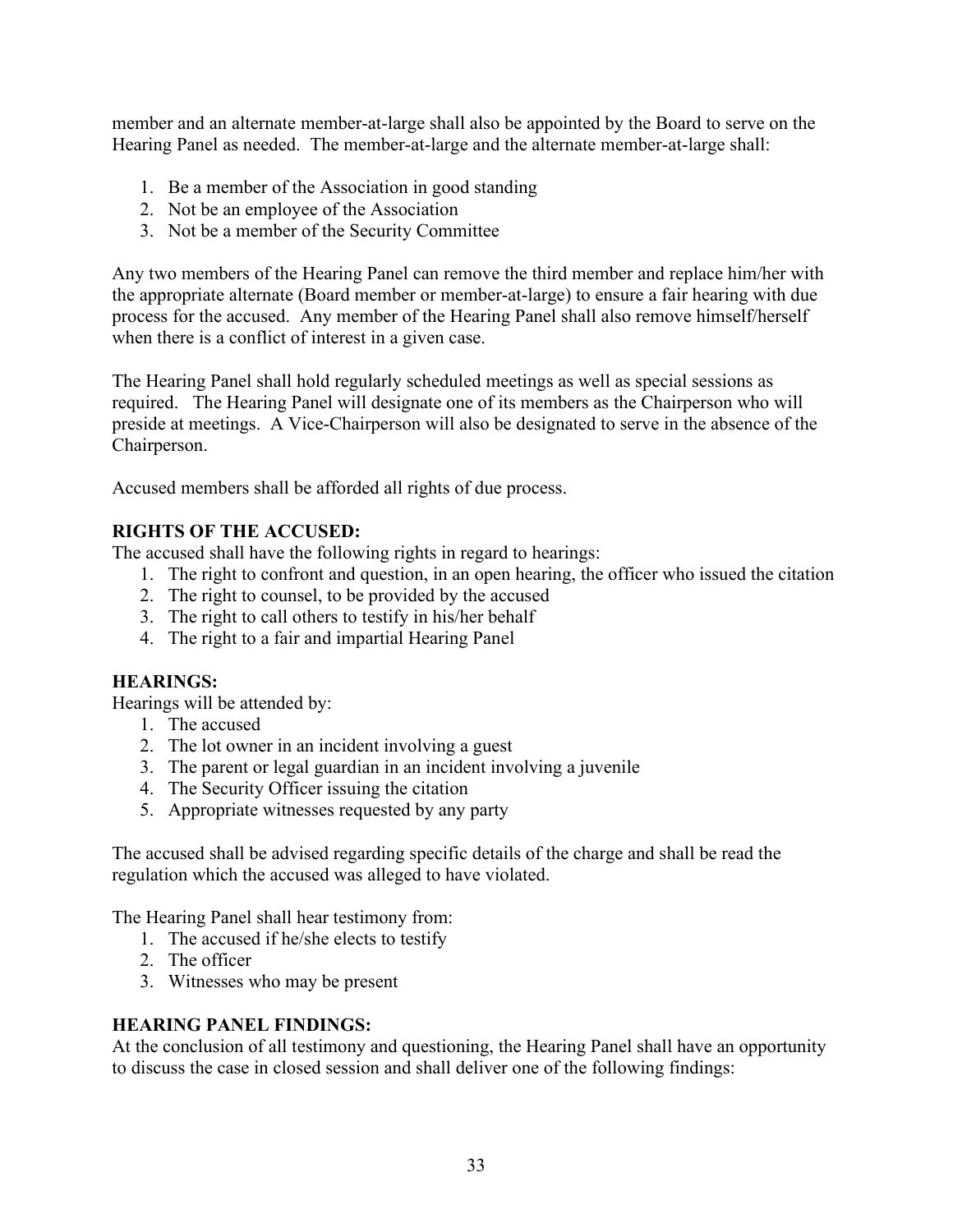# **Guilty:**

The offense was committed by the accused and he/she is subject to a fine and/or penalty.

# **Guilty with Mitigating Circumstances:**

The offense was committed by the accused; however, due to specific circumstances involved in that particular situation, the Hearing Panel shall have the option of either assessing a lesser fine and/or penalty or placing the accused on a probationary status consistent with the offense, with no fine or penalty being assessed.

# **Not Guilty:**

The offense was not proven to have been committed by the accused and shall result in the dismissal of the citation.

# **AUTHORITY:**

This administrative procedure and appeal process is established by the authority granted in the:

- 1. Covenants and Restrictions of Holiday Shores
- 2. Bylaws of the Association
- 3. Rules and Regulations established and approved by the Membership
- 4. The Illinois General Not-For-Profit Corporation Act of 1986

# **HEARING PANEL DECISIONS:**

The Hearing Panel shall have the authority to assess fines and penalties.

# **Fines:**

Fines shall be assessed using the schedule established for the various Level Infractions.

# **Penalties:**

The Hearing Panel shall have the authority to levy penalties, using the schedule established for the various Level Infractions, against persons who have violated rules and regulations established and approved by the Membership.

Penalties may take the form of temporary suspension of membership privileges until such time as violations are cured. *(9-24-94)*

In lieu of a fine, the Hearing Panel shall have the option of placing the offender on community service work detail if the offender agrees. A particular community service work project, number of hours of service and time of completion shall be determined by the Hearing Panel. Notification shall be made in writing to the accused. Failure to complete the assigned service within the time established shall cause assessment of the fine.

# **Probation:**

The Hearing Panel shall also have the authority to place offenders on probationary status in lieu of fines or penalties for a period not to exceed one year. Specific terms of any probationary status shall be determined based upon the circumstances of the particular case being considered.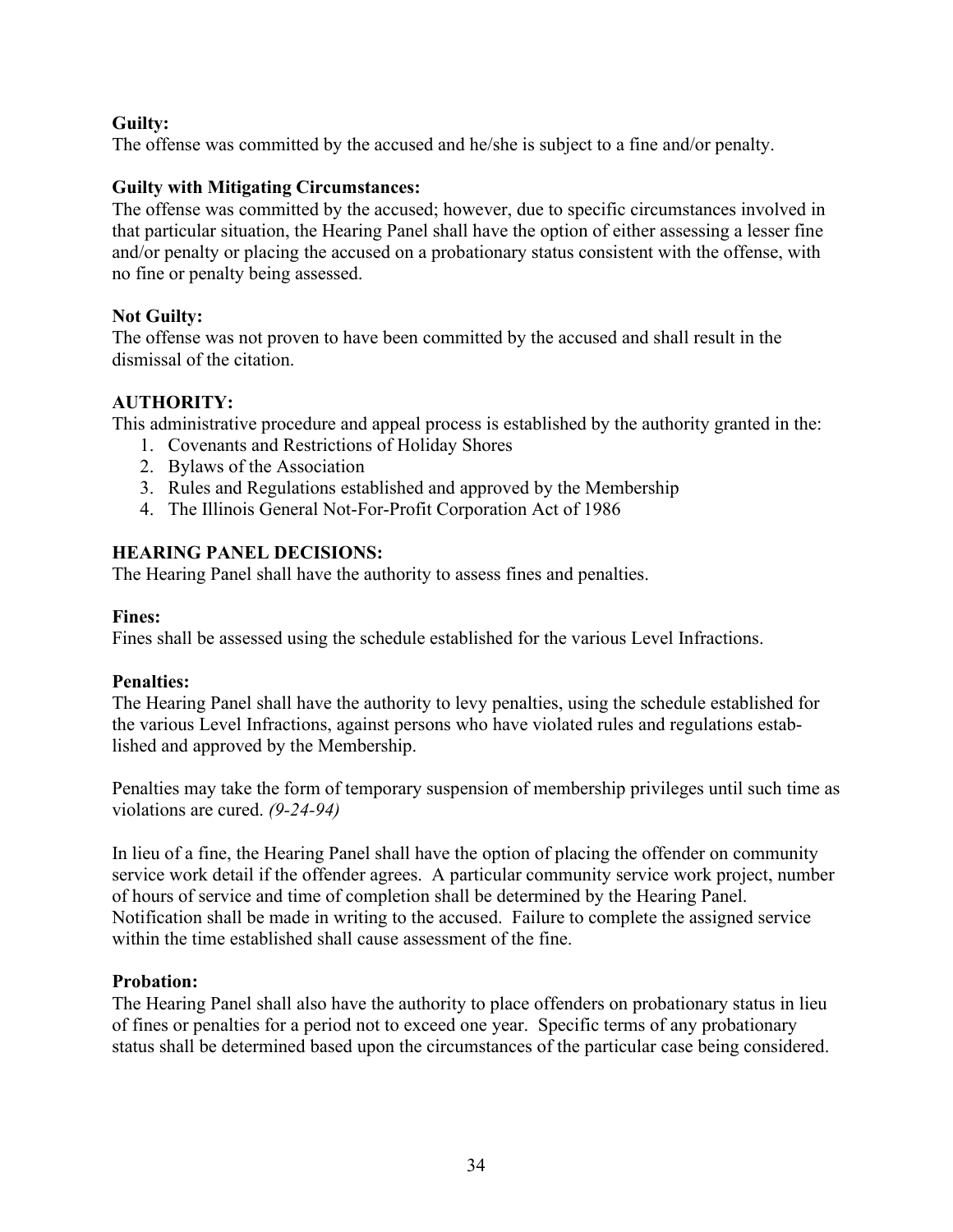Should the terms of any probationary status be violated, the Hearing Panel shall reserve the right to assess fines or penalties which would have been assessed had probation not been considered. A hearing to determine violation of probationary status shall be conducted pursuant to the same rules as established for hearings before the Hearing Panel.

#### **APPEALS:**

Appeals shall be heard by the Board. When the accused is dissatisfied with the outcome of a hearing, he/she shall have the option of filing a notice of appeal to the Board within ten (10) business days. Under no circumstances will the Board hearing exceed ninety (90) days from the date that the Holishor Association citation letter was issued. (*5-21-94)*

When an appeal is requested, a time and a date shall be established for the appeal hearing. At that time, both the accused in the case and the officer shall have an opportunity to present each side of the incident to the Board. The hearing procedure in an appeal to the Board shall be the same as that for a hearing before the Hearing Panel. Board members who were removed from the Hearing Panel or served on the Hearing Panel for review of the case will not be present at the appeal hearing.

The Board shall then be afforded an opportunity for a closed session discussion in order to make a decision regarding the outcome of the case. The Board shall have the same options regarding disposition findings as those previously established for the Hearing Panel. The decision of the Board shall be final.

#### **PUBLIC SAFETY OFFICE:**

The Public Safety Office shall have the right to request that a scheduled Hearing Panel meeting be changed in order to resolve a scheduling conflict for the citation issuing officer. The hearing is to be rescheduled within two (2) weeks of the original date. *(5-21-94)*

# **PAYMENT OF FINES:**

Unless a notice of appeal is submitted all fines must be paid to the Association Office within fifteen (15) business days following a finding of guilty. In limited cases, a payment plan may be established.

If an appeal is requested and the verdict is upheld by the Board, the fine shall be payable to the Association Office within five (5) business days.

Fines not paid within the specified time period will be considered delinquent and the accused/host property owner shall have all rights and privileges to the use of Holiday Lake and all other Association facilities suspended and a lien shall be recorded against said person's property until paid. *(9-24-94)*

Recorded in Madison County, IL Book 3917, Pages 0825-0857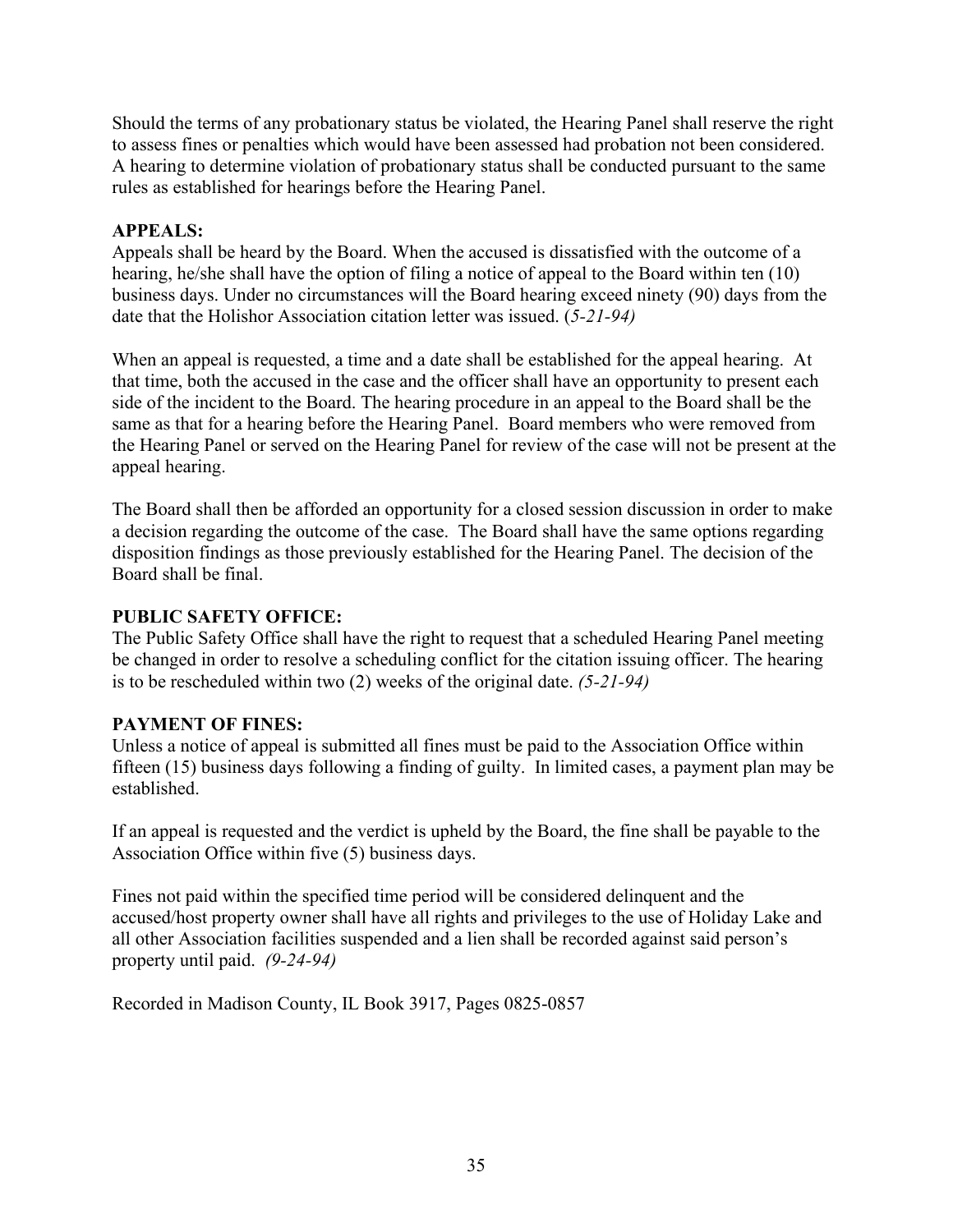# Rules

**Part III**

**The rules authorize the Board of Directors to adopt and administer rules and regulations for the use of areas and facilities owned controlled by the Association. They may be amended at monthly Board of Directors meetings.**

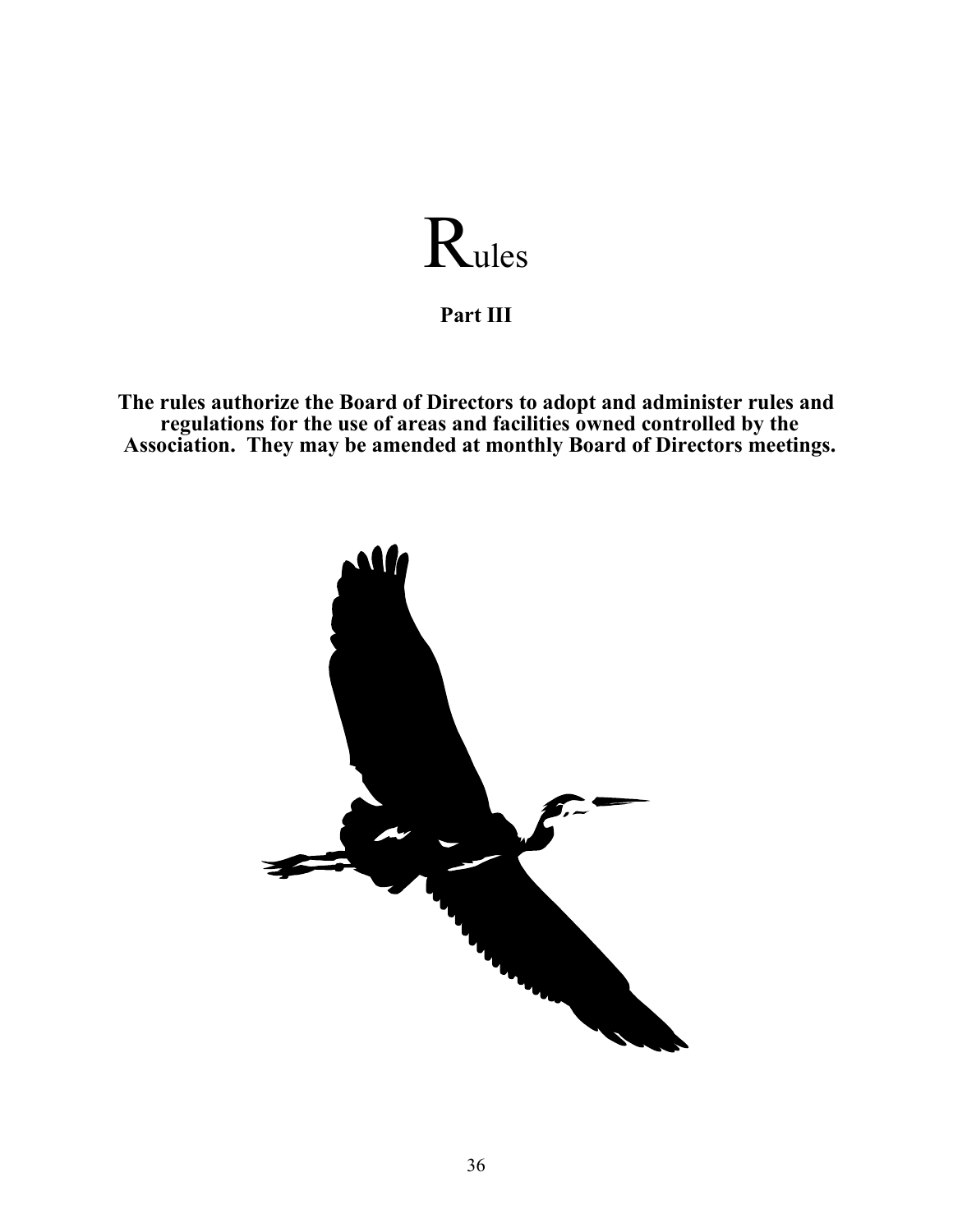# **HOLISHOR ASSOCIATION, INC. RULES**

# **MEMBERSHIP**

#### **Associate Member**

Memberships that pay dues and have voting rights, which are in good standing, shall be authorized to sponsor Associate Members.

- o The Sponsoring Member shall register these individuals in the Holishor Association office.
- o No more than 4 individuals may be registered per Membership per calendar year.
- $\circ$  Registrations expire each December 31<sup>st</sup>.
- o The Sponsoring Member can establish additional facility restrictions on the Associate Member. (i.e. cannot have guests, cannot use watercraft, etc.)

The Associate Member is not authorized to operate watercraft except those registered by the Sponsoring Member. If operating a watercraft, the Associate Member must be 18 years of age, or if 12 to 18, have an Illinois Safe Boaters Certificate. Any person operating a watercraft on Holiday Lake must be informed of and acknowledge understanding of the Boating Rules and Regulations prior to operation of any watercraft.

Associate Member must produce a valid Holishor ID card and photo ID upon request. This class of membership does not retain any rights or privileges to:

- o Attend board meetings, annual meetings or special meetings
- o Vote on Holishor business
- o Apply for or serve as a member on the Board of Director
- o Register a watercraft with Holishor Association
- o Be a member of the ski club.
- o Associate Members may not independently rent the clubhouse or sponsor someone to rent the clubhouse.

All privileges of the Associate Member will be suspended in the case their Sponsoring Member should cease to be a Member in good standing until such time those circumstances are remedied. Privileges may be suspended or revoked at any time, without notice by either the Sponsoring Member or by the Holishor Association, Inc.

The Associate Member must abide by the Holishor Association, Inc. Community Instruments. The Sponsoring Members are responsible for the actions of these Associate Members and their guests, and as such the Sponsoring Members are liable for any penalties and fines.

Other classes of Holishor Association members may not be an Associate Member.

An Associate Member is allowed to host no more than five (5) guests. These guests are not allowed to operate a watercraft. If multiple Associate Members, of one member, are utilizing Holishor Association amenities at the same time, the maximum number of guests shall not exceed ten (10) in aggregate. *Ref: Board of Directors Meeting 6-13-12*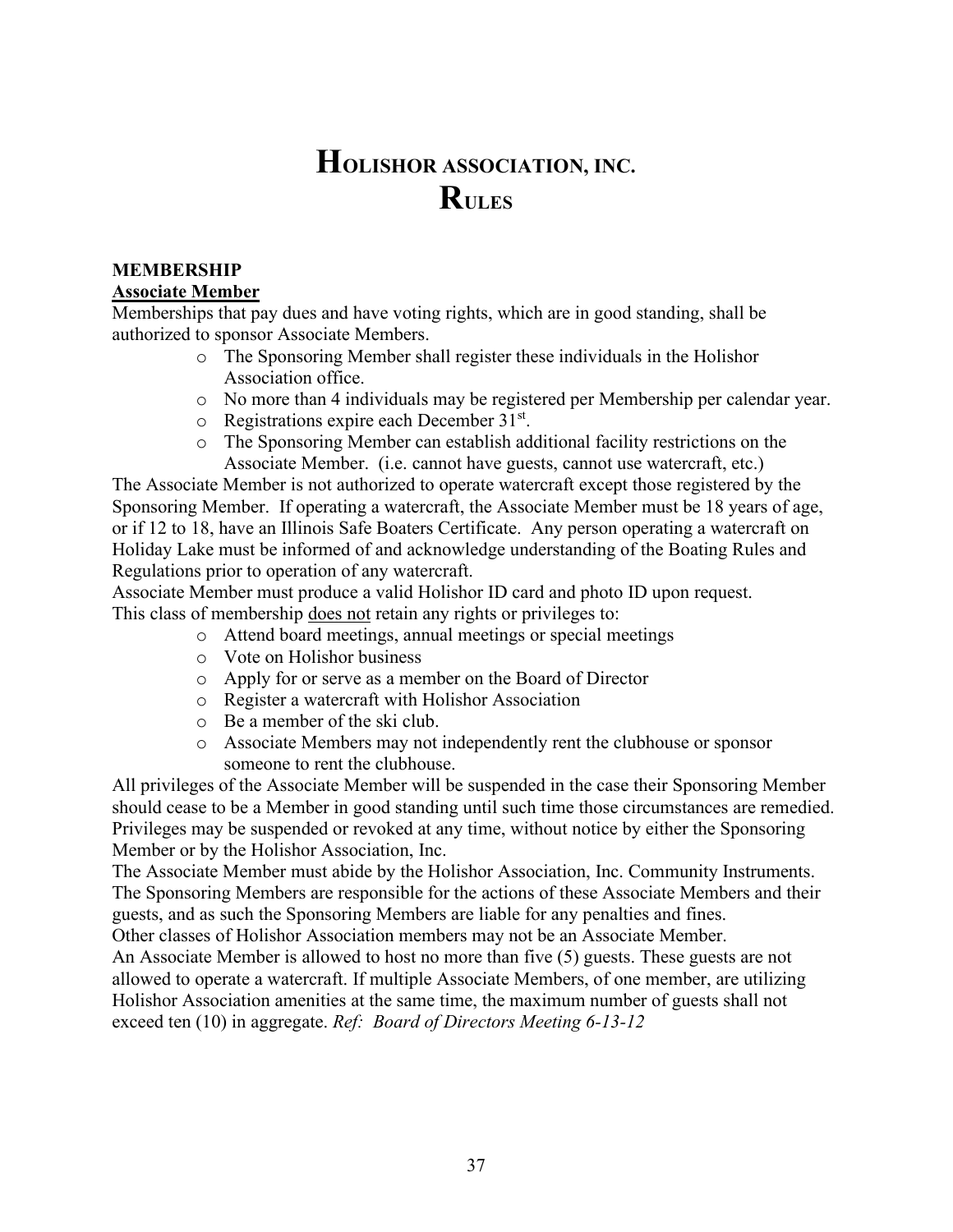#### *Association Fees*

Holiday Shores is a private, restricted community with its own governing body and rules and regulations. Each member will be assessed fees in accordance with the bylaws, to cover expenses such as maintenance of community areas, roads, security, purchasing of materials, hiring of personnel, etc. (see Holishor Association, Inc. Bylaws)

#### Exempt Members

Because of agreements made between the original developer (DSI) and previous owners of the farm property on which this development is built, several membership exemptions have been granted. They are as follows: Gilbert Gueswelle and his heirs; the Elmer Buesser family heirs and the Robert Coffman Sr property on a limited basis (see exempt members folder). *Ref: Transfer Agreement Attachment, Dec 61* 

Madison County does not pay dues and assessments on the lots that they have taken for taxes because they do not own the property, they are acting as trustees.<br>Ref: Evelyn Bowles, Madison County Clerk, Jan 93 *Ref: Evelyn Bowles, Madison County Clerk, Jan 93* 

Exempt members, who do not own property, shall use  $\#1017$  as the lot number for their watercraft. *Ref: Board of Directors Meeting, 2-23-94 Board of Directors Meeting, 2-23-94* 

#### **Miscellaneous**

A limited number of persons have authorization to use Association facilities based on legal proceedings. Such persons will abide by any/all rulings from those proceedings, as well as all Holishor Association, Inc. Community Instruments. *Ref: Board of Directors Meeting 6-13-12* 

#### *Membership Identification*

Association facilities are for the use of members and approved classes of members as indicated in these Community Instruments. Holishor Personnel shall retain the right to verify proof of residency and membership status of any person(s) using Association facilities. *Ref: Board of Directors Meeting, 2-8-12* 

#### *Guest Identification*

Attended Guests do not require identification.

Unattended Guests must have in their possession a valid guest card issued by the Association indicating their status as an unattended guest and a photo ID. These must be presented upon request while on Holishor Association property. *Ref: Board of Directors Meeting, 2-8-12* 

#### **Marine Identification**

See Bylaws, Article XI Section 1- Boating Rule #4

A marine decal will be issued for members' boats. Boats not displaying marine decals will be denied use of the lake. *Ref: Annual Meeting, 5-15-99* 

Only the current Holishor watercraft decal will be displayed on watercraft. All expired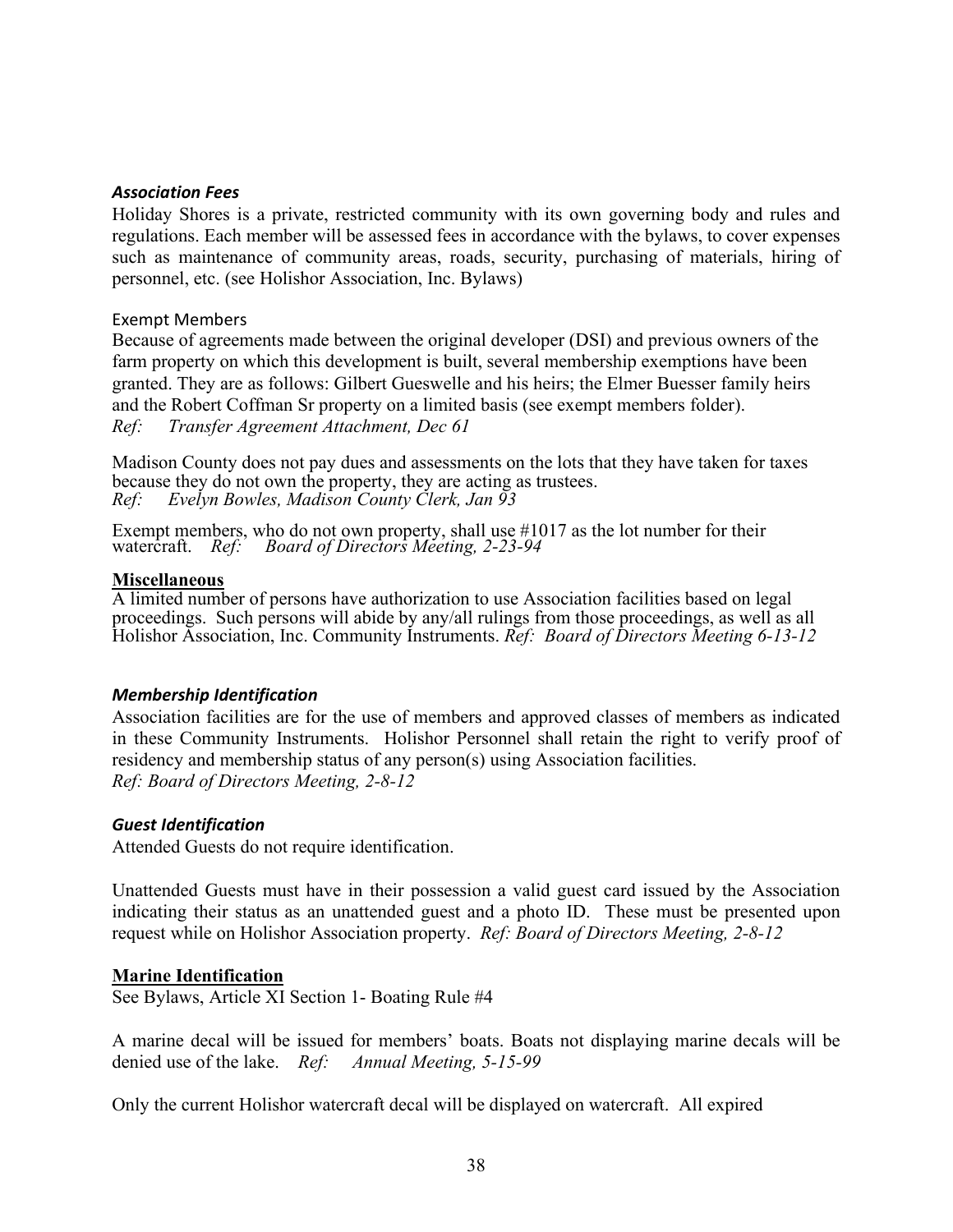Decals will be removed before the current decal is affixed. *Ref: Board of Directors Meeting, 8-8-01* 

*Dealer Marine Decals: Upon showing proof of liability insurance, property owners in good standing, who are also in the business of selling boats will be issued two sets of marine decals. These decals are to be present on a watercraft, whenever a watercraft from their dealership is in/on the lake. Ref: Board of Directors Meeting, 1-26-94* 

# **Slow Moving Vehicles**

Golf carts and all-terrain vehicles with valid Holishor decals and lot numbers will be allowed on Holiday Shores roads where posted speed limit is 35 miles or less. Operators and the slowmoving vehicles must meet the requirements as set out in accordance with IL statue (625 ILCS 5/11-1426.1) Vehicle operators must have a valid state driver's license. The vehicle at a minimum, must have the following: brakes, a steering apparatus, tires, a rearview mirror, red reflectorized warning devices in the front and rear, a slow-moving emblem on the rear of the non-highway vehicle, a headlight that emits a white light visible from a distance of 500 feet to the front, a tail lamp that emits a red light visible from at least 100 feet from the rear, brake lights, and turn signals. When operated on a roadway, a non-highway vehicle shall have its headlight and tail lamps lighted. The state requires proof of minimum liability insurance coverage carried within the vehicle.

Members in good standing must purchase Holishor decals for the golf carts and all-terrain vehicles that meet minimum safety requirements in the Holishor Office for \$15 annually.

# **LEVEL 1 INFRACTION**: Penalty \$50

- 1. The Holishor member is responsible for the actions of any person within/on the member's slow-moving vehicle at all times. No guest may operate a slow-moving vehicle unless they are accompanied by a member or have a valid Associated Member Pass.
- 2. Holishor decals and Lot numbers must be affixed to the right  $\&$  left sides of the vehicle. Lot numbers shall be at least 3 inches in height and a contrasting color to the vehicle.
- 3. Minimum liability insurance must be carried on the vehicle.
- 4. Vehicle operators must have a valid driver's license.

# **LEVEL 2 INFRACTION**: Penalty \$100

- 1. Careless or Reckless Operation. No person shall operate a slow-moving vehicle in a careless or heedless manner so as to endanger any person or property or cause damage to Holishor property.
- 2. Failure to provide minimum safety equipment as listed in the slow-moving vehicle rule.
- 3. Repeated violation of Level 1 infraction.

# **LEVEL 3 INFRACTION**: Penalty \$200

1. Repeated violation on Level 2 infractions. *Ref: Board of Directors Meeting, 01-22-20*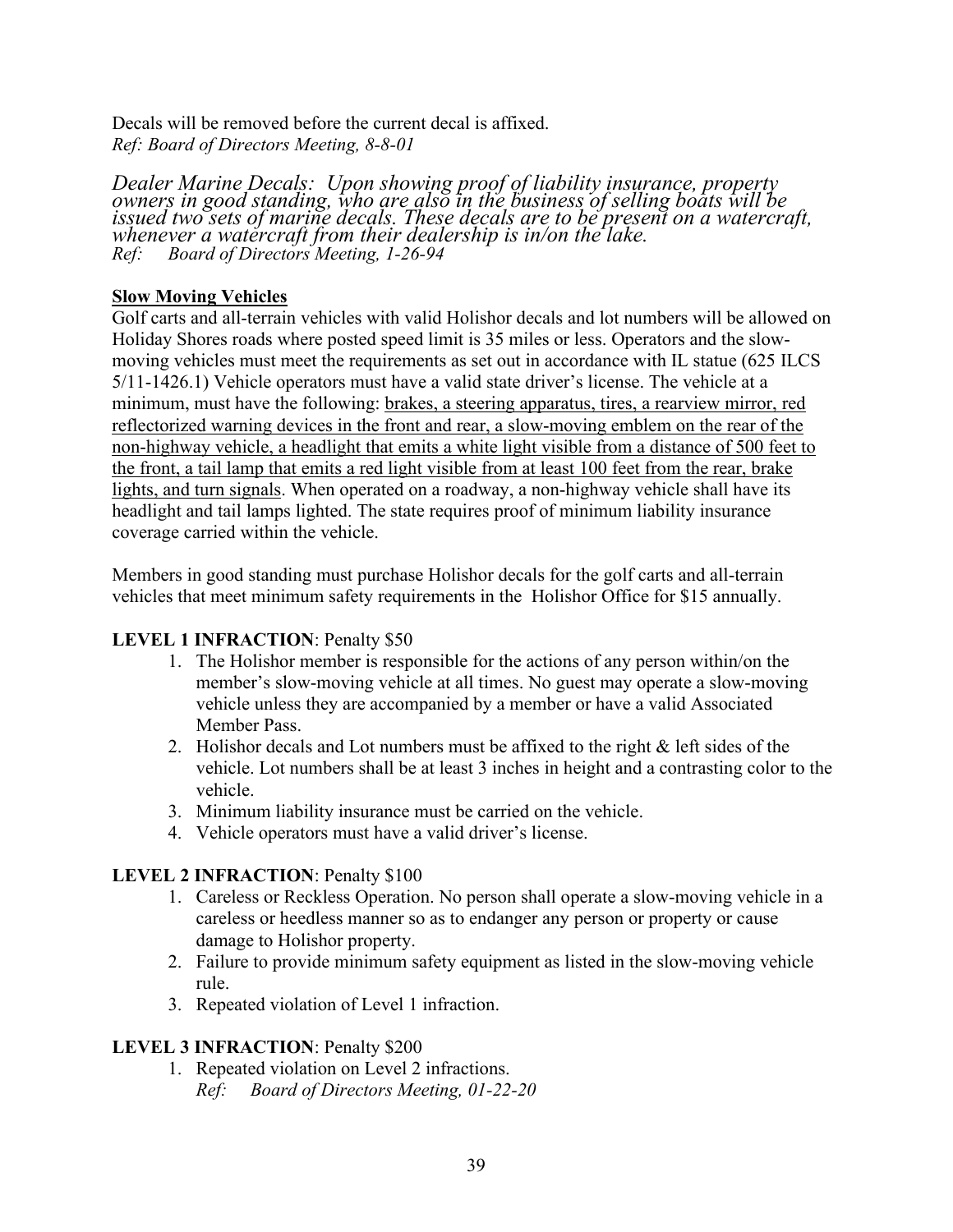# **Club Activities**

Participation in the ski club will be limited to Association Members only.

Only members in good standing and their guests are allowed to use Holishor Association facilities. Non-members of the Association may not be members of any organization which use Association facilities. *(May 1993)*

*Ref: Board of Directors Meetings, 3-14-90, 7- 27-90, 1- 23-91, 2- 13-91, 2-27-91 Use of Association Amenities,5- 12-93* 

All fund-raising events that are to take place must be submitted to the Board of Directors for approval. *Ref: Board of Directors Meeting, 5-25-94* 

#### **Building Permits**

Building permits must be obtained for any structure that the property owner may want to build or place on their property. The Association Building Committee must first be contacted for approval. (See current Building and Architectural Requirements)

Any person who has construction underway and has not obtained a building permit, if such construction requires a building permit, shall be sent a letter informing the member that they are in violation of the building requirements. The letter would ask that the member attend the next building committee meeting and submit their plans for the purpose of obtaining a permit. Failure to attend the meeting would result in the suspension of the member's rights and privileges.

*Ref: Building and Architectural Requirements Board of Directors Meeting, 10-10-90*

No permits shall be issued for boat houses. The section on permits for boat houses shall be removed from the building requirements. *Ref: Board of Directors Meeting, 7-8-98*

Building permit refunds will be forfeited if the construction is not completed within six months and an extension has not been granted or the contractor has not applied for a refund. *Ref: Building and Architectural Requirements Board of Directors Meeting, 8-22-90* 

#### **House/Lot Numbers**

Effective June  $1<sup>st</sup>$ , 2005 all homes and lots within Holiday Shores will be required to have their (lot) numbers and/or letters displayed in/or on the front of their house, easily visible from the street.Lakefront homes and lots must also have similar numbers and/or letters displayed on the lakeside of their property. The numbers and/or letters must be placed on seawall, or dock that is easily visible from the lake. Such numbers and/or letters should be placed above the full pool water line and should be placed in such a manner as to easily identify the lot.

All numbers/lettering used shall be at least four inches in height but no more than twelve inches in height. Metal, wood – stained or painted, plastic, concrete, or rock composition is required. No spray painting is allowed. These numbers/letters must be in a contrasting color. Upon the request of the homeowner, the Association will affix the lot numbers/letters to the home or lakefront for a nominal charge. The actual cost will be determined prior to installation. The homeowner is responsible for the purchase of the identifying numbers. Failure to comply with this rule will result in a \$50.00 fine. The fine will be levied on a monthly basis until compliance is met. Continued non-compliance may result in loss of rights and privileges.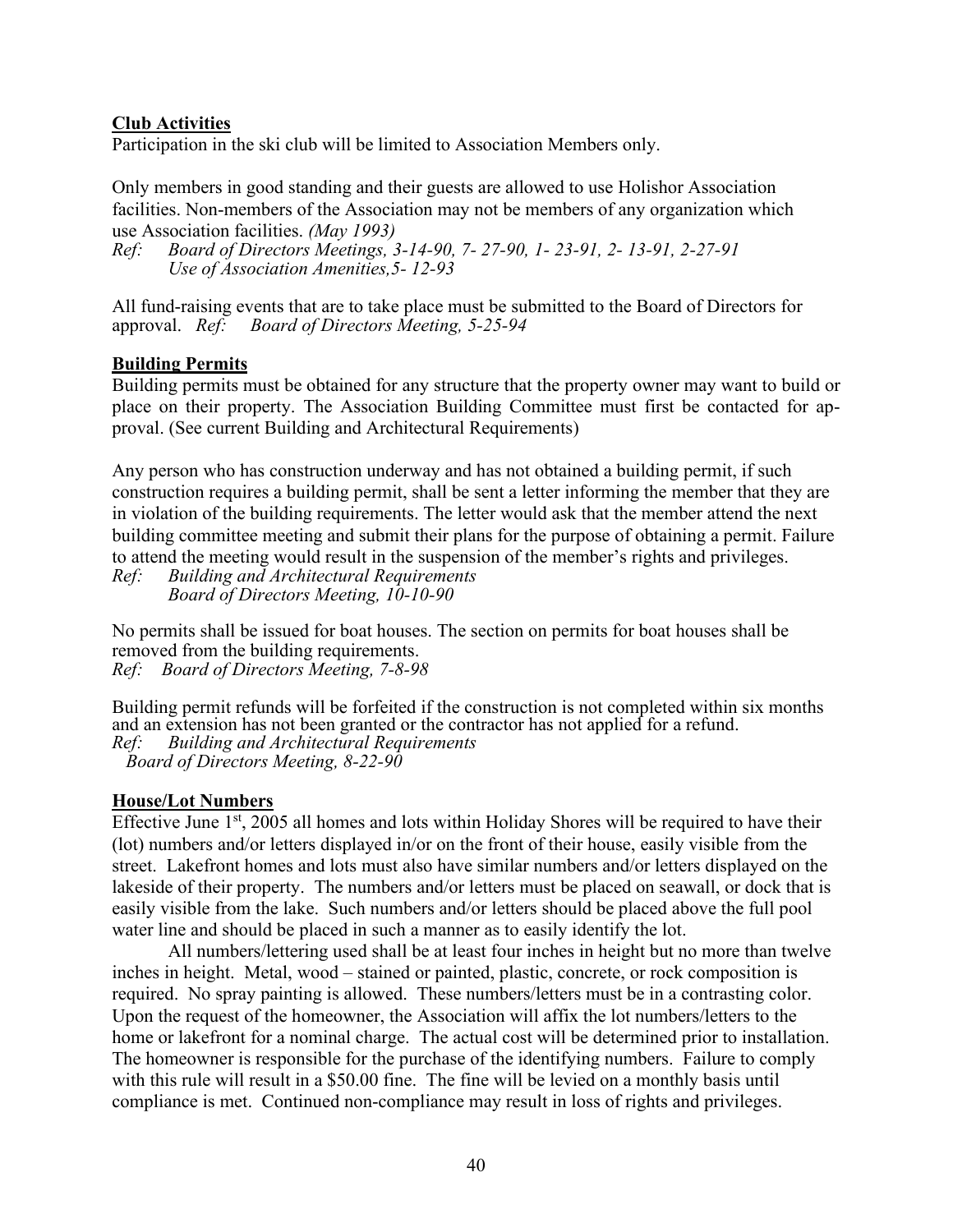*Ref: Board of Directors meeting, 2-23-05*

# *FACILITIES*

# **Clubhouse**

Holishor Association will receive 20% of any fees collected when classes are conducted, in the clubhouse for association members and a fee is charged. The individual conducting the classes must provide proof of liability insurance. *Ref: Board of Directors Meeting, 8-26-87* 

The Holishor Association Clubhouse building is a "No Smoking" area. Smoking is allowed only in the bar and restaurant area. *Ref: Board of Directors Meeting, 1-14-98*

# **MEMBERSHIP PRIVILEGES**

# **Beaches**

The following rules govern the use of all beaches provided by the association for the use of members and their guests. These beaches are commonly identified as:

- 1. Main or Clubhouse Beach
- 2. Cedar Beach
- 3. Tamarach Beach

For purposes of these rules, the beach is defined as the sanded area adjacent to the water or as defined by a retaining wall.

*The current Illinois Department of Public Health Beach Regulations as well as these association regulations governs the use of the beaches. The Illinois regulations in effect at the time of this writing are stated below:* 

- *1) The beach water is not suitable for drinking. Avoid swallowing beach water.*
- *2) Admission to the beach may be refused to all persons having any contagious disease, infectious conditions such as colds, fever, ringworm, foot infections, skin lesions, carbuncles, boils, diarrhea, vomiting, inflamed eyes, ear discharges, or any other condition which has the appearance of being infectious. Persons with excessive sunburn, abrasions which have not healed, corn plasters, bunion pads, adhesive tape, rubber bandages of any kind may also be refused admittance. A person under the influence of alcohol or exhibiting erratic behavior shall not be permitted in the beach area.*
- *3) Littering is prohibited. In addition, no food, drink, gum, or tobacco is allowed in the water. Glass containers are prohibited throughout the beach area.*
- *4) All children not toilet-trained shall wear tight fitting rubber or plastic pants.*
- *5) No one should swim alone.*
- *6) Persons under the age of 16 must be accompanied by a responsible person 16 years of age or older unless a lifeguard is present.*
- *7) Personal conduct within the beach must be such that safety is not jeopardized.*
- *8) Diving in shallow water is not permitted.*
- *9) Caution shall be exercised in the use of diving facilities.*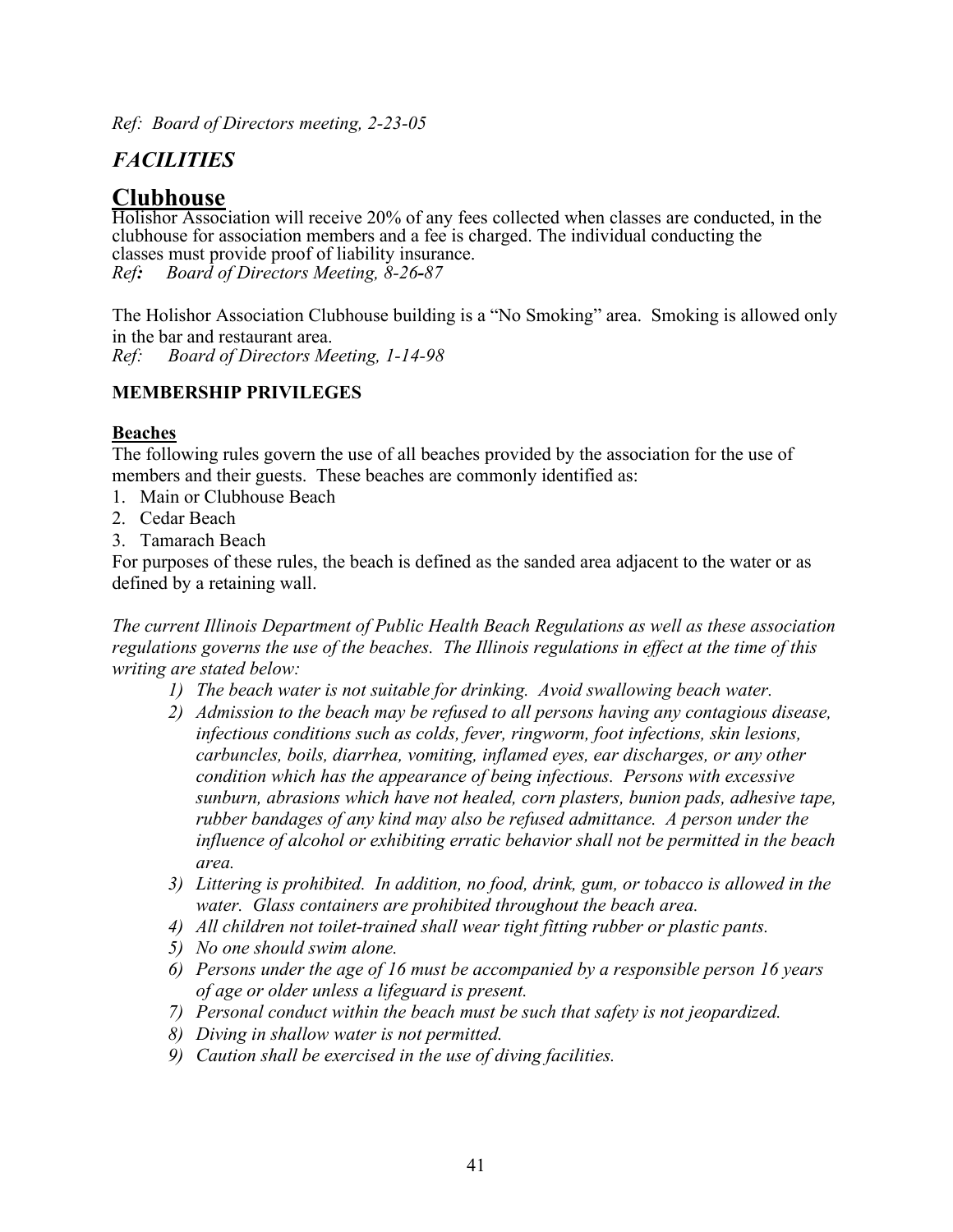- *10) Swimming is prohibited after sunset or before sunrise, or when thunder is heard or lightning is seen, including a 15-minute period after the last lightning or thunder is detected.*
- *11) No pets are permitted in the beach area.*
- *12) Feeding of wildlife or other actions that encourage their presence is prohibited.*

Lifeguards will be in attendance on the main beach between Memorial Day and Labor Day. The lifeguards will be allowed a ten (10) minute break each hour. The water must be clear of all swimmers during these breaks. (See rules posted at the swimming area) The lifeguards will be equipped with cellular phones or two-way radios to contact security or emergency responders. All beach users must follow the instructions of the lifeguards. Failure to comply with the instructions of a lifeguard will result in a fine and can lead to further restrictions.

When no lifeguard is present, no one under the age of sixteen (16) shall be allowed on the beach unless a responsible person sixteen (16) years of age or older is in attendance.

Restrooms and dressing rooms for men and women are located in the lower clubhouse area at the main beach, from May through September of each year.

Portable toilets are available throughout the development.

The Association is not responsible for clothing and/or valuables, or for personal injury sustained while on the beach, in the water, in the common areas or in the clubhouse area.

The ski beach is located at the north end of the lake. Swimming in this area is prohibited. Enter and leave the area in established counterclockwise traffic pattern. (See current boating rules and regulations)

Swimming is allowed in the marked areas only.

No breakable containers are permitted.

Littering is prohibited on the beaches and playground areas.

Violators of the above rules are subject to the fines and restrictions contained elsewhere in these rules and by-laws.

*Ref: Board of Directors Meeting, 6-8-06* 

#### *Picnic Areas*

Picnic areas, barbecue pits and picnic tables are available for member's pleasure at areas located throughout the development. Trash cans are provided. Fires are only allowed in barbecue pits. The pavilions and picnic areas are available on a first come first serve basis; they may not be reserved. *Ref: Board of Directors Meeting 5-27-87* 

#### **Outlots**

At intervals around the lake are numerous "out lot" areas, which provide access to the lake for property owners. Property owners can also leave their boats tied up at these areas.

Boat docks--A limited number of boat docks may be built on Association owned outlots with the prior approval of the Building and Architectural Committee. The Building and Architectural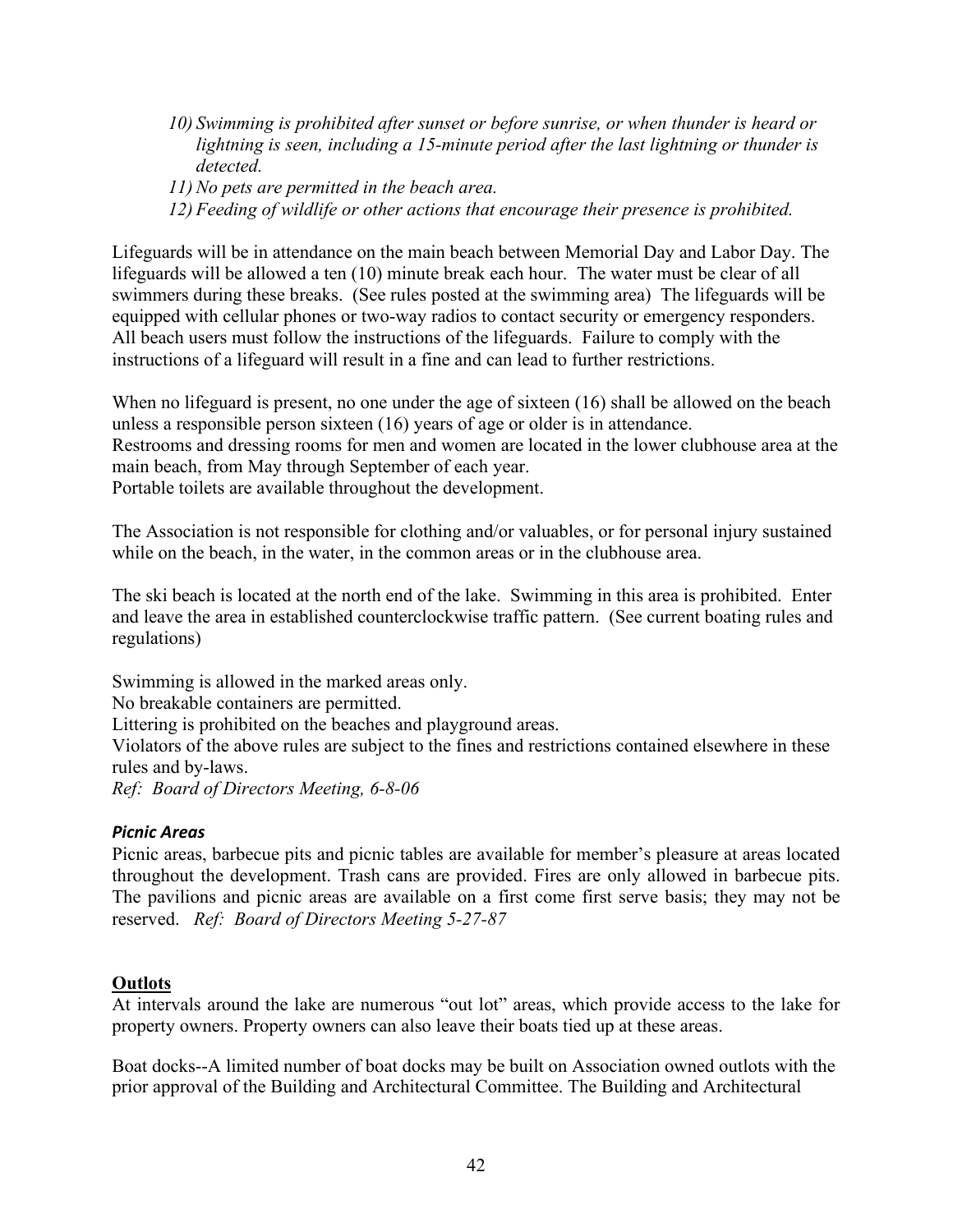Committee will determine the design of these docks. Docks built become the property of the Association. The Association may remove the dock if in a state of disrepair. *Ref: Board of Directors Meeting 5-9-01, 6-27-01* 

Association lots will not be used for the storage, parking or placement of any personal property of either members or non-members without the approval of the Board of Directors. *Ref: Board of Directors Meeting, 9-26-90* 

#### *Marina and Boat Launching Ramp*

The marina is located on the west side of the lake. It is a private concession. Boat slips, gas, boat repairs and other marine facilities are available to the property owners at a nominal fee. (contact the marina operator for information)

The launching ramp is for the convenience of the property owners and is located at the marina. Entry into Holiday Lake will be restricted at the boat ramp. A cable and lock will be placed across the ramp. It is the responsibility of all members of Holishor Association to make their best efforts to prevent non-members from using the private amenities that members are privileged to use. In an effort to protect our lake against unauthorized use, please lock the Marina boat ramp cable as soon as possible after launching or removing your watercraft. If there are others in line after you use the ramp, you may leave the cable down as long as the watercraft behind you has proper year decals and lot numbers. It is the responsibility of the last person in line to be sure the cable is locked. If you are the only one using the ramp at the time, you may launch your watercraft, park your vehicle, and then lock the gate upon returning to your watercraft. If you are removing your watercraft and no one is in line to use the ramp, please load your boat onto the trailer, pull forward so the trailer is clear of the cable, then immediately lock the cable.

This rule will follow Holishor fines and penalties structure.

Keys will be available for a \$3.00 deposit. Property owners may launch their boats from this ramp at no charge, but the marina operator may charge for parking cars and/or boats in their parking lot. *Ref: Board of Directors Meeting, 1-31-01 Ref: Board of Directors Meeting, 1-13-20* 

#### *Privately-Owned Waterfront Lots*

The use of privately owned waterfront lots is restricted to the owner and his guests. The shoreline belongs to the lot owner. Prosecution for trespassing will be the responsibility of the lot owner. Members who own waterfront lots may, with the prior approval of the building committee, construct their own private beach, boat dock and/or raft permanently affixed to their lot above the waterline. (see current Building and Architectural Regulations)

#### *Privately-Owned Lakeview Lots*

Members owning lots other than waterfront lots have full privileges of the lake. They may not cross over property owned by waterfront owners and may not utilize such property without explicit permission of the owner. They have access to the lake for swimming at the beaches owned by the Association.

#### **SuTwan Lake**

SuTwan Lake is set aside for bank or rowboat fishing only. Electric motors shall be allowed.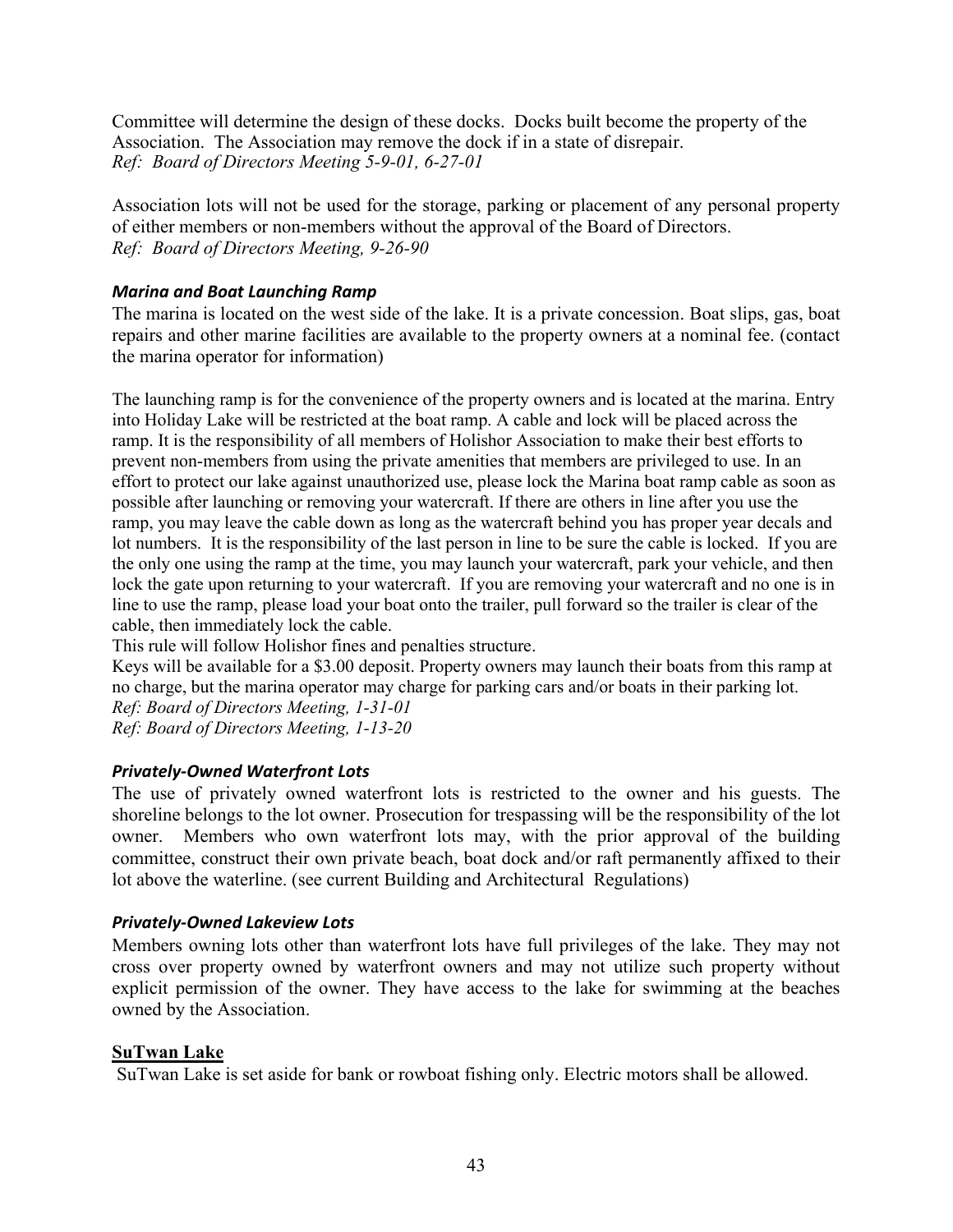#### **North Pond**

Only fishing from the bank is allowed. Boating or swimming is not allowed. (BOD. Meeting 10/8/08)

#### *Suspension of Privileges*

Continued violation of the Bylaws, Rules, Regulations and Restrictions shall be just cause for the suspension of a member's right to use the Association facilities. The decision of the Board of Directors shall be final. Members whose Rights & Privileges have been suspended will be placed in a prominent place in the Holiday Times. *Ref: Board of Directors Meeting 9-12-01*

# *LAKE*

# *Barge Rules*

- 1. Building Committee must approve permit based on current rules and regulations plus barge related requirements.
- 2. Standard permit fee will apply.
- 3. Barge company must be bonded and fully insured per HS Rules
- 4. Inspection of barge equipment to insure no negative impact to marine life.
- 5. Inspection of barge equipment for use of bio-degradable hydraulic oil
- 6. Barge company plans for detailed spill protection prior to launch.
- 7. Barge company use of oil booms at all times.
- 8. Barge cannot be launched until materials and support equipment are at loading site.
- 9. The marina ramp can only be used for launching and retrieval of the barge.
- 10. Parking for storage of trucks and equipment must be negotiated with Marina.
- 11. Barge configuration cannot exceed 30' X 50' and can only be stored at the work site.
- 12. The Marina is the recommended primary loading site with potential alternate sites to be approved by the board.
- 13. Work is prohibited near the Marathon pipeline.
- 14. Working period shall be the off-peak months of October through March.
- 15. Hours of operation shall be between 8:00AM to dusk, Monday through Friday. Saturday work may only be allowed at the owner's property, but the barge would not be allowed to be moved on the lake. Sunday work is prohibited.

*Ref : Board of Directors Meeting, 5-27-15* 

# *Boating Rules*

See Current Holishor Boating Rules

For the purpose of lake patrol the definition of "operating" will be: "not tied at a dock -a non-docked boat". *Ref: Board of Directors Meeting, 9-22-93* 

Personal hovercrafts are not allowed on Holiday Lake.<br>Ref: Board of Directors Meeting, 3-8-95 *Ref: Board of Directors Meeting, 3- 8-95* 

Aqua Scooters shall be restricted to No Wake Coves. Operators 12 years of age and under require Adult Supervision. The use of Aqua Scooters shall be limited to sunrise to sunset. The operator shall be required to wear a US Coast Guard approved personal floatation device. Aqua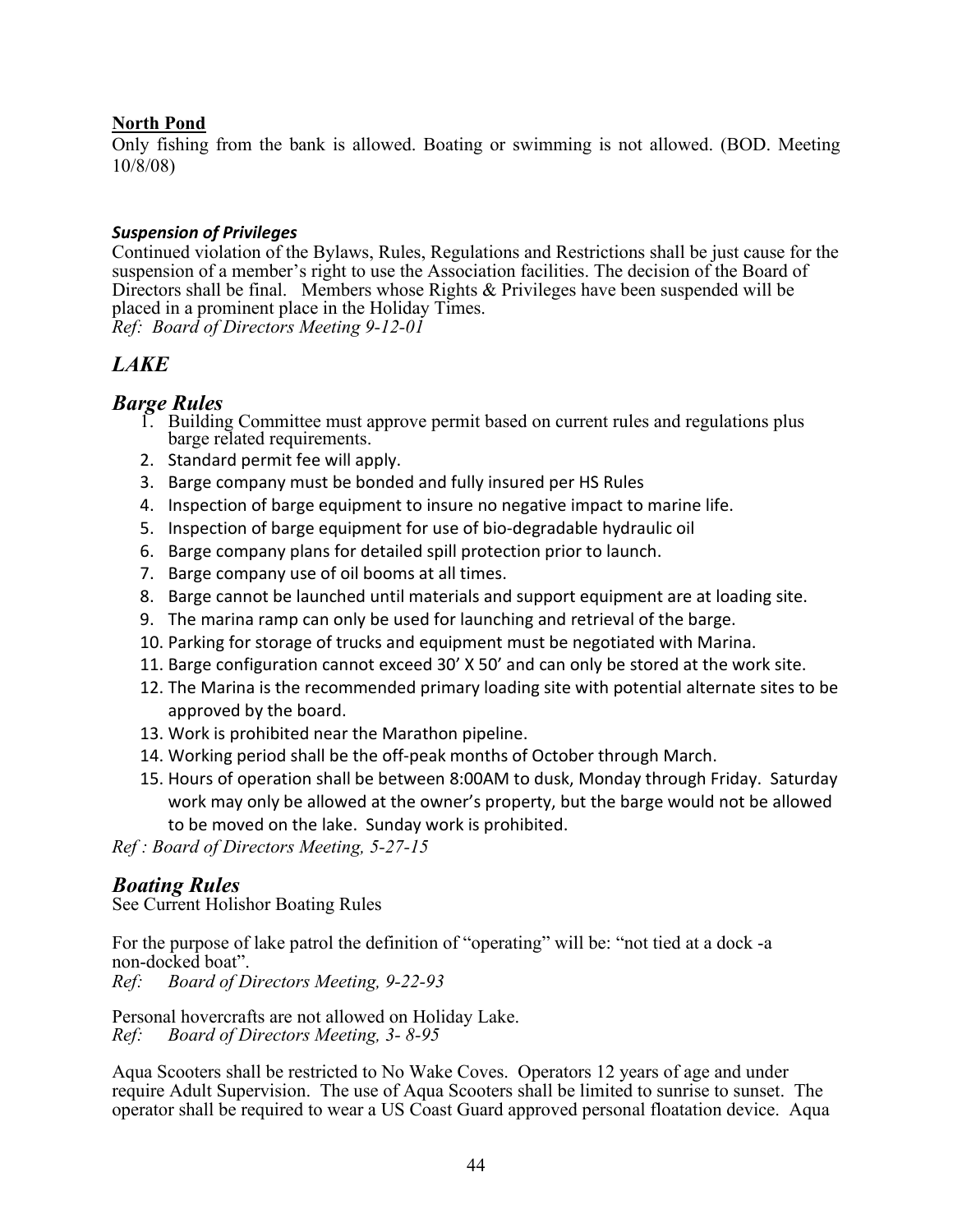Scooters shall be limited to 2HP and 48cc's. Fines and penalties for Violation of this Rule and Regulation is a Level 1 infraction. *Ref: Board of Directors 3-28-01*

PWC limits on Holiday Lake -2 stroke PWC's greater than 85 hp or 4 stroke PWC's greater than 150 hp, maximum speed capability -55 mph; only stock engines and exhaust systems allowed (no modifications). *Ref: Board of Directors Meeting, 11-9-94* 

Marina boat rentals: The marina will be fined if boats are rented to people other than members in good standing at the following rate structure: \$100, \$200, and \$300. *Ref: Board of Directors Meeting, 8-9-17.* 

# **No Wake Water Levels**

When the lake level reaches 9" over full pool the lake shall be made "no wake" for boats. There will be a marker at the marina and the dam. *Ref: Board of Directors Meeting, 7-28-93* 

No wake low level is set at 16 inches below full pool.<br>Ref: Board of Directors Meeting, 12-13-00 *Ref: Board of Directors Meeting, 12-13-00* 

# *Dredging*

The mud cat shall not dredge within 25' of the Marathon Pipeline which crosses the north end of the lake.<br> $Ref: L$ 

Letter Marathon Oil, 8-91; Board of Directors Meeting, 8-14-91  *Board of Directors Meeting. 9-11- 1991* 

# *Shoreline Protection See Bylaws Attachment 001 – Shoreline Erosion Protection*

No additional variances will be granted, other than to new owners, for shoreline protection (seawalls).<br>Ref: Bod

*Ref: Board of Directors Meeting, 1- 24-90* 

Permanent variances shall be granted to lots 1759, 1760, 1762, 1765 and 1766. This variance allows for review of existing conditions.<br>Ref: Board of Directors Meeting, 8-10 *Ref: Board of Directors Meeting, 8-10-94* 

# *Trees/Brush In Lake*

Members may not place trees/brush in the lake for any reason. The only trees/brush to be placed in the lake wi11 be done by the lake quality/fish committee, with the permission of the Board of Directors. Trees and brush are allowed under docks only when they are properly secured.<br>Ref: Board of Directors Meeting, 2-28-96 *Ref: Board of Directors Meeting, 2-28-96* 

 *Board of Directors Meeting. 3-27-96* 

# **Sale of Water**

Sale of lake water out of the boundaries of Holiday Shores for any purpose shall not be permitted.

*Ref: Transfer Agreement. 5-70 Board of Directors Meeting, 5-14-90* 

The sale of water to Fosterberg Water District on July 17, 1993 was agreed for emergency purposes only. The Board does not give HSSD the right to sell water to anyone without Board permission.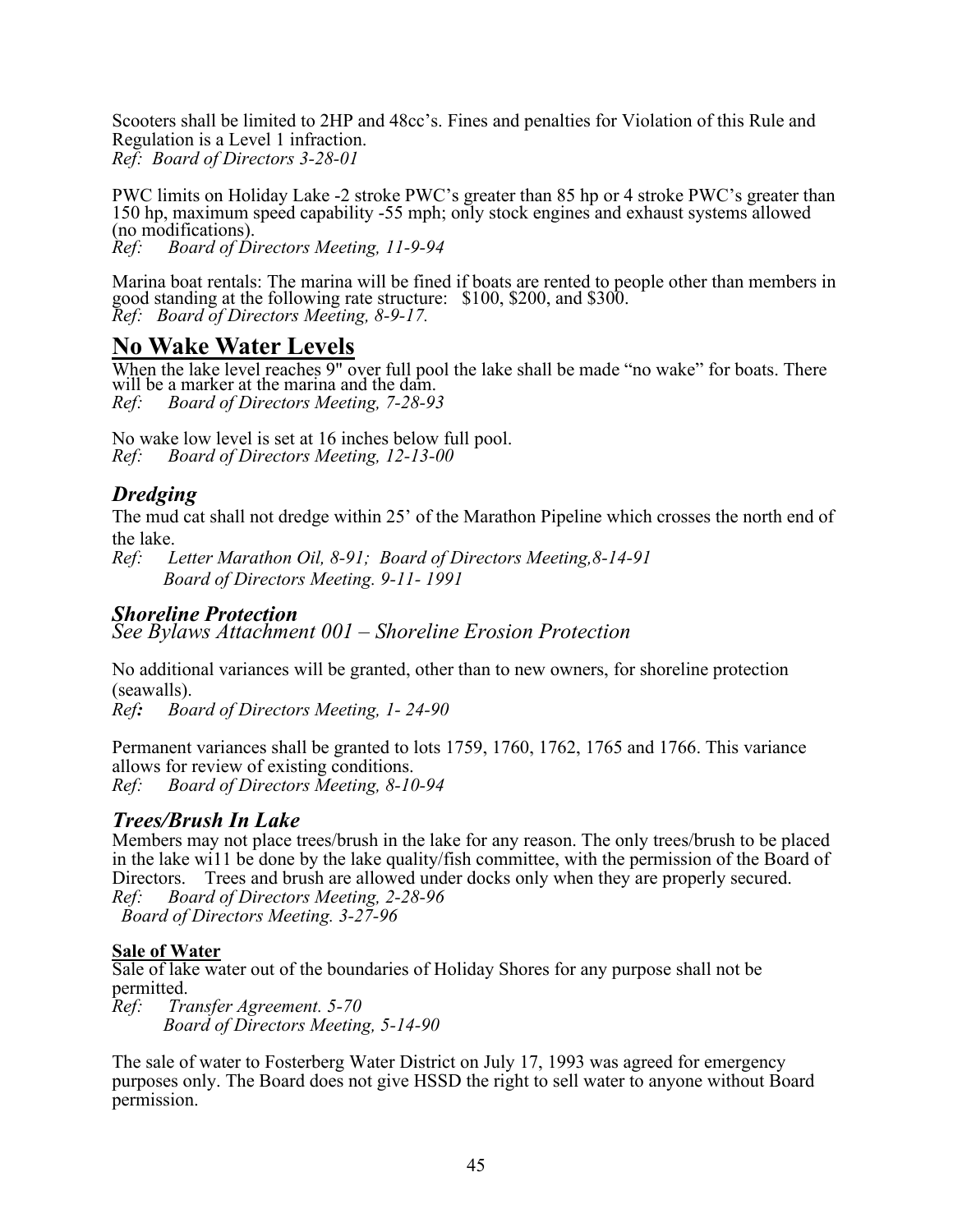# **PROPERTY**

# *Sale of Association Owned Lots*

A minimum of \$500.00 or 6% of the sale price whichever is greater to the realtor selling association lots. The bid will be submitted to the Board of Directors for their consideration. The Association maintains the right to sell their own lots without commission. *Ref: Board of Directors Meeting, 10-24-01*

# **Trespassing**

The Association Manager shall be granted the authority to act as the authorized agent of Holishor Association to: Give notice to persons pursuant to Illinois Revised Statutes, Chapter 38, Section 21-3, which pertains to criminal trespass. This is strictly for people who have no business being in Holiday Shores. Letters shall be sent to offenders signed by the Association Manager only and shall be sent certified mail.

Ref: Board of Directors Meeting, 2- 22-89

# *Punitive Fines*

Tickets that must be mailed (in lieu of issuing in person) and all hearing notices shall be sent certified mail, return receipt requested.

*Ref: Board of Directors Meeting, 7-26-89* 

# **MISCELLANEOUS**

# **Holiday Times Reader's Forum**

All letters submitted to the Reader's Forum must be in good taste, they must be signed, and the member's lot number provided. A disclaimer will be written to the effect, "the opinions expressed are not necessarily those of Holishor Association. Inc. or the Board of Directors. One page of the Holiday Times will be provided for the letters. Each letter will be limited to 200 words. All letters must be submitted between the first and the tenth day of the month that the paper is being printed. The "number of letters used will be at the discretion of the editor. *Ref: Board of Directors Meeting, 9-14-88* 

# *Portable Toilets*

No portable toilets are to be placed on member's property without the permission of Holishor Association.

*Ref: Board of Directors Meeting* 

# *Ditch Maintenance*

The maintenance of ditches and culverts are the responsibility of the property owner. Yard waste and debris shall not be allowed to accumulate in ditches or culverts at any time.

Ditches and culverts identified by Holishor Association as unkept will be subject to punitive fines. *(Board of Directors meeting June 12,2019)*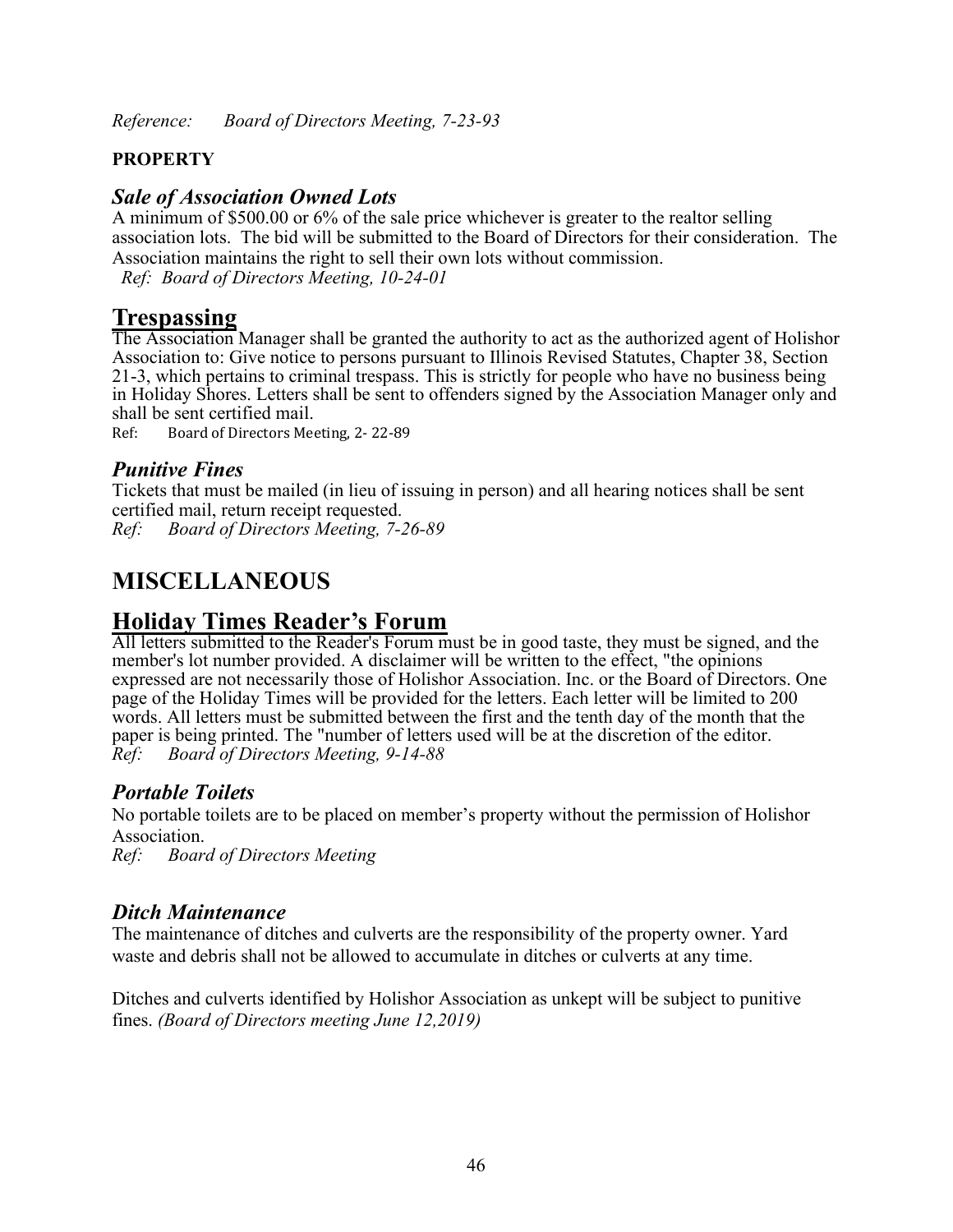# *Yard Waste Burning*

Yard waste (grass and bush/shrub trimmings) may be burned on the owner's property from sunrise to sunset. There are no restrictions as to whether the yard waste is to be burned on the ground or in a container. All Madison County laws will be observed.<br>Reference: Madison County Environmental *Reference: Madison County Environmental Board of Directors Meeting, 6-27-90* 

# *Mowing*

The bylaw requirements pertaining to grass height and mowing (10") will be aggressively enforced.

*Ref: Board of Directors Meeting 5-28-98* 

# **Fishing and Hunting**

Property owners are governed by the State Conservation Laws on fishing. Fish may be taken from Holiday Lake, the North Pond and SuTwan Lake by attended hook and line only. Fishing on Holiday Lake, the North Pond and SuTwan Lake shall exclude trot lines, jugging, bow and arrow, cross bow, seining, pitchfork, spear, spear gun, gigs, firearms or unattended lines unless conducted by the Association.

No fishing is ever allowed in designated swimming areas.

Hunting is prohibited within the boundaries of Holiday Shores. No discharge of firearms is allowed in Holiday Shores.

The Illinois Department of Natural Resources may make recommendations and changes to creel limits which will be posted. The Association may amend limits in order to protect or manage any fish species.

| Species                            | Daily Limit  | Size Limits                                       |
|------------------------------------|--------------|---------------------------------------------------|
| Largemouth Bass                    |              | 14" minimum length                                |
| Hybrid Striped Bass & Striped Bass |              | 20" minimum length                                |
| Channel Catfish                    | $\mathbf{R}$ | 14" minimum length                                |
| Flathead & Blue Catfish            |              | 24" minimum length                                |
| Crappie (All Species)              | 20           | 8" minimum length (Currently no limit until 2024) |

No fishing is permitted from the shores of private property or docks of private property except with owner's permission.

No warnings will be issued for violation of fishing regulations and the creel will be seized and released and the violator subject to a fine.

*Ref: Board of Directors Meeting, 8- 27-86, 7-24-96, 8-24-08, 2-24-21, 2-23-22* 

# **Camping**

In conformance with the sales agreement restrictions, no camping shall be allowed. Camping is further defined to include no person or persons shall be allowed to stay on the property all night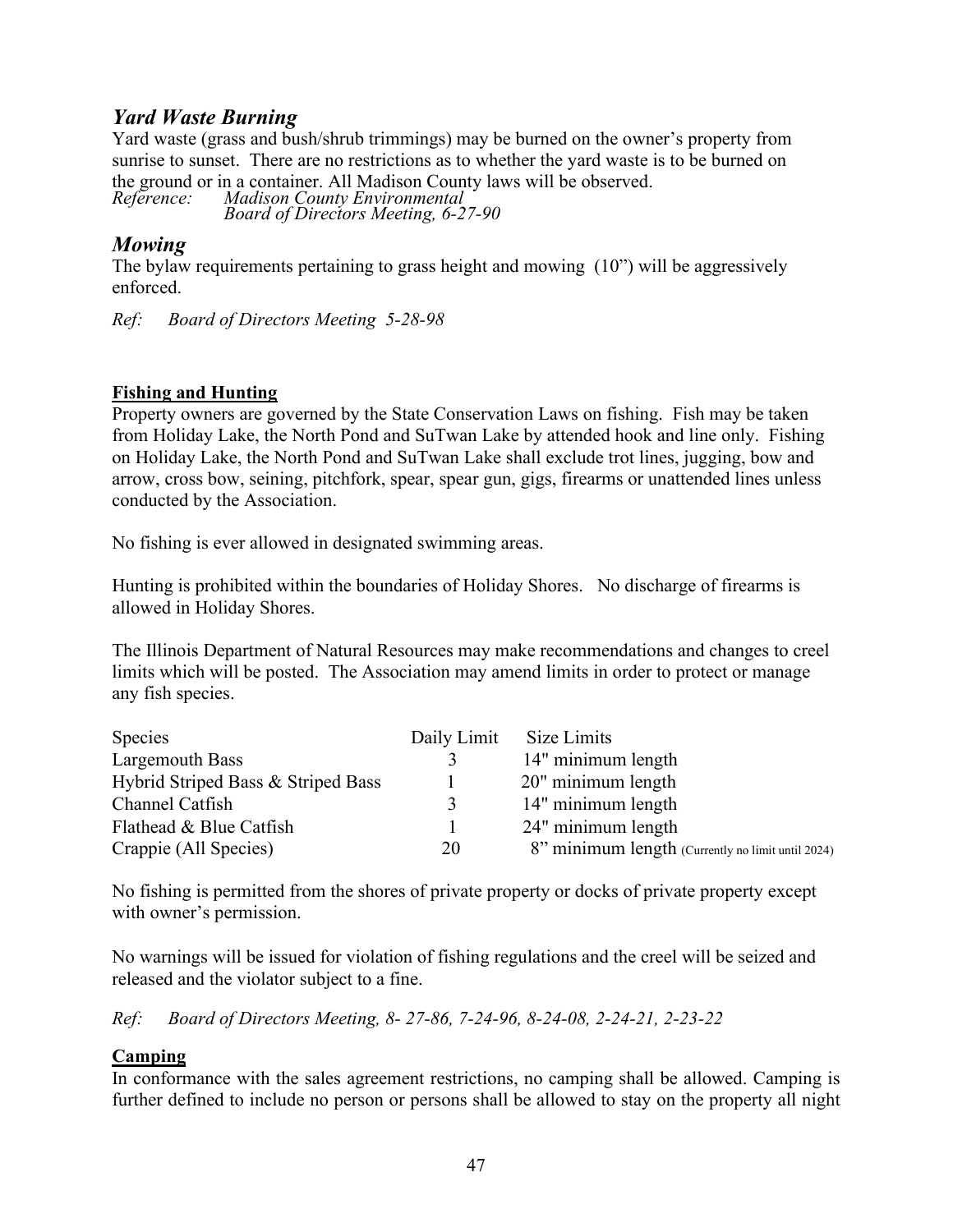without first having an approved residence constructed on the property. This includes staying on boats overnight. This shall not be construed to limit the use of property at night but rather to keep people from sleeping overnight.

# *Handicapped Parking*

Official handicapped parking signs shall be put in place at the clubhouse and Madison County will be called to ticket vehicles that are illegally parked in handicapped designated areas. Handicapped parking spaces should be marked, and signs posted in accordance with existing laws. *Ref: Board of Directors Meeting, 3- 8-89* 

#### *Free Newspapers*

Newspapers are not to be delivered within Holiday Shores unless they are asked for; members are to contact the individual papers.<br>Ref: Board of Directors Meeting. 2-1.

Board of Directors Meeting, 2-12-92

#### **Signs**

No sign of any type shall be posted inside Holiday Shores. *Ref: Covenants and Restrictions Board of Directors Meeting, 1- 9-91* 

Political signs will be no larger than 26 inches x 16 inches in size. *Ref: Board of Directors Meeting, 12-13-00.* 

Signs to celebrate graduation or the welcoming of military personnel back home can be displayed no more than thirty days prior to the event and must be taken down no later than 30 days after the event. *Ref: Board of Directors Meeting. 10-13-21*

The following signs have been allowed in the past without any written guidelines and will continue to be allowed in the future. Signs, posted by members, directing the general public to their place of residence or other locations within Holiday Shores for the purpose of a party or similar events or a garage or yard sale may be posted on the day of the event. These signs will be removed no later than the day following the event.

Real estate open house signs may be posted on the day of the event and must be removed at the conclusion of that day's event. Open house signs may only be posted on Saturdays and Sundays.

#### **Property Identification Plaques**

Property owners shall have the ability to identify and market their homes and lots with a Property Identification Plaque. Property Identification Plaques are a voluntary, not mandatory program. Plaques are only allowed on properties that are for sale.

Specifications for Property Identification Plaques:

- Be exactly 6" x 8", with a beige background.
- Have 2" black lettering, which shall identify the lot number.
- Have QR Code located at the bottom in the center of the plaque. QR Code may only be utilized by the owner to provide contact information, realtor information, if applicable, selling price and lot size.
- Have a red triangle in upper right-hand corner of the plaque.
- Shall be positioned on a stake 30-36 inches above ground level.
- For Homes, the plaques shall be placed on the property in one of two locations: next to property owner's mailbox post or next to the property owner's driveway closest to the house. The plaque must be not more than 6 feet back from the street.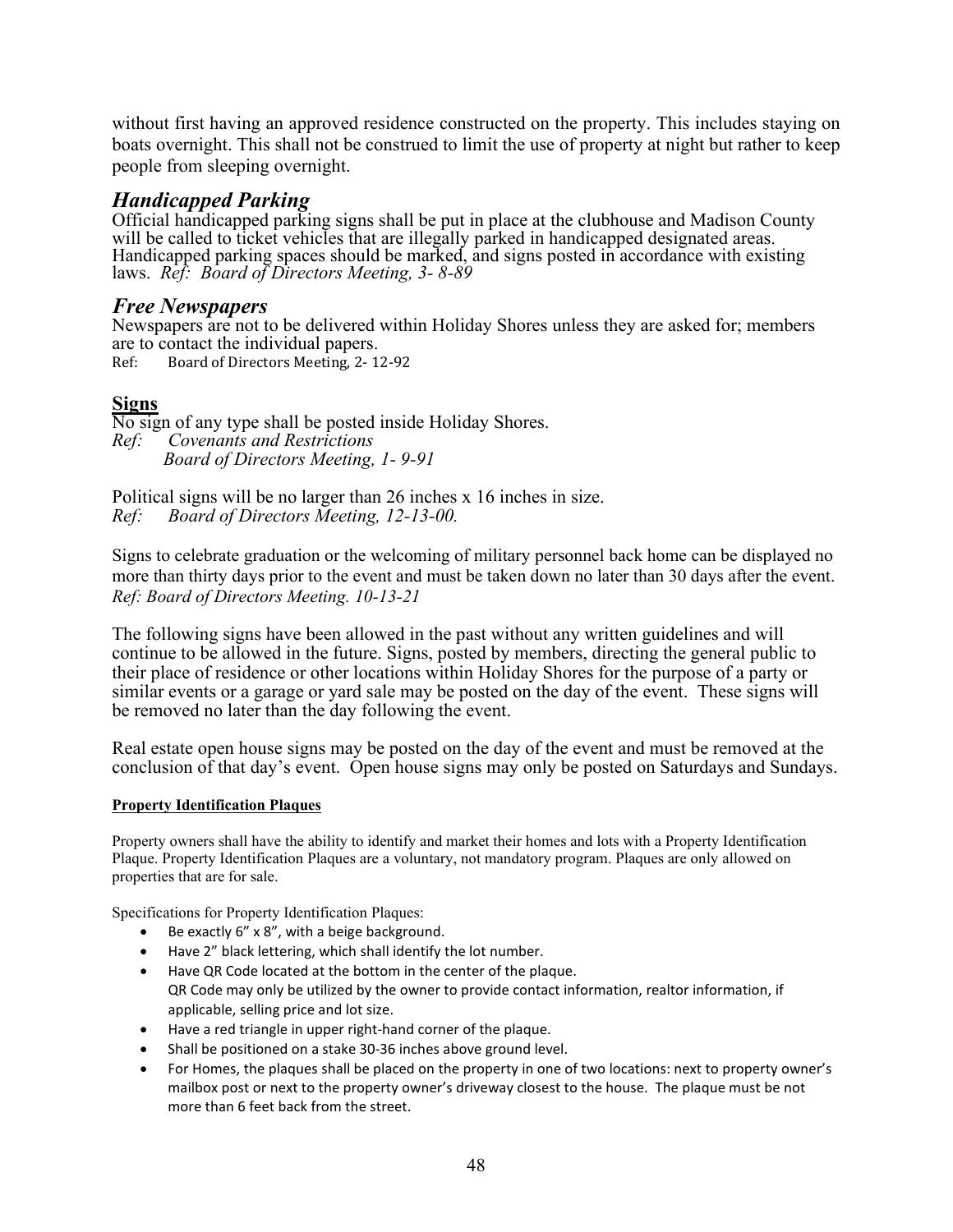- For lots, the plaques shall be placed on the property near the center of the lot and the plaque must be not more than 6 feet back from the street.
- Placement of the plaque must not interfere with any community services such as postal carrier mail deliveries, trash, recycling, and yard waste collection or snow removal.

#### **SAMPLE: Property Identification Plaque**



*Ref: Board of Directors Meeting, 4-27-2016 Rule in effect: 7-27-2016* 

Properties designated as commercial shall be allowed to post signs that relate to the business that is being conducted on that premises.

The posting or display of any other signs, including but not limited to for sale signs, keep out signs, no trespassing signs, beware of dog signs, etc., must be requested from the Board of Directors in writing.

*Ref: Board of Directors Meeting, 6-28-95 Board of Directors Meeting, 1- 22-92* 

Holiday signs can be displayed no more than thirty (30) days prior to the holiday and must be taken down no later than 30 days after the holiday. Standard door, porch, stoop, etc. signs or mats welcoming guests will be acceptable. *Ref: Board of Directors Meeting, 9-8-04* 

Lot number signs may be placed on all unimproved lots within Holiday Shores if the specifications are met: Maximum Size: Length 24 inches by Height 12 inches; Minimum Number Size: 4inches in height. No spray painting is allowed. The numbers must be in contrasting color; Material: Wood- stained or painted, metal or plastic; Attached to Pole or Stake; NO ADVERTISING *Ref: Board of Directors Meeting, 9-23-15* 

#### **Tractor Trailers**

Parking of semi-tractor trailer rigs is not permitted on Holiday Shores roads, Association owned properties, or Holishor Association easements. Parking of semi-trailers is not allowed within Holiday Shores. Parking for semi-tractor trailer rigs providing member services (i.e. member deliveries, moving rigs. etc.) are allowed for no more than 1 day. Permission must be granted by Holishor Association for semi-tractor trailer rigs who wish to park more than 1 day. Members are allowed to park semi-tractors only on their property.

*Ref: Board of Directors Meeting 9/12/07 Rule in effect as of 11/12/07*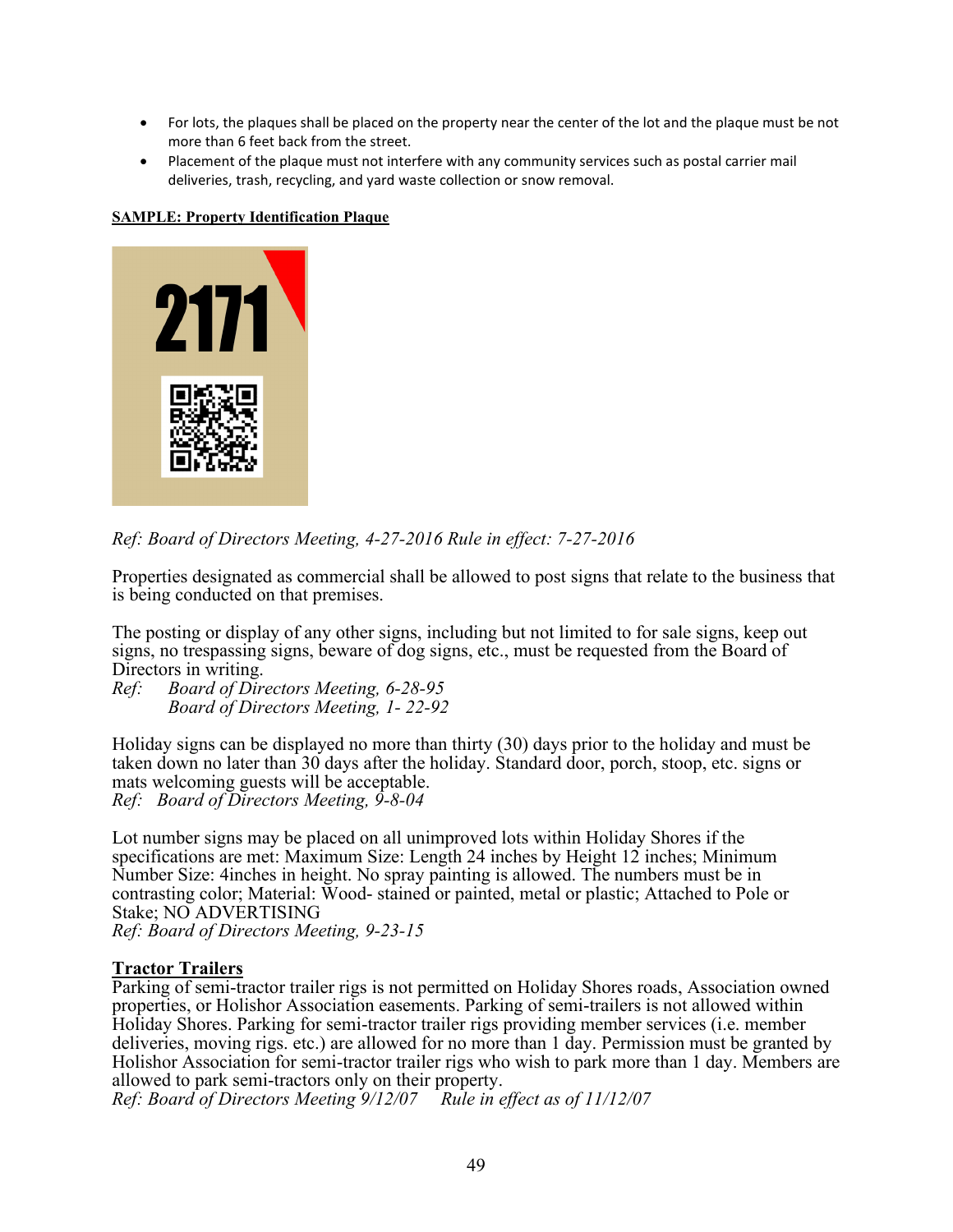# **ADMINISTRATIVE**

# *Board Meetings*

Tape recordings of board meetings will be kept for a minimum of five years. Any member, in good standing, may listen to the tapes of the Board of Director meetings. The tape recorder is to be hooked up in the office and then the member may listen to the tapes with earphones. The minutes may not be copied. The member must also state in writing why they want to hear the tapes. The Board does not have to rule on meeting tapes. *Ref: Board of Directors Meeting, 9-10-86* 

Items for open floor discussion should be received in writing at the Holishor office by the close of business the Wednesday before the board meeting, to allow ample time for the board to research member's suggestions or concerns. Emergency items requiring immediate action may be submitted in writing to the President of the board before the meeting begins. *Ref: Board of Directors 9-12-01*

# *Collections*

A late fee of 1.5% per month shall be charged on delinquent accounts of Association property owners, and a fee of \$75.00 will be assessed per lien filing instance. In addition, members may be subject to formal collection actions, including but not limited to, legal proceedings and wage garnishments.

*Ref: Board of Directors Meeting, 12-14-11. \$75 fee schedule effective 1-1-12.*

# **Fiscal Year**

The association fiscal year shall run with the calendar year. *Ref: Schoppet ( accountants), Board of Directors Meeting, 3-9-88* 

#### **Tax Exempt Status**

The Internal Revenue Inc. has denied Holishor Association Inc. tax-exempt status *Ref: Board of Directors Meeting, 9- 23-87* 

#### **Replacement and Renovation Account:**

Purpose: The replacement and renovation account was established for the purpose of providing a reserve of funds for future purchases of capital equipment or major renovation expenditures. The replacement and renovation account shall be used for non- budgeted purchases of replacement<br>equipment and for renovation when such purchases or renovations exceed the sum of \$5.000.00.

Approval Process: All proposed expenditures from the replacement and renovation account shall be approved by the Board. After initial Board approval, notification of intent to expend funds from the account will be published in the next edition of The Holiday Times, together with the items(s) to be purchased and the reasons for their purchase. After publication of the proposed expenditures in the Holiday Times members shall have the opportunity to express their opinion on the expenditures at the next two regularly scheduled Board meetings.

Procurement: At the end of the second Board meeting, following publication, and after due consideration of members' comments, the Board shall make its final decision.

Ref: Annual Meeting, May 89

 *Board of Directors Meeting, 7- 13-89*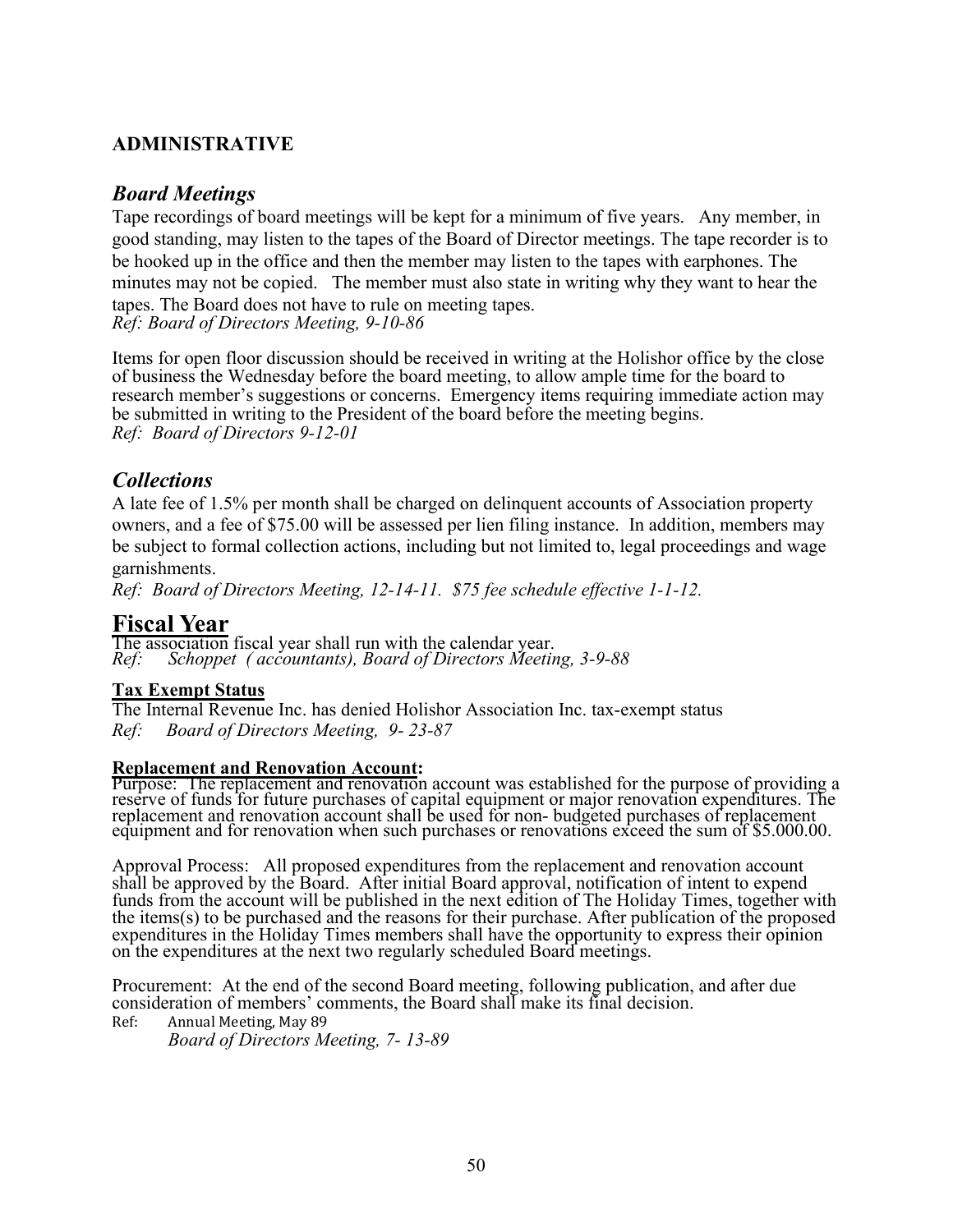If the expenditure is less than \$15,000: Board may elect to proceed with the purchase or expenditure if deemed an immediate need. Notification of the expenditure(s) must be included in the meeting minutes and published in the Holiday Times *(Board of Directors Meeting 1-14-09)*

# **Membership Records**

Members may have access to a membership listing only in the office. The listing may not be handed out. The user of the list will be restricted to committee purposes. *Ref: Board of Directors Meeting, 9-11-85* 

Any member, in good standing, wishing to view the association member report must first make their request in writing to the Board of Directors. This request should state their reason for wanting to view the report. The Board of Directors will then decide if the request is granted. If the Board does grant the request to review the report then a time that is convenient for the office staff can be arranged for the viewing. *Ref: Roger Murphy, Attorney, 1-30-90* 

**HOLISHOR PERSONNEL** 

Holishor Association, Inc. employees are allowed to use Association facilities during their term of employment, including authorized watercraft. They must abide by all rules, regulations, and watercraft registration requirements as provided in the Community Instruments. Noncompliance may result in disciplinary action, including fines or termination. *Ref: Board of Directors Meeting 6-13-12*

# *Absence of Association Manager*

In the absence of the Association Manager, the manager or the Board of Directors has the right to designate his replacement. *Ref: Board of Directors Meeting, 12-10-03* 

# **Association Manage Fiscal Limitations**

The Association Manager is limited to expending Association budgeted funds and/or fiscally obligating Association funds in amounts greater than two thousand five hundred dollars. Any budgeted expenditure and/or obligation in excess of two thousand five hundred dollars must be approved by the Holishor Association, Inc. Board of Directors. *All* un-budgeted expenditures must be approved by the Holishor Association, Inc. Board of Directors. All bids and/or proposals in the amount of fifteen thousand dollars (\$15,000.00) or more must be submitted to the Holishor Association, Inc. Board of Directors via sealed bids and will be opened and read at regularly scheduled or special Holishor Association, Inc. Board of Directors meetings. *Ref: Board of Directors Meeting 12-8-04* 

# **Worker's Compensation & Accident Reporting**

While working for Holishor Association, Inc. all employees will immediately report any accident or injury, however minor, to their supervisor. Failure to promptly report accidents can cause delay in payment of medical bills and a delay in receiving any workmen's compensation, if due. Ref: Ken Woycke, President, Jan 90

# **Worker's Compensation for Volunteers**

Volunteers are not covered under workmen's compensation insurance. They are covered under our liability policy if they are injured through the fault of the Association. If they are injured because of their own negligence, they would not be covered. All volunteers will be informed and a release will be given to them to sign.

*Ref: Board of Directors Meeting, 3-28-90*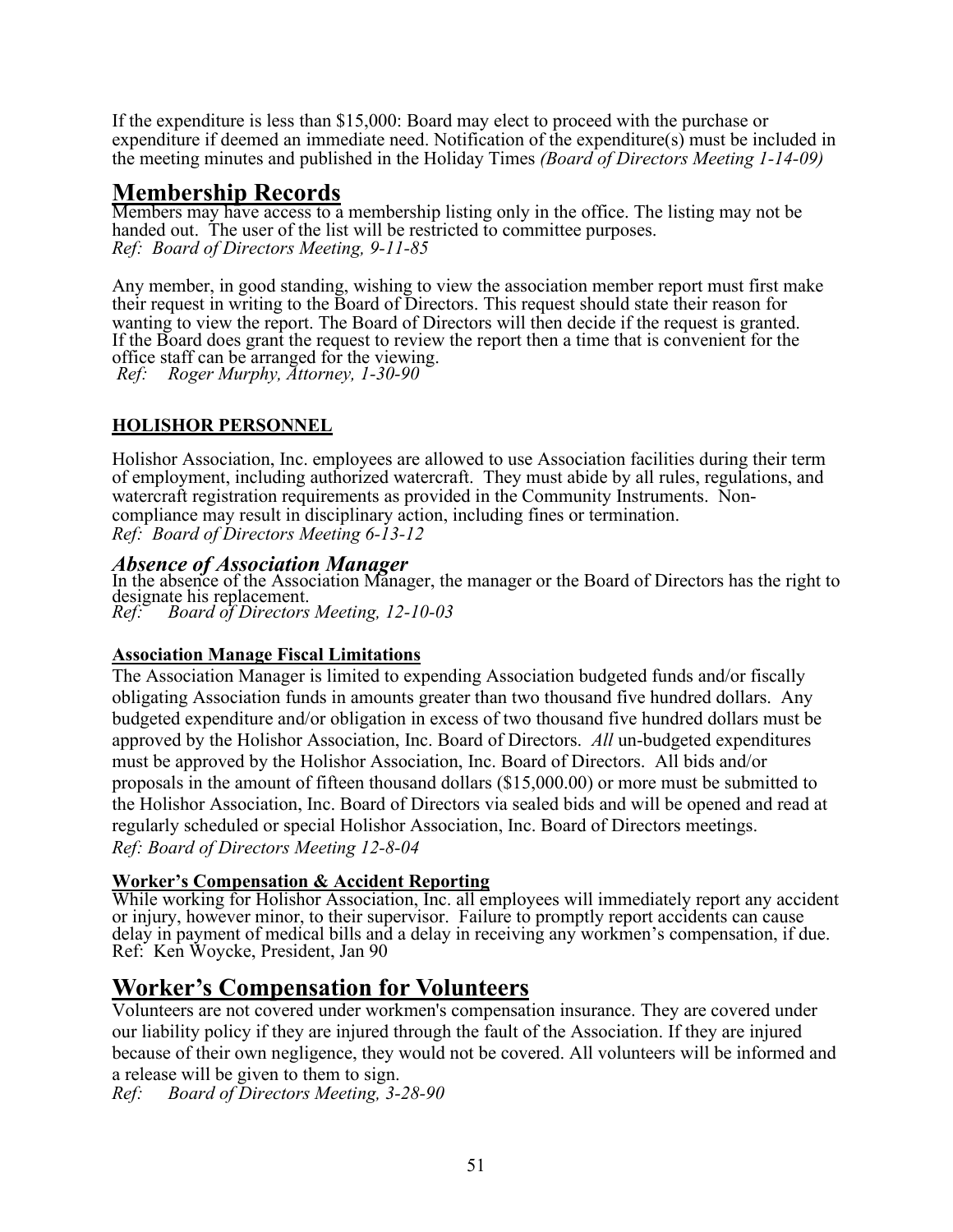# **Life & Health Insurance**

There shall be a ninety-day waiting period before employee health and life insurance is given to permanent full-time employees

Ref: Board of Directors Meeting, 7- 26-89

# *Vehicles*

Association vehicles shall not be used by anyone for personal business. Ref: Board of Directors Meeting, Feb-Mar 89

Office personnel will be allowed to use their own personal vehicles, if they so desire, to do occasional association business with the approval of the Association Manager. Proof of insurance should be provided by the employee.

The Association insurance covers the Association under the "hired but not owned" portion of the present policy. "Hired but not owned" does not cover the employee's vehicle should an accident occur while driving on Association business. The employee should be advised of this. *Ref: Board of Directors Meeting, 1-10-90* 

# **Lake Privileges**

Employees, who are not members of Holishor Association, Inc., may have boat decals providing they show proof of liability insurance. They are also subject to all of the rules and regulations of the association.<br>Ref: Board of

Board of Directors Meeting, 3-2-88

# **Overtime Pay**

For hourly employees, overtime (work week of more than 40 hours ) must be paid at a rate of 1- 1/2 times the hourly rate. Time off (compensation time) at the rate of 1-1/2 times is **NOT**  allowable in the state of Illinois.

# **Security-Uniforms**

Security officers shall be in uniform while they are on duty Ref: Board of Directors Meeting, 5- 8-91

# **Vacation Pay**

No employee is to be paid for vacation time in lieu of the actual time off.<br>Ref: Board of Directors Meeting. 9-13-89 *Ref: Board of Directors Meeting, 9- 13-89*